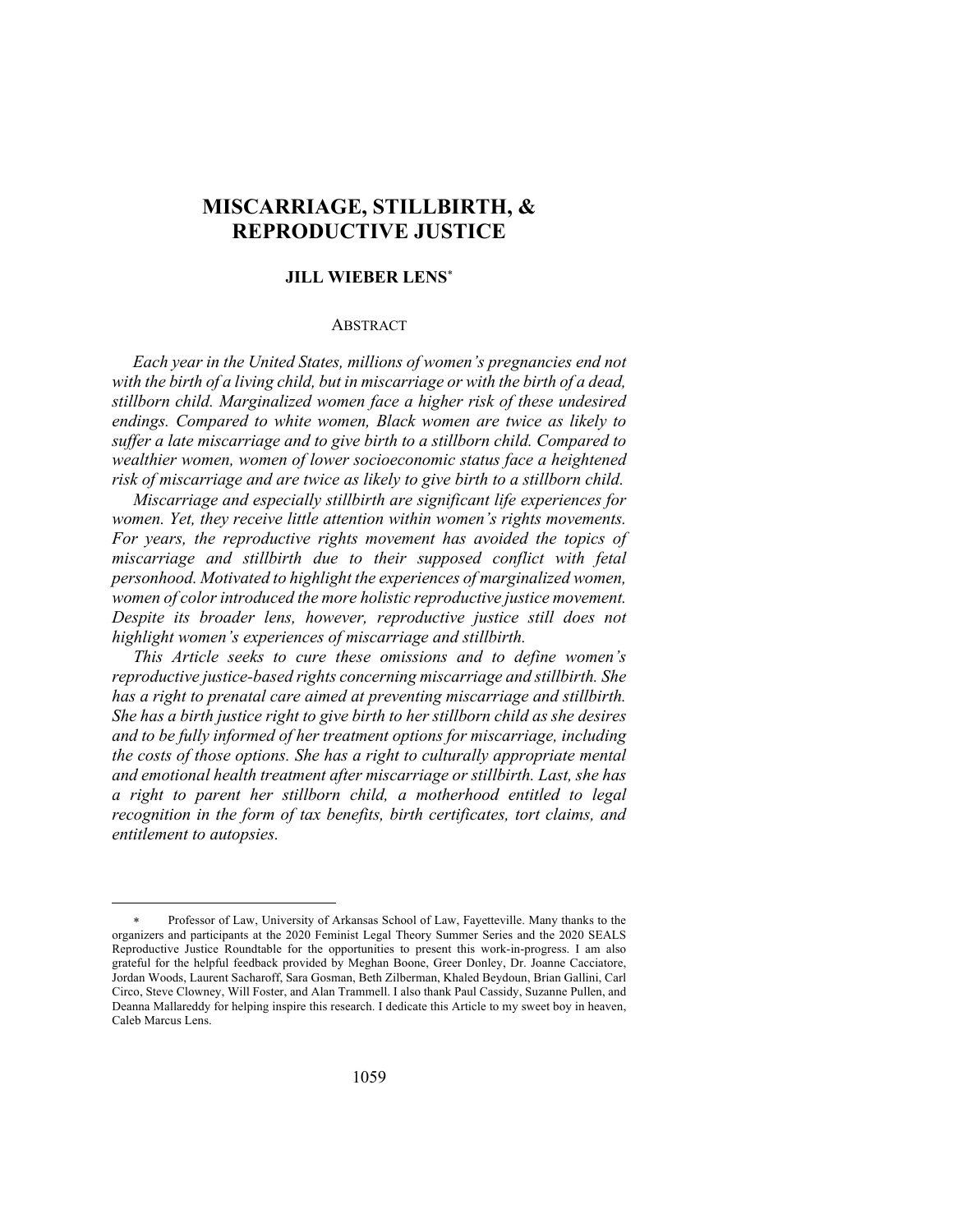#### TABLE OF CONTENTS

#### **INTRODUCTION**

On February 22, 2019, a twenty-four-year-old Honduran woman being held in border custody in Texas gave birth to her son.<sup>1</sup> She was twentyseven weeks pregnant, just days before her third trimester, and went into premature labor.<sup>2</sup> Before medical help could arrive, she gave birth to a stillborn baby boy. $3$  She and her son were then transported to a hospital forty minutes away.<sup>4</sup>

Little else is known about this woman. Perhaps she had wanted an abortion but could not obtain one in Honduras, where abortion is illegal.<sup>5</sup> Or, maybe she desired her child and wanted to raise him somewhere other

4. *Id.*

<sup>1.</sup> Scott Bixby, *Migrant Woman's Pregnancy Ends in Stillbirth, in ICE Detention*, DAILY BEAST (Feb. 25, 2019, 6:45 PM), https://www.thedailybeast.com/migrant-woman-miscarried-baby-boy -in-ice-custody [https://perma.cc/PBP4-SSY8]; *see also* Mihir Zaveri, *Woman Delivers Stillborn Baby While in ICE Custody*, N.Y. TIMES (Feb. 25, 2019), https://www.nytimes.com/2019/02/25/us/mother-bi rth-ice-custody.html [https://perma.cc/SV8X-C5EW].

<sup>2.</sup> Bixby, *supra* note 1.

<sup>3.</sup> *Id.*

<sup>5.</sup> *Honduras: Abortion Ban's Dire Consequences*, HUM. RTS. WATCH (June 6, 2019, 6:00 AM), https://www.hrw.org/news/2019/06/06/honduras-abortion-bans-dire-consequences [https://perma.cc/A LN9-FBKG].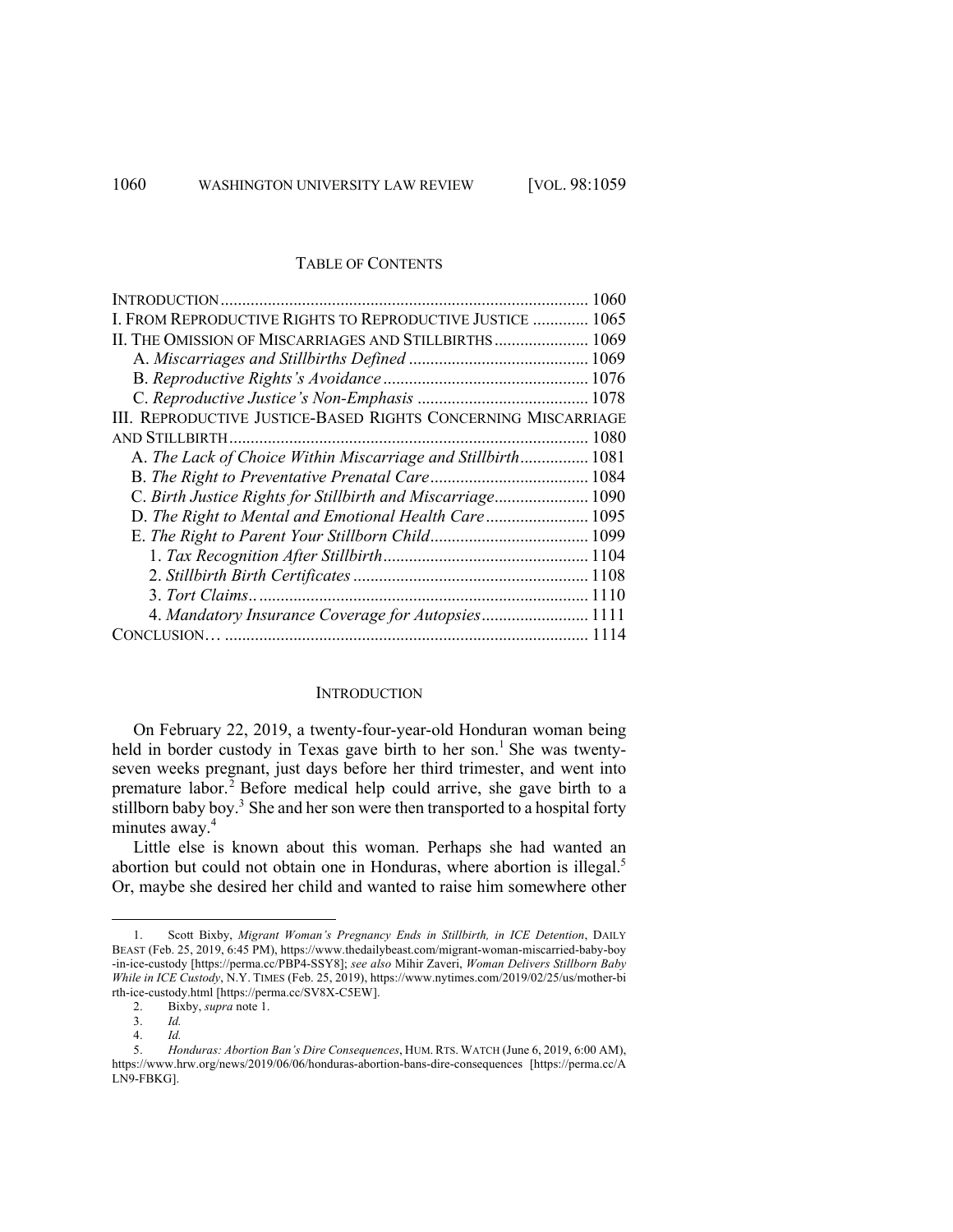than Honduras, a country where two thirds of people live in poverty and increasing gang membership and activity has made it "one of the deadliest countries in the world."<sup>6</sup> Maybe she, like many others, came to America in hopes of a better future for her son—a parenting decision thwarted by his stillbirth.

News coverage of this child's stillbirth questioned the quality of health care pregnant detainees receive while in custody. <sup>7</sup> The government declined to investigate, however, explaining that "for investigative and reporting purposes, a stillbirth is not considered an in-custody death,"8 even though a viable fetus is considered capable of "independent existence," a "second life" eligible for state protection in abortion jurisprudence.<sup>9</sup> We do not know about her health care before his stillbirth, and we also do not know about her health care after his stillbirth. We do not know whether she was able to hold and spend time with him, giving her a chance to say goodbye to her son. 10

This woman is just one of millions of pregnant women in the United States who make a choice to parent their child but do not physically produce a living child at the end of pregnancy. Possibly as high as one fourth of pregnancies end in miscarriage, the term for a pregnancy loss before twenty weeks of pregnancy.<sup>11</sup> Another one in one hundred sixty pregnancies end in stillbirth, the death of the unborn baby while still in the womb after twenty weeks of pregnancy but before birth.<sup>12</sup> These rates translate to millions of women miscarrying and tens of thousands more giving birth to a dead, stillborn baby each year in the United States.<sup>13</sup> Many women consider their miscarriages to be significant life events.<sup>14</sup> And, needless to say, giving

<sup>6.</sup> *Why People Flee Honduras*, POLITICO MAG. (June 7, 2019), https://www.politico.com/maga zine/story/2019/06/07/honduras-why-people-flee-photos-227087 [https://perma.cc/PP78-2NDZ]; *see also* Marcia Biggs & Julia Galiano-Rios, *Why Families by the Thousands are Fleeing Honduras for the U.S.*, PBS: NEWS HOUR (Mar. 29, 2019, 6:40 PM), https://www.pbs.org/newshour/show/why-familiesby-the-thousand-are-fleeing-honduras-for-the-u-s [https://perma.cc/8VX7-XJJJ] (quoting a mother explaining that she "want[s] a better life for [her] son").

<sup>7.</sup> Zaveri, *supra* note 1.

<sup>8.</sup> *Joint Statement from ICE and CBP on Stillbirth in Custody*, U.S. IMMIGR. & CUSTOMS ENF'T (Feb. 25, 2019), https://www.ice.gov/news/releases/joint-statement-ice-and-cbp-stillbirth-custody [http s://perma.cc/P7T5-HA34]; *see also* Zaveri, *supra* note 1 (quoting the director of United States research for the Migration Policy Institute that "it would seem unlikely detention was the cause" of the stillbirth because she was detained only a few days).

<sup>9.</sup> Planned Parenthood of Se. Pa. v. Casey, 505 U.S. 833, 870 (1992) (plurality).

<sup>10.</sup> *See infra* notes 311–315 and accompanying text (discussing researchers' almost unanimous agreement that holding the baby after stillbirth is beneficial for parents).

<sup>11.</sup> *See infra* notes 97–103 and accompanying text.

<sup>12.</sup> *See infra* notes 104–112.

<sup>13.</sup> *See infra* notes 104–112.

<sup>14.</sup> *See* M.M.J. van den Berg, E.A.F. Dancet, T. Erlikh, F. van der Veen, M. Goddijn & P.J. Hajenius, *Patient-Centered Early Pregnancy Care: A Systematic Review of Quantitative and Qualitative Studies on the Perspectives of Women and Their Partners*, 24 HUM. REPROD. UPDATE 106, 113 (2018).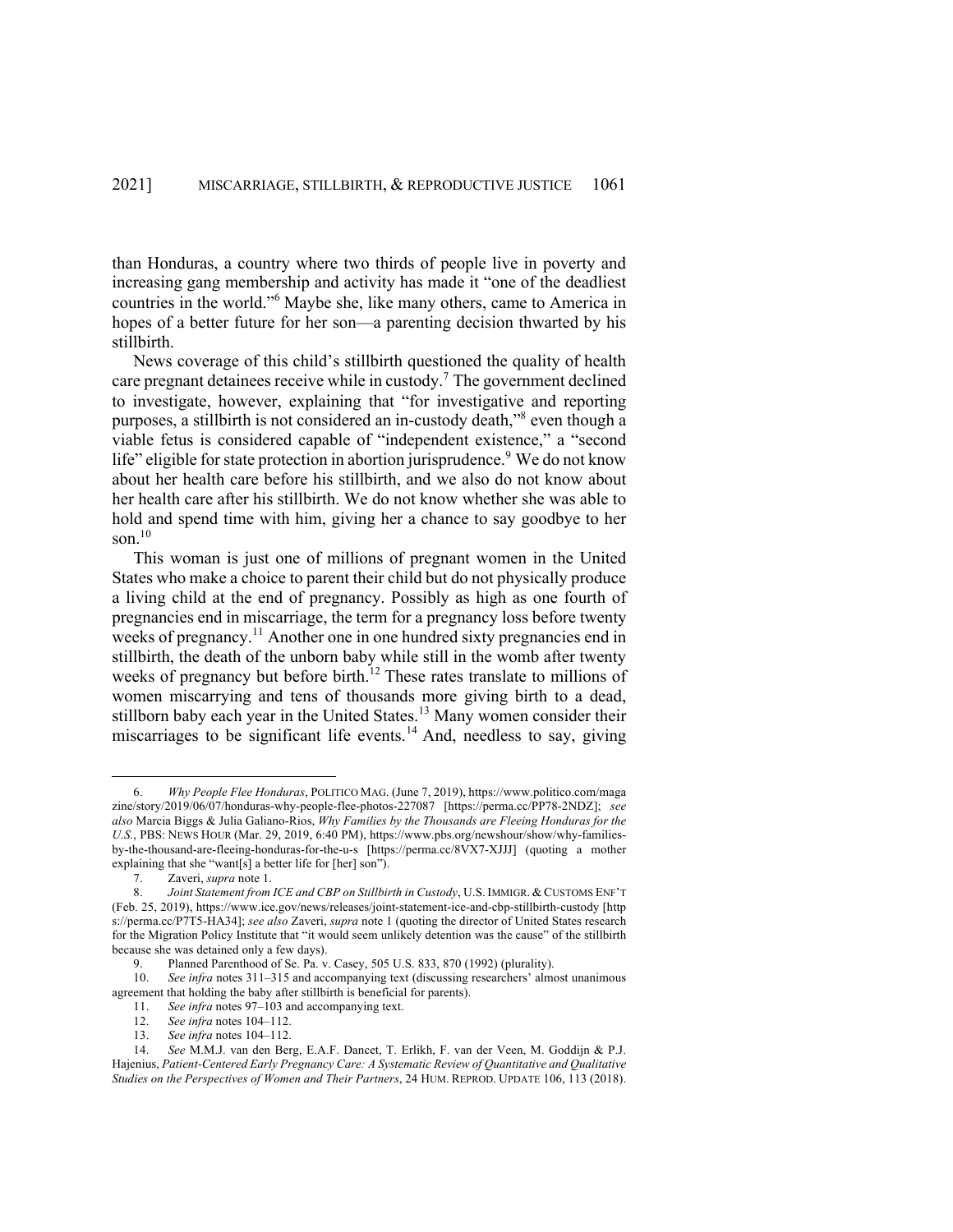birth to a dead baby is traumatic and significant for women.<sup>15</sup> Miscarriage and especially stillbirth can have long-term psychological consequences for women.<sup>16</sup>

Notably, not all women face the same risks of miscarriage and stillbirth. A black woman's risk of miscarriage after ten weeks of pregnancy is double that of a white woman's.<sup>17</sup> A black woman's risk of stillbirth is also double that of a white woman's.<sup>18</sup> Women of lower socioeconomic status also face an increased risk of miscarriage and their risk of stillbirth is again double that of women of higher socioeconomic status. <sup>19</sup> A white woman's increased education lowers her risk of stillbirth substantially, but a black woman's increased education lowers her risk only minimally.<sup>20</sup>

Despite the significance of miscarriage and stillbirth in women's lives, these pregnancy-ending experiences are rarely featured in activism for women's reproductive freedoms. The reproductive rights movement focuses on a woman's right to choose abortion.21 The movement assumes a binary—either the woman is able to obtain an abortion or will give birth to and raise a living child.<sup>22</sup> The opposing antiabortion side has acknowledged that pregnancies end in miscarriage and stillbirth, but only to weaponize a woman's grief as evidence of fetal personhood.<sup>23</sup> In response, the prochoice reproductive rights movement has opted to avoid the topics of stillbirth and miscarriage to the greatest extent possible.<sup>24</sup>

Fortunately, women of color introduced a more holistic approach to women's reproductive rights eventually named the reproductive justice movement.<sup>25</sup> Aiming to highlight the experiences of marginalized women, the movement rejects the individualistic notion of choice because not all women get to choose.<sup>26</sup> Similarly, marginalized women have also faced oppression of more than just their right to not have a child, prompting the movement to recognize the equally important rights to have a child and to parent that child.<sup>27</sup> Reproductive justice also recognizes these as positive rights, requiring support to help a mother parent and raise her child.<sup>28</sup> Legal scholars have increasingly embraced reproductive justice as the more

See infra notes 66–70 and accompanying text.

<sup>15.</sup> *See infra* notes 147–149.

<sup>16.</sup> *See infra* notes 145–149 and accompanying text.

<sup>17.</sup> *See infra* notes 113–115 and accompanying text.

<sup>18.</sup> *See infra* notes 116–123 and accompanying text.

<sup>19.</sup> *See infra* notes 126–132 and accompanying text.

<sup>20.</sup> *See infra* note 133 and accompanying text.

<sup>21.</sup> *See infra* Part I.

<sup>22.</sup> *See infra* Section II.B.

<sup>23.</sup> *See infra* Section II.B.

<sup>24.</sup> *See infra* Section II.B.

<sup>25.</sup> *See infra Part I.*<br>26. *See infra notes 6* 

<sup>27.</sup> *See infra* notes 71–75 and accompanying text.

<sup>28.</sup> *See infra* notes 81–88 and accompanying text.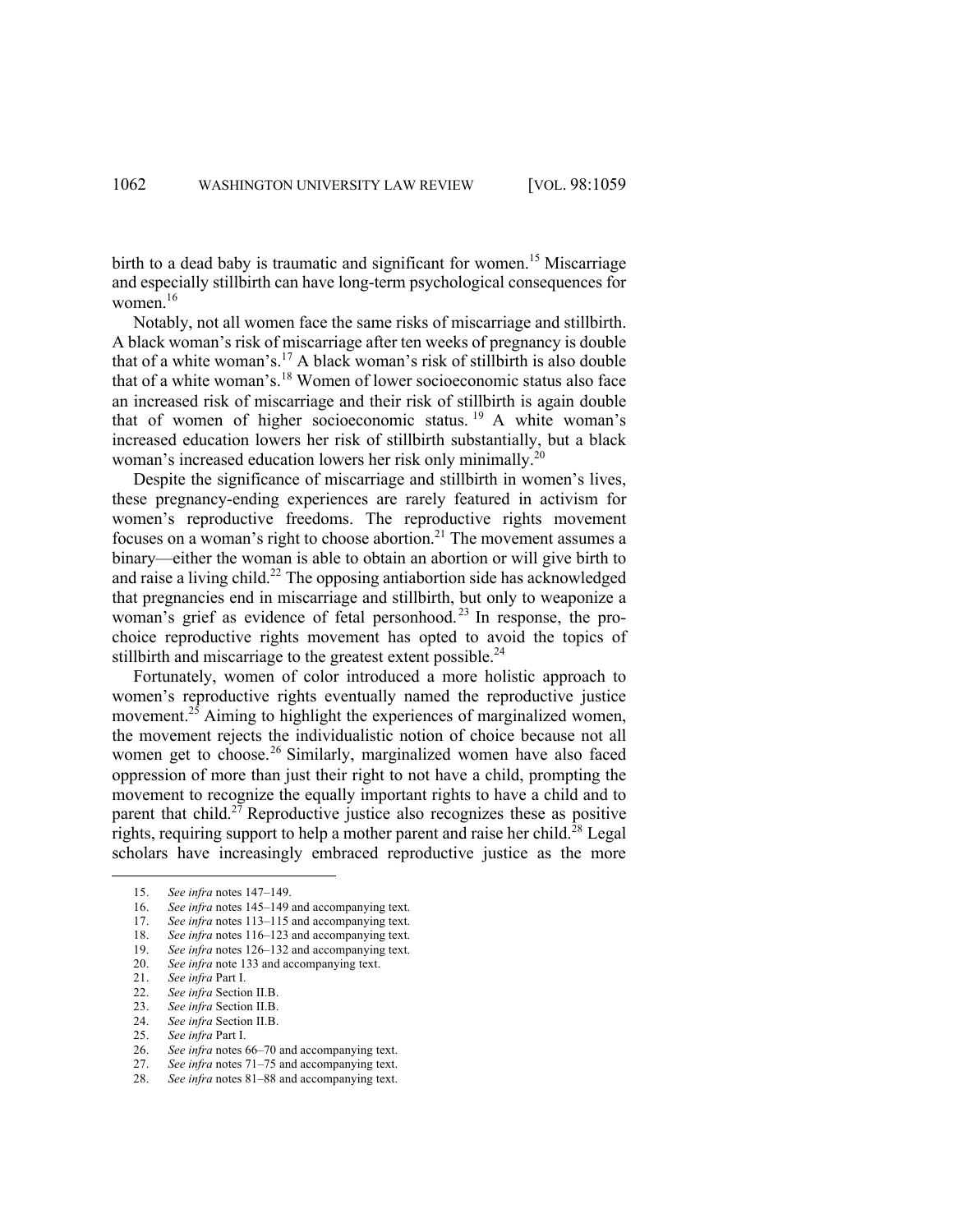appropriate framework for women's reproductive freedoms.<sup>29</sup> Despite its holism, however, the reproductive justice framework still does not emphasize women's experiences of miscarriage and stillbirth.<sup>30</sup> Some mentions exist, but for the most part, reproductive justice still assumes the same binary that a woman has an abortion or parents a living child.<sup>31</sup>

This Article attempts to cure this omission. It uses a reproductive justice analysis to define women's rights concerning miscarriage and stillbirth, an analysis that is especially necessary for marginalized women. Just as marginalized women face additional difficulties in obtaining abortions and parenting their children, women of color and poor women also face a higher likelihood of miscarrying their pregnancies and giving birth to a stillborn baby.<sup>32</sup>

The first right is the right to preventative prenatal care. Reproductive justice already recognizes a woman's right to health care, to which marginalized women often have less access, including the right to prenatal care. <sup>33</sup> But the emphasis in prenatal care must be on prevention of miscarriage and stillbirth. <sup>34</sup> Numerous studies in Europe suggest that differing medical care explains the socioeconomic disparity in the stillbirth risk, $35$  a concern that should be even greater in the United States, a country without universal health care. Women must have access to preventative prenatal care—prenatal care that includes education of women on the risk of stillbirth and the known, simple preventative measures.<sup>36</sup> Reproductive justice's intersectional lens also highlights the need for new research on the causes of miscarriage; the usual assumption about chromosomal abnormalities assumes miscarriages before twelve weeks, not explaining miscarriages after twelve weeks, the type of miscarriage of which Black women face a double risk. $37$ 

A woman also has birth justice rights within stillbirth.<sup>38</sup> Reproductive justice already recognizes a woman's right to give birth as she chooses and to be free from undesired and unnecessary medical interventions commonly

<sup>29.</sup> *See, e.g.*, Elizabeth Kukura, *Obstetric Violence*, 106 GEO. L.J. 721, 762 (2018); Priscilla A. Ocen, *Incapacitating Motherhood*, 51 U.C. DAVIS L. REV. 2191, 2238–41 (2018); Erwin Chemerinsky & Michele Goodwin, *Abortion: A Woman's Private Choice*, 95 TEX. L. REV. 1189, 1235–36 (2017); Robin West, *From Choice to Reproductive Justice: De-Constitutionalizing Abortion Rights*, 118 YALE L.J. 1394, 1425 (2009); *see also* REPRODUCTIVE RIGHTS AND JUSTICE STORIES (Melissa Murray, Katherine Shaw & Reva B. Siegel eds., 2019).

<sup>30.</sup> *See infra* Section II.C.

<sup>31.</sup> *See infra* Section II.C.

<sup>32.</sup> *See infra* Section II.A.

<sup>33.</sup> *See infra* Section III.B.

<sup>34.</sup> *See infra* Section III.B.

<sup>35.</sup> *See infra* Section III.B.

<sup>36.</sup> *See infra* Section III.B.

<sup>37.</sup> *See infra* Section III.B.

<sup>38.</sup> *See infra* Section III.C.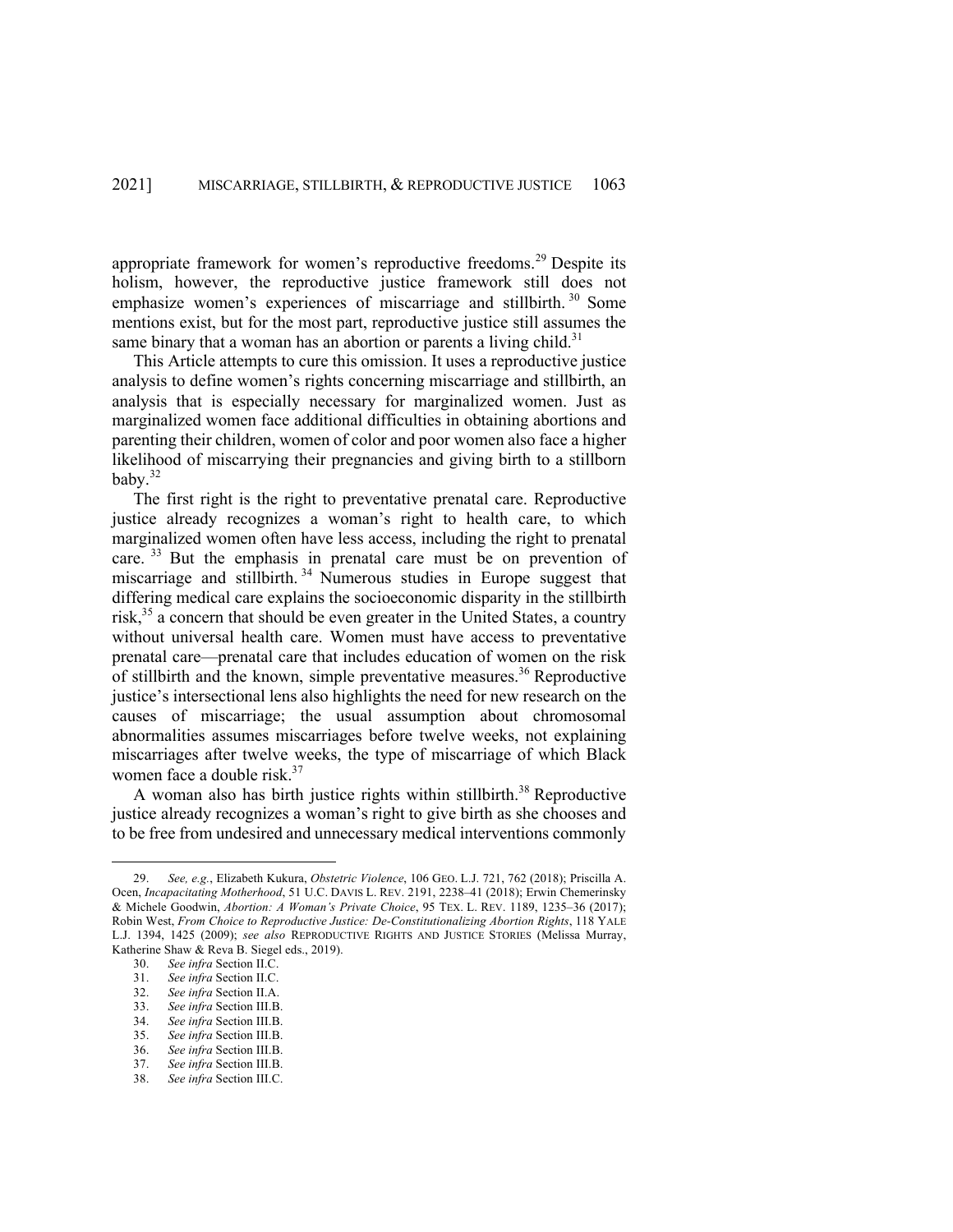labeled "obstetric violence." <sup>39</sup> Giving birth to a stillborn child is "physiologically identical"<sup>40</sup> to giving birth to a living child, although more traumatic.<sup>41</sup> A woman has a right to give birth to her stillborn child as she desires, including a medically unnecessary cesarean delivery if she so desires. <sup>42</sup> Miscarriage will likely not involve childbirth, making birth justice inapplicable. Still, analogously, a woman should have a right to be informed of all of her treatment options in case of miscarriage, including information on the costs.<sup>43</sup>

A woman's reproductive-justice-based right to health care includes not just empowering health care for the physical consequences of miscarriage and stillbirth, but also her right to mental and emotional health care.<sup>44</sup> Studies show that although Black women face a higher risk of miscarriage and stillbirth, they have less access to bereavement support.<sup>45</sup> Studies also show that parents of color are less inclined to hold the baby after stillbirth, unknowingly depriving themselves of the psychological benefit of holding the baby. $4\overline{6}$  Last, studies show that Black women find support groups less helpful than white women.<sup>47</sup> Reproductive justice's emphasis on the experiences of marginalized women helps show that mental health support is not one-size-fits-all. $48$ 

Last, a woman has a right to parent her stillborn child if she desires so.<sup>49</sup> Empirical studies of parents after stillbirth confirm parental identification, as do longstanding state laws making parents responsible for the final disposition of their stillborn child's body.<sup>50</sup> Various legal measures of affirming parenthood after stillbirth—tax benefits, stillbirth birth certificates, tort claims, and insurance coverage for autopsies—are controversial under the reproductive rights framework but perfectly consistent with the reproductive justice framework.<sup>51</sup>

The organization of the Article is as follows. Part I describes the initial reproductive rights movement and its more holistic replacement, the reproductive justice movement. Part II explains that both movements

<sup>39.</sup> *See infra Section III.C.*<br>40 **Ioanne Cacciatore** *The* 

<sup>40.</sup> Joanne Cacciatore, *The Unique Experiences of Women and Their Families After the Death of a Baby*, 49 SOC. WORK HEALTH CARE 134, 135 (2010).

<sup>41.</sup> *See infra* Section III.C.

<sup>42.</sup> *See infra* Section III.C.

<sup>43.</sup> *See infra* Section III.C.

<sup>44.</sup> *See infra* notes 81–88 and accompanying text.

<sup>45.</sup> *See infra* Section III.D.

<sup>46.</sup> *See infra* Section III.D.

<sup>47.</sup> *See infra* Section III.D.

<sup>48.</sup> *See infra* Section III.D.

<sup>49.</sup> *See infra* Section III.E. I describe in this section why parenthood exists after stillbirth, but not after miscarriage.

<sup>50.</sup> *See infra* Section III.E.

<sup>51.</sup> *See infra* Section III.E.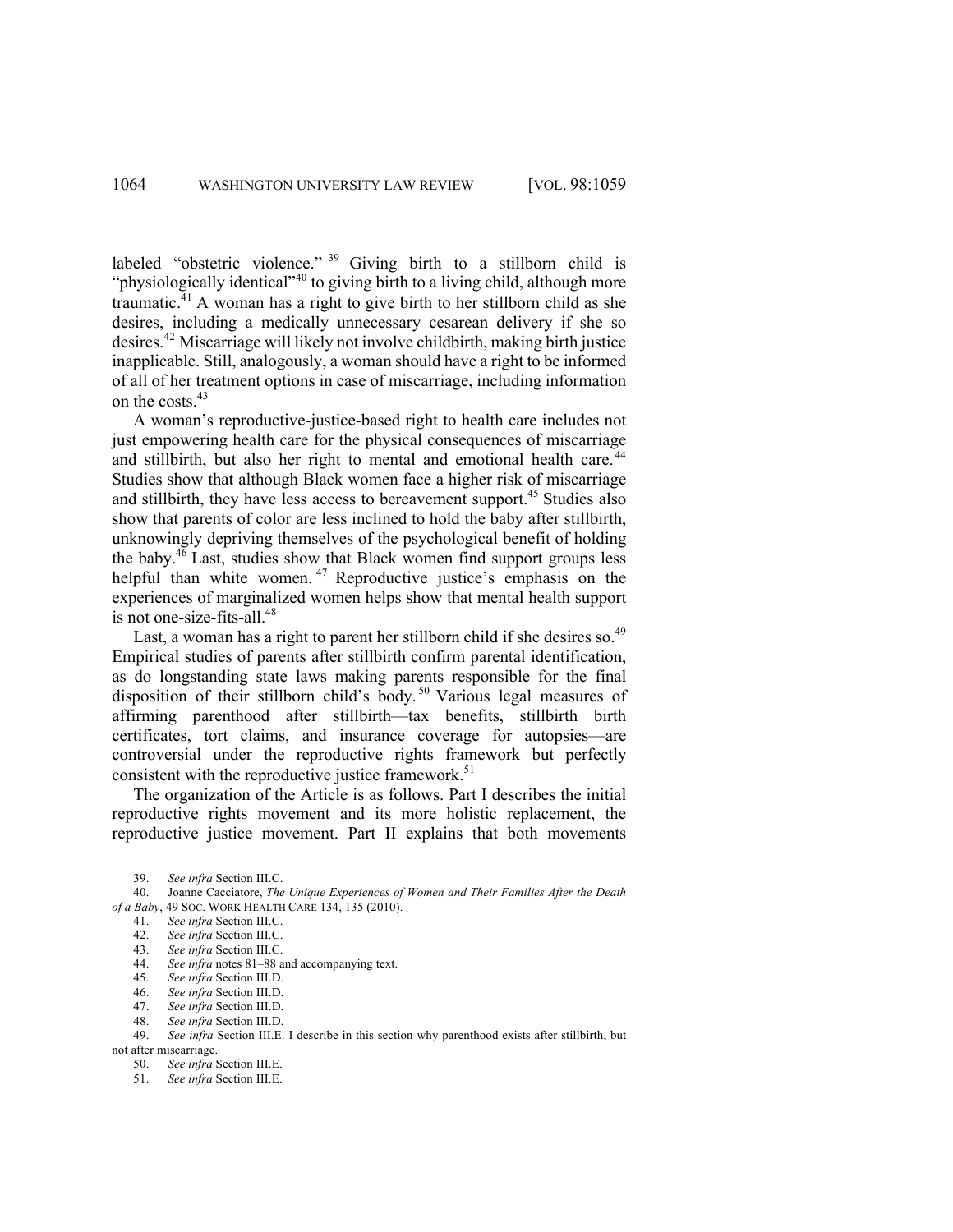essentially and incorrectly assume a binary—that a woman either has an abortion or her pregnancy ends in the birth of a living child, erasing the realities of miscarriage and stillbirth. Part III then argues that the reproductive justice framework should feature women's experiences of miscarriage and stillbirth and describes women's reproductive-justicebased rights concerning miscarriage and stillbirth. The Conclusion briefly concludes.

#### I. FROM REPRODUCTIVE RIGHTS TO REPRODUCTIVE JUSTICE

The reproductive rights movement is just one part of "a broader women's rights movement that advocated for women's equality" focused on "reproductive and sexual freedom as the means to self-determination, full participation in society, and emancipation from patriarchal control."52 None of that self-determination, participation, and emancipation is possible unless a woman is able to control her body—either by "controlling reproduction through the use of contraception or by deciding whether to terminate a pregnancy."<sup>53</sup> Although initially broader, the reproductive rights movement has increasingly focused on this right to not have a child.<sup>54</sup> Activists first tried to lobby state legislatures to expand the availability of contraception and abortion, but had little success.<sup>55</sup> They then turned to the courts, where they eventually had great success.<sup>56</sup>

That success included the Supreme Court's opinions in *Griswold v. Connecticut*<sup>57</sup> and then in *Roe v. Wade*. <sup>58</sup> First, in *Griswold*, advocates for the reproductive rights movement convinced the Supreme Court to announce a right to contraception by invalidating laws that restricted the distribution of contraception. <sup>59</sup> Then, in *Roe*, the Court declared unconstitutional Texas's law banning abortion at any time during pregnancy, thereby recognizing a right to abortion<sup>60</sup> while also recognizing the state's interest in regulation of abortion. <sup>61</sup> The Court based both rights

61. *Id.* at 162. Balancing the woman's right and the state's interests, the Court held that the state's interest in protecting the woman's health allowed restrictions on abortion only after the first trimester

<sup>52.</sup> Angela Hooton, *A Broader Vision of the Reproductive Rights Movement: Fusing Mainstream and Latina Feminism*, 13 AM. U. J. GENDER SOC. POL'Y & L. 59, 61 (2005).

<sup>53.</sup> Seema Mohapatra, *Law in the Time of Zika: Disability Rights and Reproductive Justice Collide*, 84 BROOK. L. REV. 325, 339 (2019).

<sup>54.</sup> *See id.*

<sup>55.</sup> Hooton, *supra* note 52, at 61.

<sup>56.</sup> *Id.*

<sup>57.</sup> Griswold v. Connecticut, 381 U.S. 479 (1965).

<sup>58.</sup> Roe v. Wade, 410 U.S. 113 (1973), *abrogated by* Planned Parenthood of Se. Pa. v. Casey, 505 U.S. 883 (1992).

<sup>59.</sup> *Griswold*, 381 U.S. at 485–86.

<sup>60.</sup> *Roe*, 410 U.S. at 162–64.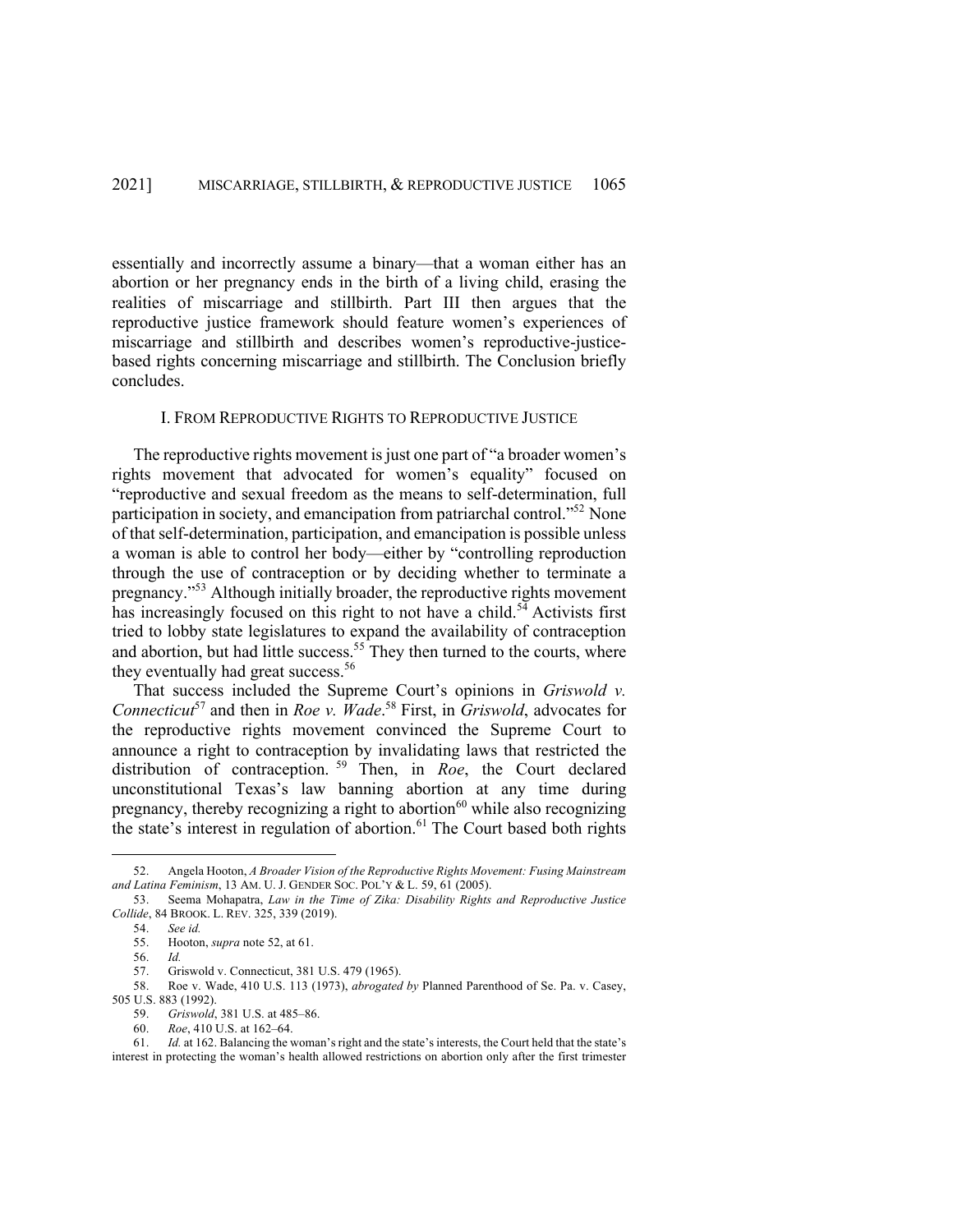on a right to privacy, $62$  a right defined negatively as to be "free from state interference."<sup>563</sup>

As the reproductive rights movement continued to grow, "[w]omen of color activists" expressed some concerns.64 The right to abortion in *Roe* was based on privacy, but not all women had equal opportunities for privacy. "Privacy assumes access to resources and a level of autonomy that many people do not have. A privacy approach cannot accommodate the fact that many people rely on government support for their daily activities  $\dots$ ."<sup>65</sup> Due to *Roe*'s reliance on privacy, "only women who could afford to enter the marketplaces of choices—motherhood, abortion, and adoption, for example—had access to this zone."66

Women of color also were concerned that the emphasis on privacy and that the individualistic notion of choice "mask[ed] the different economic, political, and environmental contexts in which women live their reproductive lives."<sup>67</sup> A woman's "class, race, gender, sexuality, . . . health [status], and access to health care"<sup>68</sup> all affect her reproductive life and preclude "choice." For instance, a woman without financial resources "could not exercise choice in the same way"  $69$  as a woman with such resources. The emphasis on choice also "disguises the ways that laws, policies, and public officials differently" treat women based on those circumstances.70

Women of color also disagreed with the narrow focus of the reproductive rights movement—the right to not have a child via contraception and abortion. The movement ignored the "other side of the coin: the right to reproduce and to be a mother."<sup>71</sup> Again, a narrow focus on prevention

<sup>(</sup>twelve weeks) because before then, abortion was safe. *Id.* at 163. The Court also held that the state's interest in potential life allowed restrictions on abortion only after viability, the point at which "the fetus then presumably has the capability of meaningful life outside the mother's womb." *Id.* The Supreme Court changed all of this in *Planned Parenthood of Southeastern Pennsylvania v. Casey*, 505 U.S. 833 (1992). In *Casey*, the Court held that the state's interest in potential life allowed it to regulate abortion throughout the woman's pregnancy and to ban abortion after viability. *Id.* at 869–70 (plurality opinion).

<sup>62.</sup> *Roe*, 410 U.S. at 152; *Griswold*, 381 U.S. at 485–86.

<sup>63.</sup> Hooton, *supra* note 52, at 62–63.

<sup>64.</sup> LORETTA J. ROSS & RICKIE SOLINGER, REPRODUCTIVE JUSTICE: AN INTRODUCTION 47 (2017).

<sup>65.</sup> Zakiya Luna & Kristin Luker, *Reproductive Justice*, 9 ANN. REV. L. & SOC. SCI. 327, 329 (2013).

<sup>66.</sup> ROSS & SOLINGER, *supra* note 64, at 47.

<sup>67.</sup> *Id.*

<sup>68.</sup> *Id.* at 65–66.

<sup>69.</sup> *Id.* at 47; *see also* Rachel Rebouché, *Reproducing Rights: The Intersection of Reproductive Justice and Human Rights*, 7 U.C. IRVINE L. REV. 579, 592 (2017) (explaining that "mainstream reproductive rights organizations" in the United States "overlooked or undermined the experiences of marginalized populations of women").

<sup>70.</sup> ROSS & SOLINGER, *supra* note 64, at 47.

<sup>71</sup>*. Id.* at 48.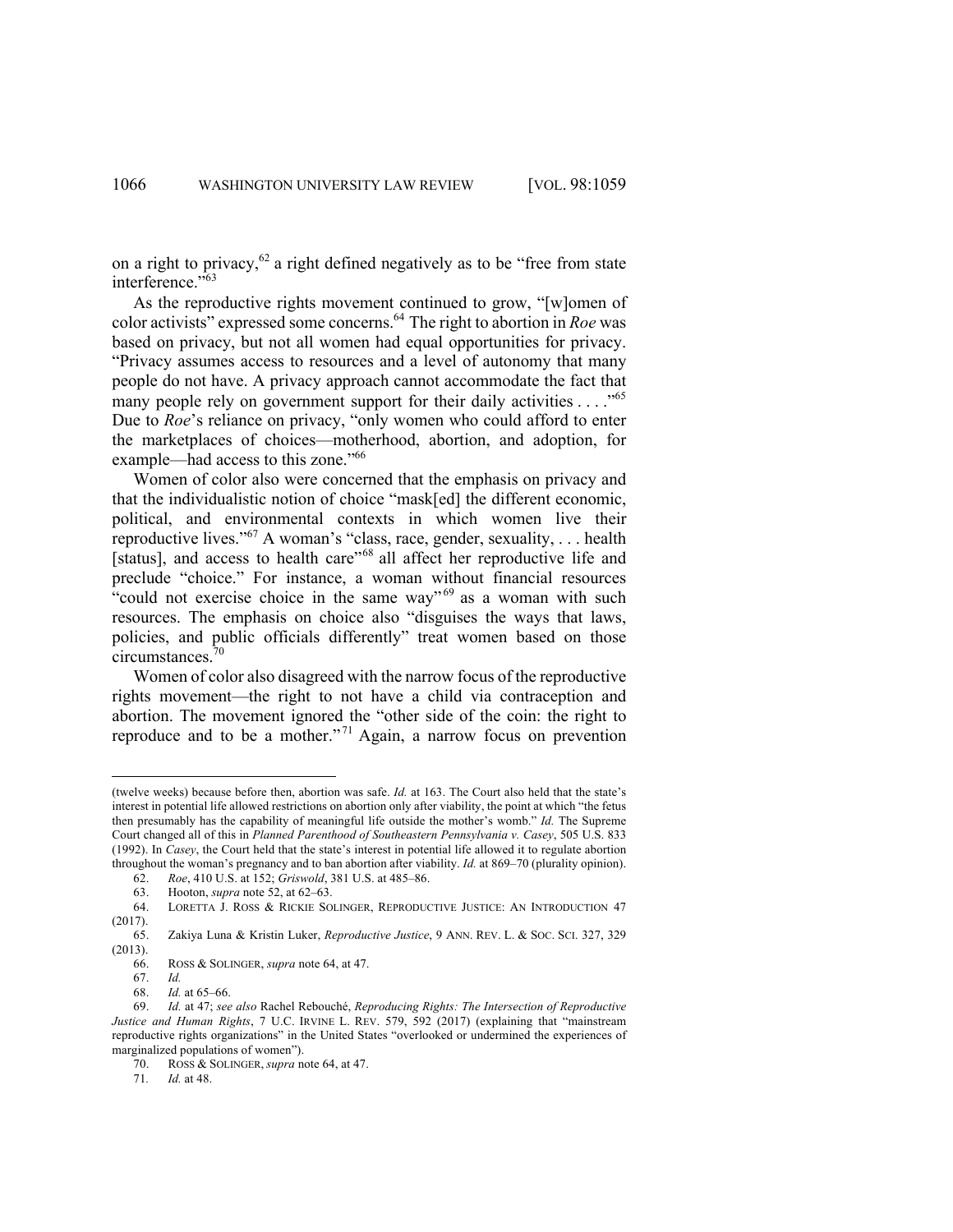reflected that white women had been behind the reproductive rights movement; the main reproductive oppression that white women had faced had affected prevention of pregnancy.<sup>72</sup> But women of color and other marginalized women had also faced reproductive oppression related to having a child, examples including the separation of children from their enslaved mothers and forced sterilization.<sup>73</sup> Because of this history, the right to have a child was of "crucial concern"<sup>74</sup> and just as important "to women's dignity and safety (and the dignity and safety of her community) $^{375}$  as was the right to not have a child.

This new movement was finally named "reproductive justice" in 1994 by a group of Black women who had gathered in Chicago.<sup>76</sup> The name reproductive justice "splices *reproductive rights* with *social justice* to achieve *reproductive justice*." <sup>77</sup> As is apparent from its history, one foundation of the reproductive justice framework is critical race theory. Critical legal theorist Kimberlé Williams Crenshaw introduced the concept of intersectionality in the late 1980s to "illustrate how racial and gender oppression interact in the lives of Black women."<sup>78</sup> Reproductive justice is similarly "based on the understanding that the impacts of race, class, gender, and sexual identity oppressions are not additive but integrative"<sup>79</sup> and only a holistic lens can address them. It is intersectional, focusing on "the ways in which aspects of social status and social identity (e.g., age, race/ethnicity, socioeconomic class, sexual orientation, gender identity, religion, ability)" all affect and "impact women's experiences."<sup>80</sup>

The reproductive justice movement envisions a broader concept of reproductive freedom. The comprehensive focus includes "(1) the right to have a child; (2) the right not to have a child; and (3) the right to parent the children we have, as well as to control our birthing options, such as

<sup>72.</sup> *See id.* at 47–48.

<sup>73.</sup> *Id.* at 19, 94–95. Some marginalized women (allegedly) still face these exact forms of reproductive oppression—immigrant women possibly coming to the United States for a better future for their children and future children. *See* Camila Domonoske & Richard Gonzales, *What We Know: Family Separation and 'Zero Tolerance' at the Border*, NPR (June 19, 2018, 2:17 PM), https://www.npr.org/201 8/06/19/621065383/what-we-know-family-separation-and-zero-tolerance-at-the-border [https://perma. cc/2U9R-KNGM]; Rachel Treisman, *Whistleblower Alleges 'Medical Neglect,' Questionable Hysterectomies of ICE Detainees*, NPR (Sept. 16, 2020, 4:43 AM), https://www.npr.org/2020/09/16/9133 98383/whistleblower-alleges-medical-neglect-questionable-hysterectomies-of-ice-detaine [https://perm a.cc/4K24-EG3H].

<sup>74.</sup> ROSS & SOLINGER, *supra* note 64, at 48, 55.

<sup>75.</sup> *Id.* at 55.

<sup>76.</sup> *Id.* at 63.

<sup>77.</sup> *Id.* at 9.

<sup>78.</sup> *Id.* at 73.

<sup>79.</sup> *Id.* at 74.

<sup>80.</sup> Joan C. Chrisler, *Introduction: A Global Approach to Reproductive Justice—Psychosocial and Legal Aspects and Implications*, 20 WM. & MARY J. WOMEN & L. 1, 4 (2013).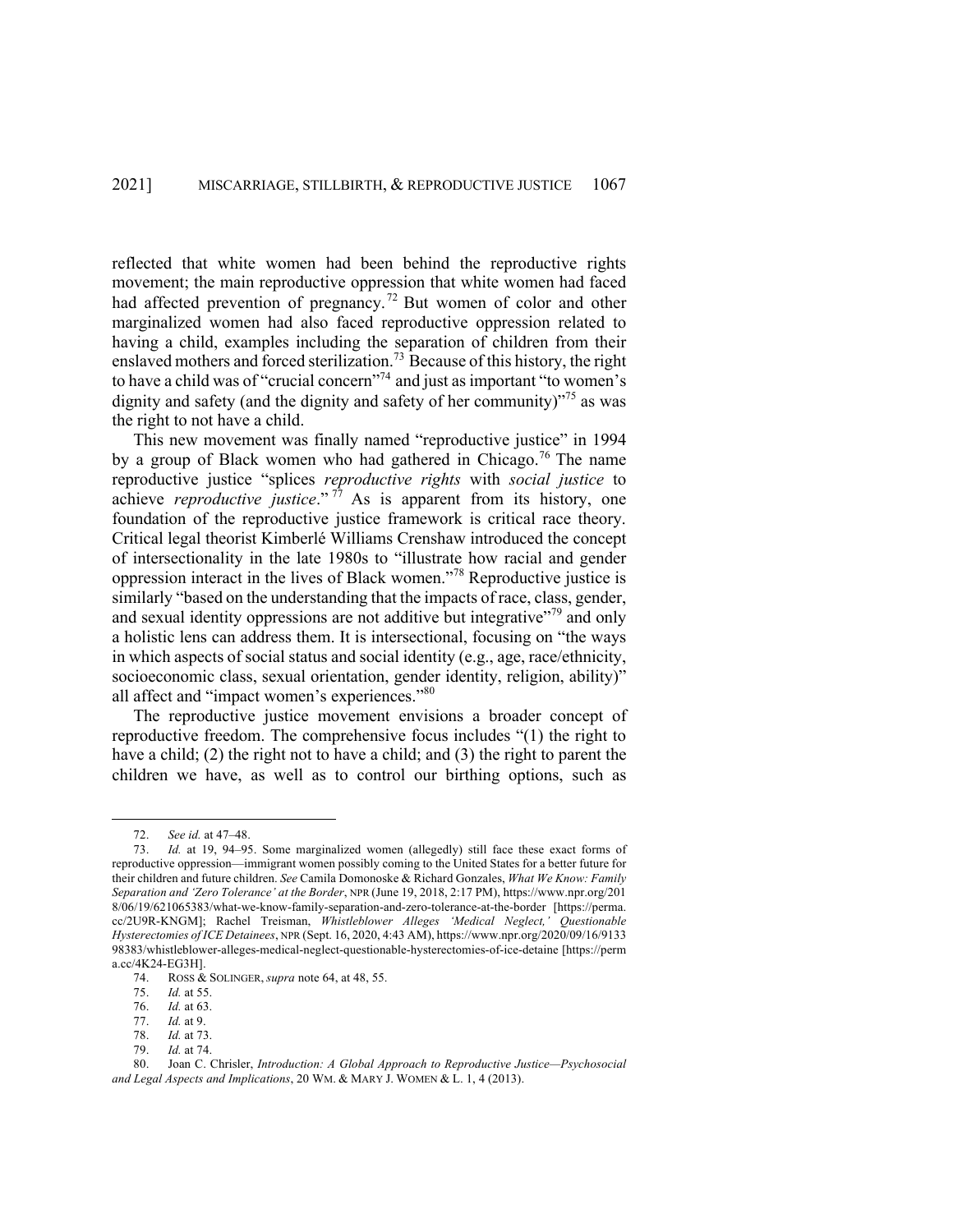midwifery."<sup>81</sup> None of these rights is more important than the other; they are equally important. $82$  "At the heart of reproductive justice is this claim: all fertile persons and persons who reproduce and become parents require a safe and dignified context for these most fundamental human experiences." $83$  These are positive rights, requiring the state to provide assistance and social supports so that women can exercise these rights to not have a child, have one, and parent one.<sup>84</sup>

These goals are broad, meaning the movement advocates for a woman's right and access to many, many services. They include "specific, community-based resources including high-quality health care, housing and education, a living wage, a healthy environment, and a safety net for times when these resources fail."<sup>85</sup> Women also need access to "comprehensive sex education, STI prevention and care, alternative birth options, adequate prenatal and pregnancy care, domestic violence assistance, adequate wages to support our families, safe homes, and so much more."<sup>86</sup> And they need

protection against rape and access to affordable and effective birth control, healthcare, including but not limited to abortion services, prenatal care, support in childbirth and postpartum, support for breastfeeding mothers, early childcare for infants and toddlers, income support for parents who stay home to care for young babies, and high quality public education for school age children.<sup>87</sup>

Without wide-ranging services and support, "[s]afe and dignified fertility management, childbirth, and parenting are impossible."<sup>88</sup>

Notably, the reproductive justice movement is activism beyond just the courts. Rights exist because they are human rights, not because of a court

<sup>81.</sup> Loretta Ross, *What is Reproductive Justice?*, *in* REPRODUCTIVE JUSTICE BRIEFING BOOK: A PRIMER ON REPRODUCTIVE JUSTICE AND SOCIAL CHANGE 4, 4, https://www.law.berkeley.edu/php-prog rams/courses/fileDL.php?fID=4051 [https://perma.cc/2R3T-GF3M]; *see also* Rebouché, *supra* note 69, at 592 (explaining the four commitments of the reproductive justice movement as "the recognition of women's intersecting identities, the limits of 'choice' and U.S. privacy rights, the inclusion of reproductive issues outside of abortion, and community or local management of reproductive healthcare services").

<sup>82.</sup> *See* Luna & Luker, *supra* note 65, at 343 (explaining reproductive justice as "equally about the right to not have children, the right to have children, the right to parent with dignity, and the means to achieve these rights"); *see also id.* ("R[eproductive justice] encompassed the right to not have a child but also moved beyond that to include the right to have a child and the right to parent any children one has." (citation omitted)).

<sup>83.</sup> ROSS & SOLINGER, *supra* note 64, at 9.

<sup>84.</sup> *Id.* at 168–69.

<sup>85.</sup> *Id.* at 9.

<sup>86.</sup> *Reproductive Justice*, SISTERSONG, https://www.sistersong.net/reproductive-justice/ [https:// perma.cc/8HQP-LXFQ].

<sup>87.</sup> West, *supra* note 29, at 1425.

<sup>88.</sup> ROSS & SOLINGER, *supra* note 64, at 9.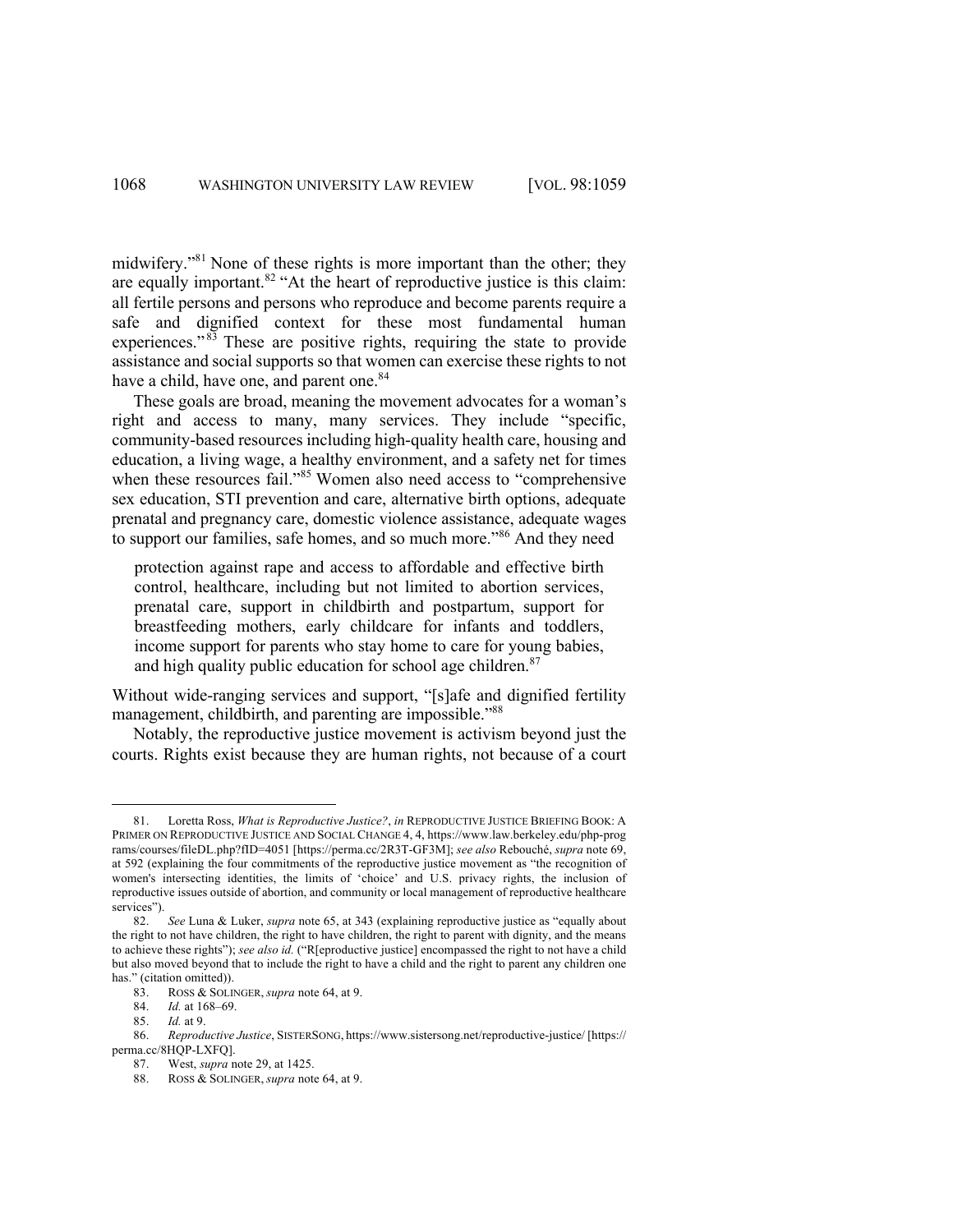declaration. <sup>89</sup> In fact, reproductive justice believes that a litigation-focused strategy is ineffective and that the needs of marginalized women have specifically fallen through the cracks because of reproductive rights's litigation strategy. <sup>90</sup> Similarly, a litigation-based approach, at least currently, is incapable of addressing numerous reproductive justice rights, the right to health care being an example.<sup>91</sup> Instead, "the reproductive justice framework calls for an integrated approach that draws on constitutional protections and movement-based policy strategies."92

#### II. THE OMISSION OF MISCARRIAGES AND STILLBIRTHS

Each year, millions of desired pregnancies end unhappily. As many as one fourth of all pregnancies end in miscarriage before twenty weeks of pregnancy.<sup>93</sup> And at least one in 160 pregnancies will end with the baby dying in the womb after twenty weeks of pregnancy, with a woman then giving birth to her stillborn baby.<sup>94</sup> Both can be significant life experiences for women.

Yet neither the reproductive rights nor the reproductive justice movement has featured them. The reproductive rights movement, in fact, has specifically avoided the topics of miscarriage and stillbirth, believing such avoidance is necessary to protect abortion rights.<sup>95</sup> The topics of miscarriage and stillbirth fit well within the broadened focus of the reproductive justice framework—especially because marginalized women face greater risks of both miscarrying and giving birth to a stillborn baby yet it is difficult to find mentions of the two within reproductive scholarship and activism.96

# *A. Miscarriages and Stillbirths Defined*

In the United States, a miscarriage is a pregnancy loss that occurs before twenty weeks of pregnancy and a stillbirth is a pregnancy loss that occurs after twenty weeks of pregnancy but before birth.<sup>97</sup> Miscarriage is the much

<sup>89.</sup> *See id.*

<sup>90.</sup> Luna & Luker, *supra* note 65, at 335; *see also id.* at 336 (summarizing other critiques of litigation-based strategy, including that court cases spur countermobilization and that court wins tend to be watered-down due to legal rhetoric).

<sup>91.</sup> ROSS & SOLINGER, *supra* note 64, at 125.

<sup>92.</sup> Ocen, *supra* note 29, at 2240.

<sup>93.</sup> *See infra* Section II.A.

<sup>94.</sup> *See infra* Section II.A.

<sup>95.</sup> *See infra* Section II.B.

<sup>96.</sup> *See infra* Section II.C.

<sup>97.</sup> *What Is Stillbirth?*, CTR. FOR DISEASE CONTROL & PREVENTION, https://www.cdc.gov/ncbd dd/stillbirth/facts.html [https://perma.cc/F6DV-7GQN].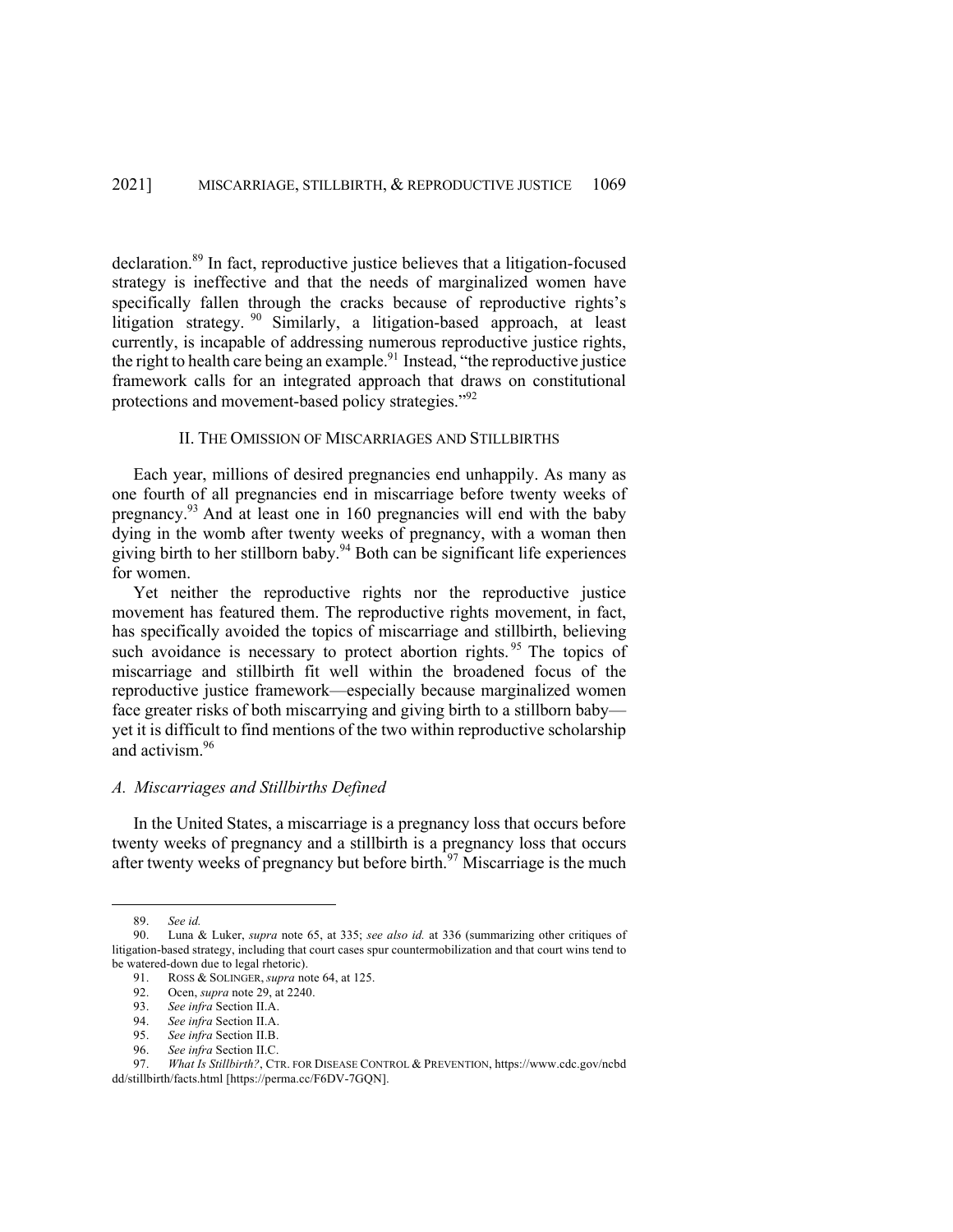more common form of pregnancy loss.<sup>98</sup> Studies reveal that anywhere from 10–25% of all clinically recognized pregnancies will end in miscarriage. 99 The vast majority of miscarriages, possibly as high as 80%, occur in the first twelve weeks of pregnancy.100 The highest risk exists in the first six weeks, and the risk drops once a heartbeat is confirmed.<sup>101</sup> Once the pregnancy hits thirteen weeks, the risk of miscarriage drops to around  $5\%$ .<sup>102</sup> Nearly one million women in the United States suffer a known miscarriage each year.<sup>103</sup>

Although less common, one in 160 pregnancies end in stillbirth every year in the United States,<sup>104</sup> totaling approximately 24,000 stillborn babies born every year.<sup>105</sup> The risks of stillbirth for women is greatest at " $(20-23)$ weeks) and at the end (39–41 weeks) of gestation."<sup>106</sup> Almost half of all stillbirths globally occur during childbirth.<sup>107</sup> One in 160 may seem like a small risk, but stillbirth is more common than the death of a living infant before his first birthday.<sup>108</sup> A baby is actually ten times more likely to be stillborn than to die from Sudden Infant Death Syndrome. <sup>109</sup> Multiple studies state that "[m]ore babies die as a result of stillbirth than of all other causes of infant deaths combined." <sup>110</sup> Additionally, the United States' stillbirth rate remains higher "than in many other high-income countries,

99. *Id.*

<sup>98.</sup> The American Pregnancy Association website lists seven different types of miscarriages including 1) a threatened miscarriage, which is actually bleeding due to implantation, 2) an inevitable or incomplete miscarriage, 3) a complete miscarriage, where the fetal tissue has emptied out of the uterus, 4) a missed miscarriage where "embryonic death has occurred but there is not any expulsion of the embryo," 5) a blighted ovum, where the fertilized egg implants but never develops, 6) an ectopic pregnancy, where the fertilized egg implants in the fallopian tube, and 7) a molar pregnancy, a "genetic error during the fertilization process that leads to the growth of abnormal tissue within the uterus." *Signs of Miscarriage*, AM. PREGNANCY ASS'N, https://americanpregnancy.org/healthy-pregnancy/pregnancycomplications/signs-of-miscarriage-916 [https://perma.cc/9ZXB-A5K2].

<sup>100.</sup> Rena Goldman, *A Breakdown of Miscarriage Rates by Week*, HEALTHLINE PARENTHOOD (Oct. 3, 2018), https://www.healthline.com/health/pregnancy/miscarriage-rates-by-week#causes [https:/ /perma.cc/3LJW-NQBF].

<sup>101.</sup> *Id.*

<sup>102.</sup> *Id.*

<sup>103.</sup> Tanya Lewis, *Misconceptions About Miscarriages Are Common, Survey Finds*, LIVE SCI. (Oct. 17, 2013), https://www.livescience.com/40495-misconceptions-miscarriages-common.html [https ://perma.cc/U8UR-EJED].

<sup>104.</sup> *See What is Stillbirth?*, *supra* note 97.

<sup>105.</sup> Marian F. MacDorman & Elizabeth C.W. Gregory, *Fetal and Perinatal Mortality: United States, 2013*, NAT'L VITAL STAT. REPS., July 23, 2015, at 1, 5.

<sup>106.</sup> Marian Willinger, Chia-Wen Ko & Uma M. Reddy, *Racial Disparities in Stillbirth Risk Across Gestation in the United States*, 201 AM. J. OBSTETRICS & GYNECOLOGY 469.e1, 469.e6 (2009). 107. *Maternal, Newborn, Child and Adolescent Health: Stillbirths*, WORLD HEALTH ORG., https://

www.who.int/maternal\_child\_adolescent/epidemiology/stillbirth/en/ [https://perma.cc/V7ZH-ZMKK].

<sup>108.</sup> Joanne Cacciatore & Suzanne Bushfield, *Stillbirth: A Sociopolitical Issue*, 23 J. WOMEN & SOC. WORK 378, 380 (2008) ("More babies die as a result of stillbirth than of all other causes of infant deaths combined . . . .").

<sup>109.</sup> Joanne Cacciatore, *Effects of Support Groups on Post Traumatic Stress Responses in Women Experiencing Stillbirth*, 55 OMEGA J. DEATH & DYING 71, 72 (2007).

<sup>110.</sup> *See* Cacciatore & Bushfield, *supra* note 108, at 380.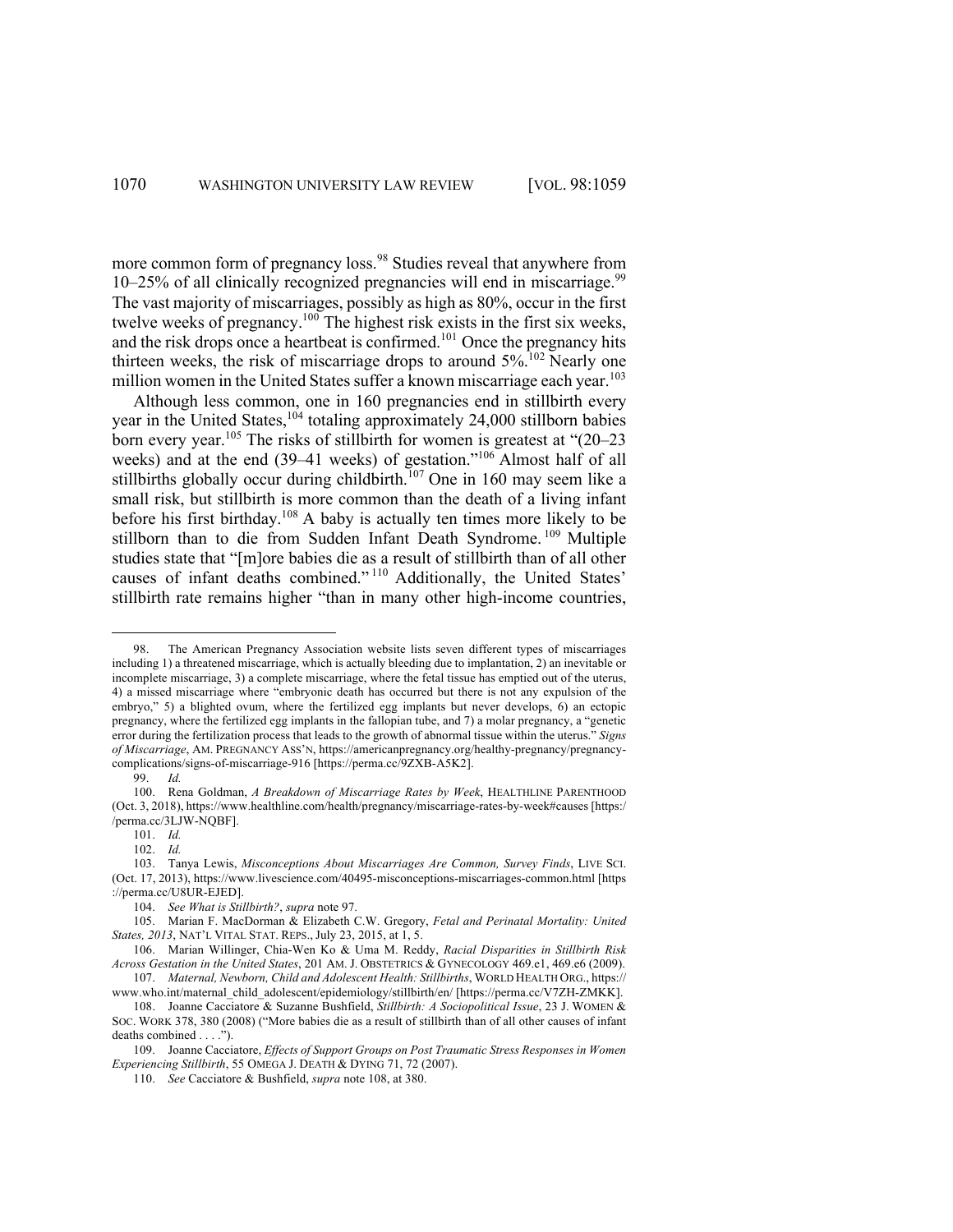and rates continue to decrease in other high-income countries."<sup>111</sup> More specifically, in a study posted in the medical journal *The Lancet*, of the listed forty-nine high-income countries, the United States' annual percentage stillbirth rate reduction from 2000–2015 was lower than all but one other country.112

These are the generalized risks for all women, but in reality, not all women face the same risks of miscarriage and stillbirth. Importantly, the risks differ by race and socioeconomic class. Starting with race, Black women are twice as likely as white women to miscarry after ten weeks of pregnancy.113 A study published in 2012 concluded this after adjusting for age, miscarriage history, and planned versus unplanned pregnancies.<sup>114</sup> The study also cautioned the overall disparity in miscarriage rate may also be higher given that one third of the Black women who participated in the study had a college education and thus "might be expected to be at lower risk of miscarriage than blacks in the general population."<sup>115</sup>

Black women are also twice as likely as white women to lose their child to stillbirth after twenty weeks of pregnancy. <sup>116</sup> "Stillbirth statistics, published annually since 1922, have always reported stillbirth data by race (white and nonwhite until 1990) and *always* shown a large excess in stillbirths for non-white deliveries."<sup>117</sup> Rates have improved overall, but the racial gap still exists and has increased. For instance, more recently, "[s]ince 1990, the racial gap appears to have widened, particularly for non-Hispanic black deliveries."<sup>118</sup> The rate for non-Hispanic Black women is fifteen years behind the rate for white women—the 2005 11.1 rate "was roughly equivalent to the total 'white' rate in 1990."<sup>119</sup> Also since 1990, "the non-Hispanic white rate has improved by 19%, while the non-Hispanic black rate has improved by only 13%."<sup>120</sup>

<sup>111.</sup> Jessica M. Page et al., *Potentially Preventable Stillbirth in a Diverse U.S. Cohort*, 131 OBSTETRICS & GYNECOLOGY 336, 337 (2018).

<sup>112.</sup> Vicki Flenady et al., *Stillbirths: Recall to Action in High-Income Countries*, 387 LANCET 691, 693 (2016).

<sup>113.</sup> Sudeshna Mukherjee, Digna R. Velez Edwards, Donna D. Baird, David A. Savitz & Katherine E. Hartmann, *Risk of Miscarriage Among Black women and White Women in a US Prospective Cohort Study*, 177 AM. J. EPIDEMIOLOGY 1271, 1276 (2013) ("[B]lack women have a nearly 2-fold higher risk of miscarriage compared with white women during gestational weeks 10-20 . . . .").

<sup>114.</sup> *Id.*

<sup>115.</sup> *Id.* at 1277.

<sup>116.</sup> *See* Willinger et al., *supra* note 106, at 469.e6.

<sup>117.</sup> Carol J. Rowland Hogue & Robert M. Silver, *Racial and Ethnic Disparities in United States: Stillbirth Rates: Trends, Risk Factors, and Research Needs*, 35 SEMINARS PERINATOLOGY 221, 221–22 (2011) (emphasis added).

<sup>118.</sup> *Id.* at 222.

<sup>119.</sup> *Id.*

<sup>120.</sup> *Id.*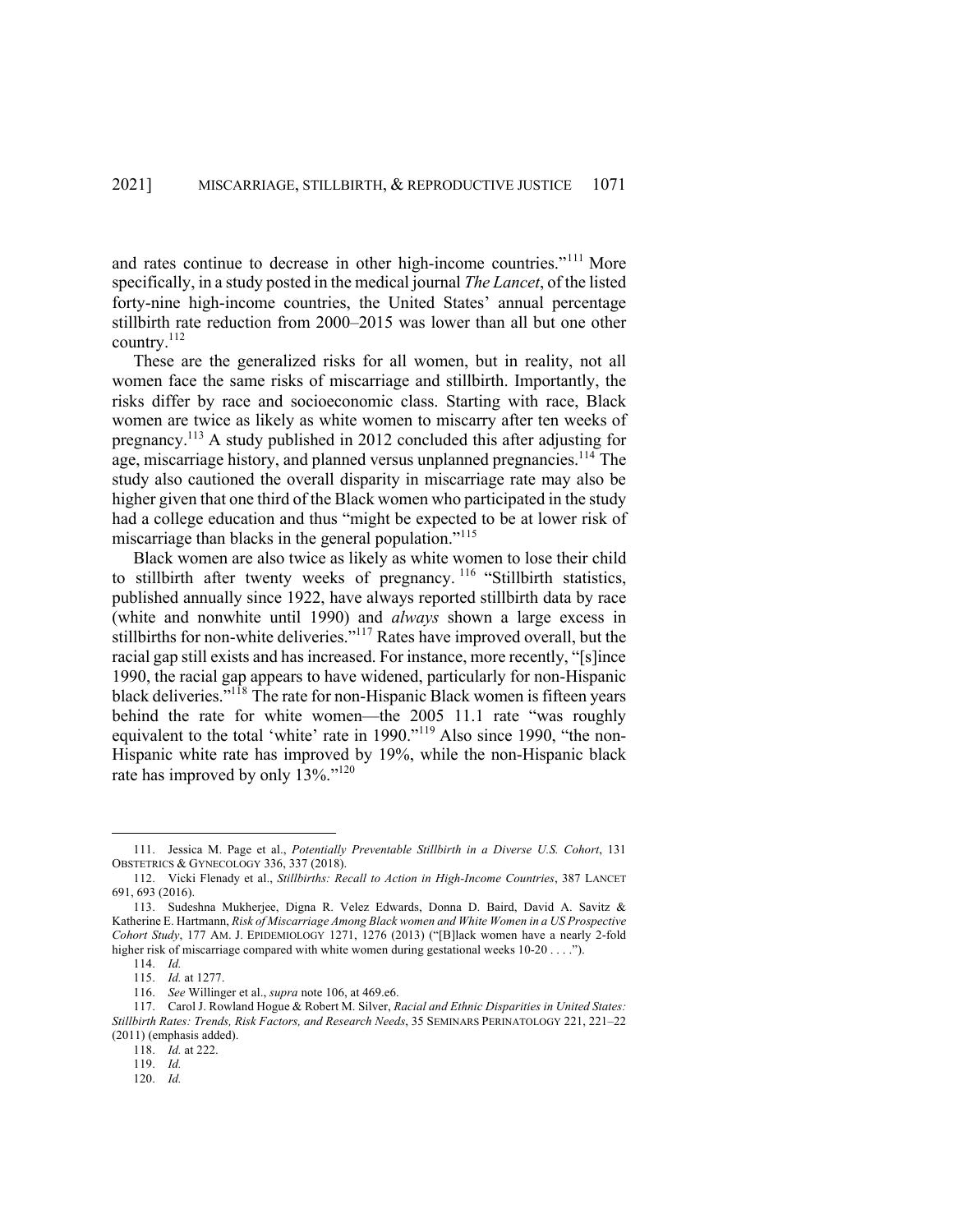A study published in 2009 found an overall "2.2-fold increased risk of stillbirth" for non-Hispanic Black women, <sup>121</sup> but the disparity more specifically differs according to the timing in pregnancy. The "black/white disparity in hazard for stillbirth is highest at 20–23 weeks, with a 2.8-fold increased risk, and declines with increasing gestation, reaching the lowest value at 39-40 weeks, with a 1.6-fold increased [relative risk]."<sup>122</sup> Similarly, a study published in 2011 study concluded that "[t]he elevated risk of stillbirth for non-Hispanic blacks occurred predominantly prior to 24 weeks' gestation."<sup>123</sup>

Turning to class, women of lower socioeconomic status face an increased risk of miscarriage. A 2012 study in Denmark concluded that "[e]ducational level and income were inversely associated with the risk of spontaneous abortion,"<sup>124</sup> the medical term for miscarriage, which is defined in Denmark as before twenty-two weeks of pregnancy.<sup>125</sup>

Other studies also conclude that women of low socioeconomic status similarly face a doubled risk of stillbirth: "Socioeconomic disadvantage, as measured by low levels of mothers' or fathers' education, occupational status or income, is associated with raised risks of stillbirth even in countries with universal insurance coverage and generous welfare provisions."<sup>126</sup> A 2001 study in Sweden found "a more than twofold increase in risk of stillbirth for women with the lowest [socioeconomic status] compared with the highest," and an even higher risk for "intrapartum and term antepartum stillbirths."<sup>127</sup> The study found this conclusion especially problematic because intrapartum and term antepartum stillbirths occur during childbirth and after thirty-seven weeks of pregnancy, respectively, and are thus likely the most preventable type of stillbirth.<sup>128</sup> Thus, women with lower socioeconomic status face a higher risk of losing their child to the most preventable types of stillbirths. A 2012 study in England found that women face a "higher risk of stillbirth in deprived areas" in England, "with rates twice as high in the most deprived areas compared with the least

<sup>121.</sup> Willinger et al., *supra* note 106, at 469.e6.

<sup>122.</sup> *Id.* at 469.e6–7. "The hazard of stillbirth for Hispanics was similar to non-Hispanic whites throughout pregnancy." *Id.* at 469.e2.

<sup>123.</sup> The Stillbirth Collaborative Rsch. Network Writing Grp., *Association Between Stillbirth and Risk Factors Known at Pregnancy Confirmation*, 306 J. AM. MED. ASS'N 2469, 2475 (2011).

<sup>124.</sup> Filippa Nyboe Norsker et al., *Socioeconomic Position and the Risk of Spontaneous Abortion: A Study Within the Danish National Birth Cohort*, BMJ OPEN, June 25, 2012, at 1, 4.

<sup>125.</sup> *Id.* at 1.

<sup>126.</sup> Jennifer Zeitlin et al., *Socioeconomic Inequalities in Stillbirth Rates in Europe: Measuring the Gap Using Routine Data from the Euro-Peristat Project*, BMC PREGNANCY & CHILDBIRTH, Jan. 19, 2016, at 1, 2.

<sup>127.</sup> Olof Stephansson, Paul W. Dickman, Anna L.V. Johansson & Sven Cnattingius, *The Influence of Socioeconomic Status on Stillbirth Risk in Sweden*, 30 INT'L J. EPIDEMIOLOGY 1296, 1299 (2001).

<sup>128.</sup> *Id.* at 1300.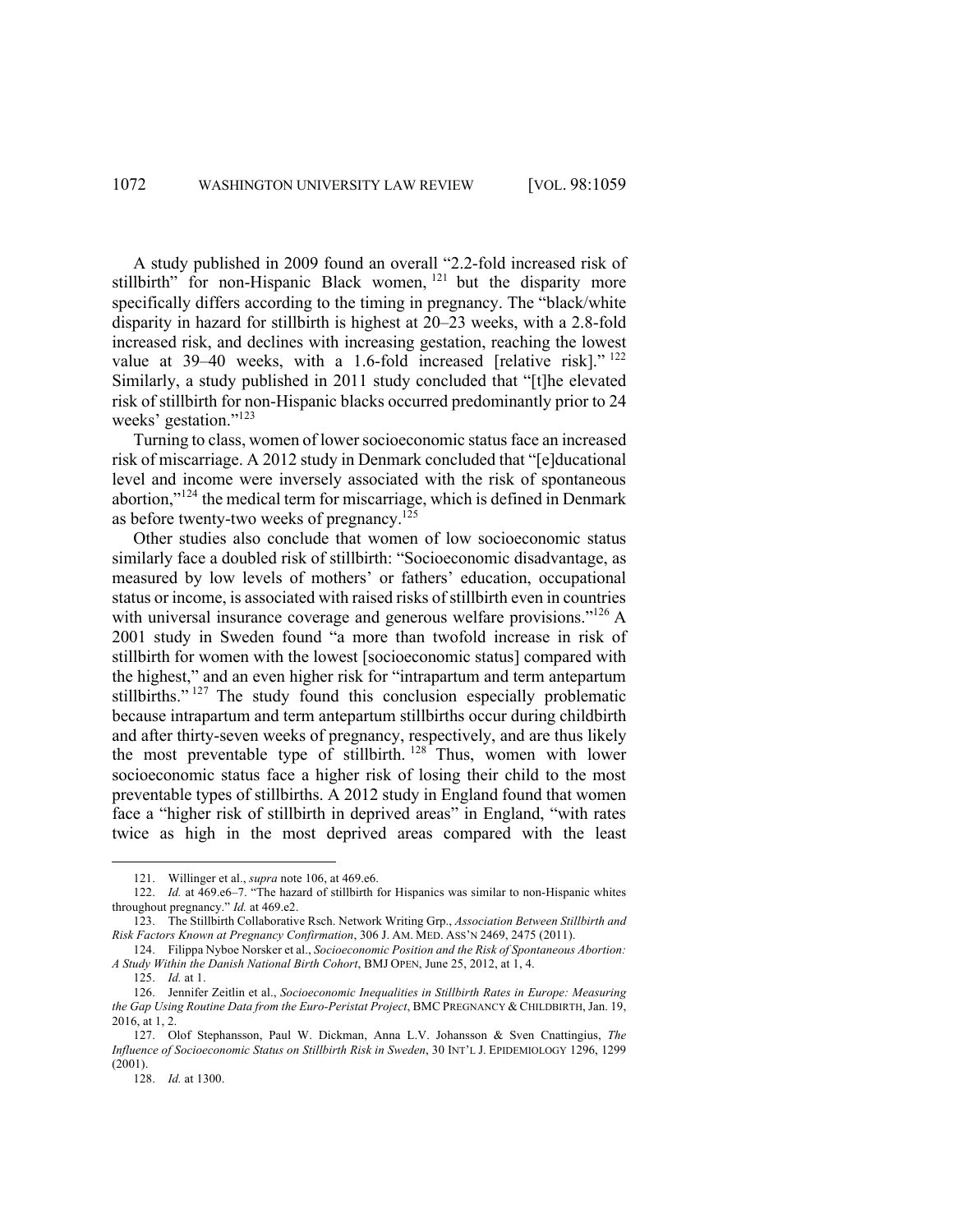deprived."<sup>129</sup> "Significant deprivation differences were seen between the most and least deprived groups in all causes except mechanical events that occurred during labour."  $130$  A study of all stillbirths across Europe concluded that "if all women faced the stillbirth risks of the most educated, the number of stillbirths would be 25% lower."<sup>131</sup> Similarly, a study in England concluded that "[i]f the stillbirth rates seen in the least deprived areas were seen throughout the population, there would be a third less stillbirths in England, nearly 900 fewer each year."<sup>132</sup>

Generally speaking, a higher educational level decreases the risk of stillbirth. But the extent of the decrease differs depending on race. One study found that >12 years of education decreased a white woman's risk of stillbirth substantially, by 30%, but caused only a "small reduction for Black women."<sup>133</sup> The same study called for more research "to probe the cultural and social determinants of racial disparities in risk among blacks and Hispanics, as higher educational status appears to widen rather than reduce these disparities."134

Returning to the experiences of miscarriage and stillbirth more generally, the physical experiences differ due to the difference in the extent of the pregnancy. Physically, most miscarriages will involve bleeding. A very early miscarriage is called a chemical pregnancy, which may account for over half of miscarriages. This miscarriage occurs "shortly after implantation, resulting in bleeding that occurs around the time of [an] expected period."<sup>135</sup> Because of the timing, a woman can easily not know she is pregnant and mistake that bleeding for a period.<sup>136</sup> "The earlier  $\dots$  the pregnancy, the more likely that [the] body will expel all the fetal tissue by itself . . . ."<sup>137</sup> Later miscarriages will also involve bleeding, but more of it, and possibly visible "products of conception."<sup>138</sup> Surgery may be necessary if the uterus does not empty itself.<sup>139</sup>

The physical experience of stillbirth, especially stillbirth at term, meaning after thirty-seven weeks of pregnancy, is more similar to the birth of a live child. Because of medicalization, the woman will often learn ahead

<sup>129.</sup> Sarah E. Seaton et al., *Socioeconomic Inequalities in the Rate of Stillbirths by Cause: A Population-Based Study*, BMJ OPEN, June 25, 2012, at 1, 2, 4.

<sup>130.</sup> *Id.* at 1.

<sup>131.</sup> Zeitlin et al., *supra* note 126, at 8.

<sup>132.</sup> Seaton et al., *supra* note 129, at 4.

<sup>133.</sup> Willinger et al., *supra* note 106, at 469.e7.

<sup>134.</sup> *Id.* at 469.e8.

<sup>135.</sup> *Signs of Miscarriage*, *supra* note 98.

<sup>136.</sup> *Id.* 

<sup>137.</sup> *Id.*  138. *Id.* 

<sup>139.</sup> Medical treatment of miscarriage and stillbirth is discussed more thoroughly in *infra* Section III.C.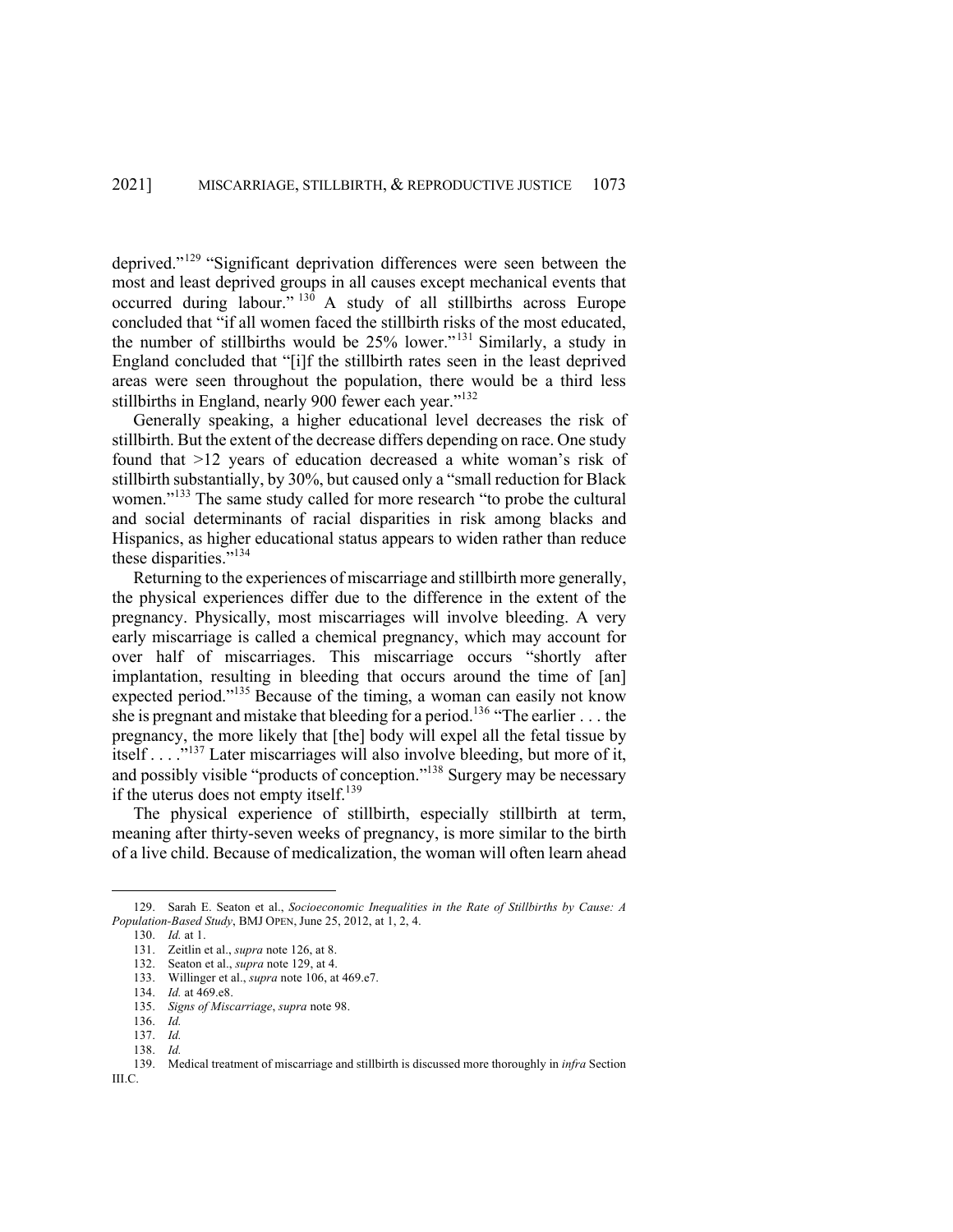of time that her child has died while still in the womb.140 She will then need to give birth to him, just like she would a living child. Assuming no complications, the labor will be induced just as is commonly done with a live child.<sup>141</sup> According to at least one study, however, a woman faces a much higher risk of life-threatening complications during delivery of a stillborn baby than a live birth.<sup>142</sup> Hopefully though, she will give birth to her child without complications. Or, if stillbirth occurs during childbirth, the woman will learn of her child's death after he is born. Either way, current medical standard of care is to then offer that the mother can hold her baby just like she would her living baby,  $143$  a measure that studies almost unanimously conclude is psychologically beneficial.<sup>144</sup>

Even if a woman is physically healthy after miscarriage or stillbirth, she can still have long-lasting mental and emotional health issues. No standard reaction to miscarriage and stillbirth exists.<sup>145</sup> Emotions after miscarriage include a "range of severity, from expressions of ambivalence, relative indifference, or relief at one end of the spectrum to the need for psychiatric care at the other."<sup>146</sup>

Research has shown that more intense reactions are common in stillbirth.<sup>147</sup> Women after stillbirth are at risk for "chronic depression,

144. Samantha Murphy & Joanne Cacciatore, *The Psychological, Social, and Economic Impact of Stillbirth on Families*, 22 SEMINARS FETAL & NEONATAL MED. 129, 130 (2017); Elizabeth Kirkley-Best & Kenneth R. Kellner, *The Forgotten Grief: A Review of the Psychology of Stillbirth*, 52 AM. J. ORTHOPSYCHIATRY 420, 426 (1982) (describing that research shows "almost unanimous agreement that seeing and holding the infant is helpful in successful grief resolution").

145. Kirkley-Best & Kellner, *supra* note 144, at 425 (cautioning that "great individual differences and a variety of other factors . . . may account for both quantity and quality of response to loss in pregnancy").

146. Heather Rowe & Alexandra J. Hawkey, *Miscarriage*, *in* ROUTLEDGE INTERNATIONAL HANDBOOK OF WOMEN'S SEXUAL AND REPRODUCTIVE HEALTH (Jane M. Ussher, Joan C. Chrisler & Janette Perz eds., 2019); *see id.* (explaining that "[o]nly a minority of women experience [psychological] symptoms for more than six months").

<sup>140.</sup> *See* Linda L. Layne, *Pregnancy and Infant Loss Support: A New, Feminist, American, Patient Movement?*, 62 SOC. SCI. & MED. 602, 603 (2006).

<sup>141.</sup> Annelee Boyle et al., *Route of Delivery in Women with Stillbirth: Results from the Stillbirth Collaborative Research Network*, 129 OBSTETRICS & GYNECOLOGY 693, 694 (2017) ("[W]ith the widespread availability of oxytocin and prostaglandins, induction of labor soon after a diagnosis of fetal death is now common.").

<sup>142.</sup> *See* Elizabeth Wall-Wieler et al., *Severe Maternal Morbidity Among Stillbirth and Live Birth Deliveries in California*, 134 OBSTETRICS & GYNECOLOGY 310, 312 (2019) (explaining that the chances of life-threatening complications for the woman are four times greater in a stillbirth than a live birth).

<sup>143.</sup> PREGNANCY LOSS & INFANT DEATH ALL., POSITION STATEMENT: BEREAVED PARENTS' RIGHT TO SELF-DETERMINATION REGARDING THEIR BABY 2 (2016) (on file with the Washington University Law Review); *see also* Joanne Cacciatore, *The Silent Birth: A Feminist Perspective*, 54 SOC. WORK 91, 93 (2009) ("Improved standards of compassionate care in hospitals, supportive nurturance from family and friends, and support groups contribute to a lessening of posttraumatic stress responses and chronic, debilitating grief." (citation omitted)); Carol Sanger, *"The Birth of Death": Stillborn Birth Certificates and the Problem for Law*, 100 CALIF. L. REV. 269, 283–85 (2012) (describing changes in hospitals allowing parents to spend time with the infant and preparing memory boxes for parents).

<sup>147.</sup> Kirkley-Best & Kellner, *supra* note 144, at 425.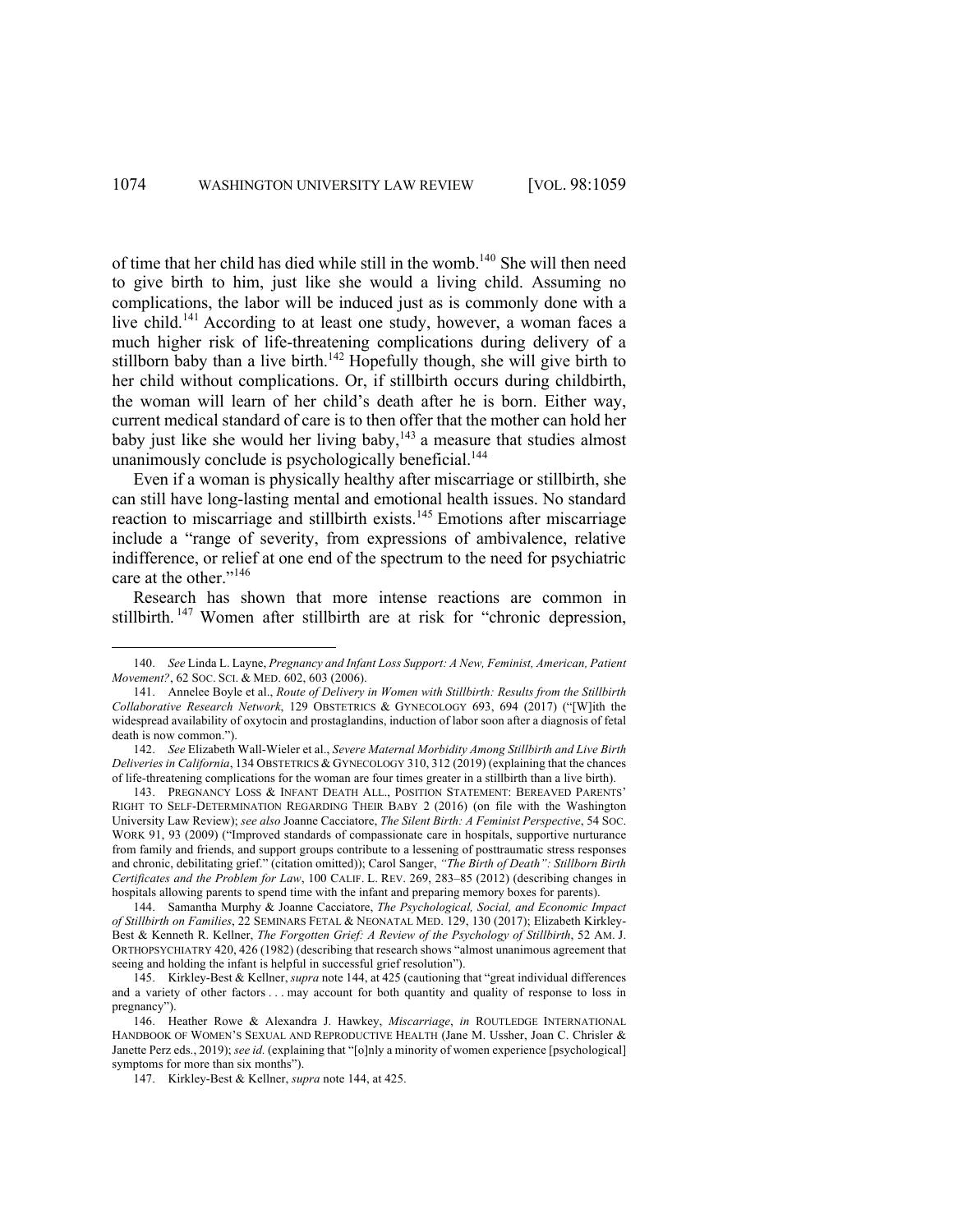suicidal ideation, drug or alcohol abuse, and pervasive post traumatic stress disorder (PTSD) symptomology."<sup>148</sup> The risk of maternal depression is long-term, with effects not just on the mother but also on any living children. One study expressed concern that stillbirth contributes to "social differences in health" and a "transgenerational cycle of ill-health" stemming from "maternal depression."<sup>149</sup>

One last important difference between miscarriage and stillbirth is preventability. Most miscarriages are believed to be due to fetal abnormalities, especially miscarriages before twelve weeks of pregnancy, which is the majority of miscarriages.<sup>150</sup> If due to fetal abnormalities, they are unpreventable.<sup>151</sup>

Unlike miscarriages, however, only a very small minority of stillbirths are due to abnormality. Specifically, only around 7% of 2.6 million stillbirths that occur yearly globally (using a twenty-two-week definition of stillbirth) are due to congenital abnormalities, and even some of those abnormalities are actually preventable if the mother takes folic acid.<sup>152</sup> That numerous countries have devoted resources to and successfully lowered their own stillbirth rates—by as much as 20%—demonstrates the preventability of stillbirth.<sup>153</sup> Moreover, a recent study specific to the United

<sup>148.</sup> Cacciatore, *supra* note 109, at 73.

<sup>149.</sup> Zeitlin et al., *supra* note 126, at 2.

<sup>150.</sup> *Signs of Miscarriage*, *supra* note 98.

<sup>151.</sup> See *infra* Section III.B for a deeper discussion of research priorities for miscarriage prevention.

<sup>152.</sup> Joy E. Lawn et al., *Stillbirths: Rates, Risk Factors, and Acceleration Towards 2030*, 387 LANCET 587, 597 (2016). Despite this evidence, a pervasive myth exists that stillbirths are "mostly due to non-preventable congenital abnormalities." *Id.* Likely contributing to this myth is the conflation of miscarriage and stillbirth. Joanne Cacciatore & Jill Wieber Lens, *The Ultimate in Women's Labor: Stillbirth and Grieving*, *in* ROUTLEDGE INTERNATIONAL HANDBOOK OF WOMEN'S SEXUAL & REPRODUCTIVE HEALTH, *supra* note 146, at 310.

<sup>153.</sup> An Australian governmental committee recently held a hearing regarding new initiatives to decrease Australia's stillbirth rate. Witnesses testified about the successes of other countries. One example pointed to was the Netherlands, which began a program in 2001 that led to a 55% reduction of stillbirths over the next fourteen years. SENATE SELECT COMM. ON STILLBIRTH RSCH. & EDUC., REPORT 113 (2018) (Austl.) [hereinafter AUSTRALIAN SENATE COMMITTEE REPORT]. Ten years later, Scotland implemented its Maternity Care Quality Improvement Collaborative and reduced its stillbirth rate, then one of the highest in the Europe, by 22% over the next four years. *Id.* England decreased its stillbirth rate by 19% in the last decade. *Number of Stillbirths in the UK Falls to Record Low*, TOMMY'S (July 19, 2018), https://www.tommys.org/our-organisation/about-us/charity-news/number-stillbirths-uk-falls-rec ord-low [https://perma.cc/UKK7-B8U8]. In 2014, England also announced its goals to cut its stillbirth rate by 20% by 2020 and by 50% by 2025. *Saving Babies' Lives Care Bundle*, NHS, https://www.englan d.nhs.uk/mat-transformation/saving-babies/ [https://perma.cc/AJ2H-RURA] [hereinafter *Saving Babies' Lives*]. In the same year, the National Health Service introduced the "Saving Babies' Lives Care Bundle" in certain hospitals, and the stillbirth rate in those hospitals has fallen by 20%. *Id.*; AUSTRALIAN SENATE COMMITTEE REPORT, *supra*, at 85.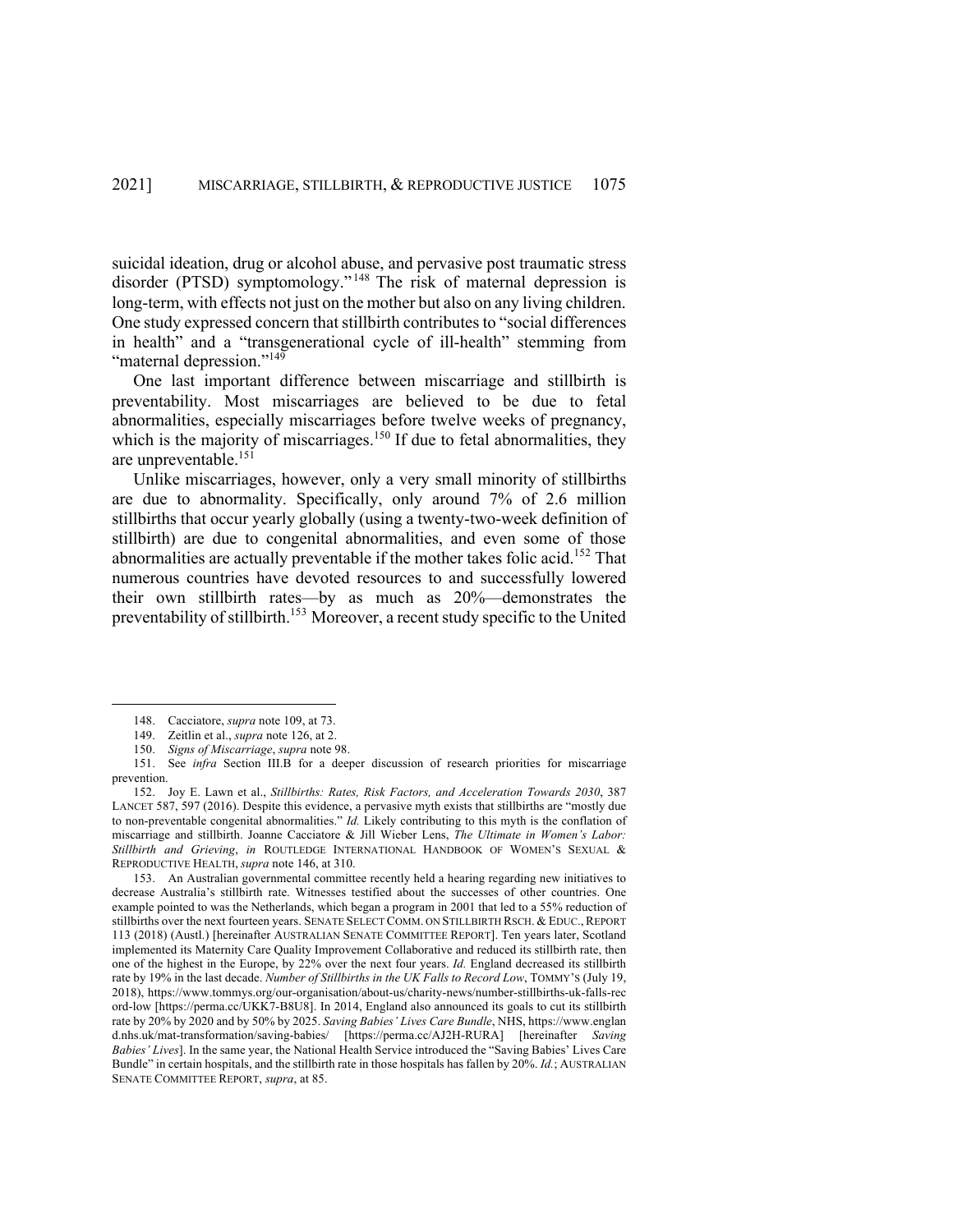States conservatively estimated that at least one-fourth of stillbirths in the United States are preventable.154

## *B. Reproductive Rights's Avoidance*

As already described, the reproductive rights movement has focused mostly on the rights to contraception and abortion, both of which enable the choice to not have a child.<sup>155</sup> The movement has also assumed that the binary choice dictates the outcomes—that if the woman doesn't have the ability to terminate her pregnancy, she will later give birth to a living baby.

This assumption is apparent in *Roe v. Wade*. <sup>156</sup> Justice Blackmun explained that "[t]he detriment that the State would impose upon the pregnant woman by denying this choice altogether is apparent":<sup>157</sup>

Maternity, or additional offspring, may force upon the woman a distressful life and future. Psychological harm may be imminent. Mental and physical health may be taxed by child care. There is also the distress, for all concerned, associated with the unwanted child, and there is the problem of bringing a child into a family already unable, psychologically and otherwise, to care for it. In other cases, as in this one, the additional difficulties and continuing stigma of unwed motherhood may be involved.<sup>158</sup>

Similarly, in *Casey*, Justice Blackmun noted women's need for access to abortion "[b]ecause motherhood has a dramatic impact on a woman's educational prospects, employment opportunities, and selfdetermination."<sup>159</sup> All of these described detriments assume that if a pregnant woman can't get an abortion, she will give birth to a *living* child. This assumption, of course, is not accurate.

When confronted by the reality of miscarriage and stillbirth, the reproductive rights movement has opted to change the subject. This is because of the antiabortion strategy of fetal personhood. "Since the late 1960s, pro-lifers had deployed fetological studies, slideshows, and medical articles to establish the personhood of the fetus."  $^{160}$  "[I]f the courts

<sup>154.</sup> Page et al., *supra* note 111, at 340. The study specifically used the words "potentially preventable" instead of preventable, and discussed that "[t]here is no generally accepted definition of what constitutes a 'preventable' cause of stillbirth." *Id.* at 337.

<sup>155.</sup> *See supra* notes 54–63 and accompanying text.

<sup>156.</sup> Roe v. Wade, 410 U.S. 113 (1973). 157. *Id.* at 153.

<sup>158.</sup> *Id.*

<sup>159.</sup> Planned Parenthood of Se. Pa. v. Casey, 505 U.S. 833, 928 (1992) (Blackmun, J., concurring in part, concurring in the judgment in part, and dissenting in part).

<sup>160.</sup> MARY ZIEGLER, AFTER ROE: THE LOST HISTORY OF THE ABORTION DEBATE 164 (2015).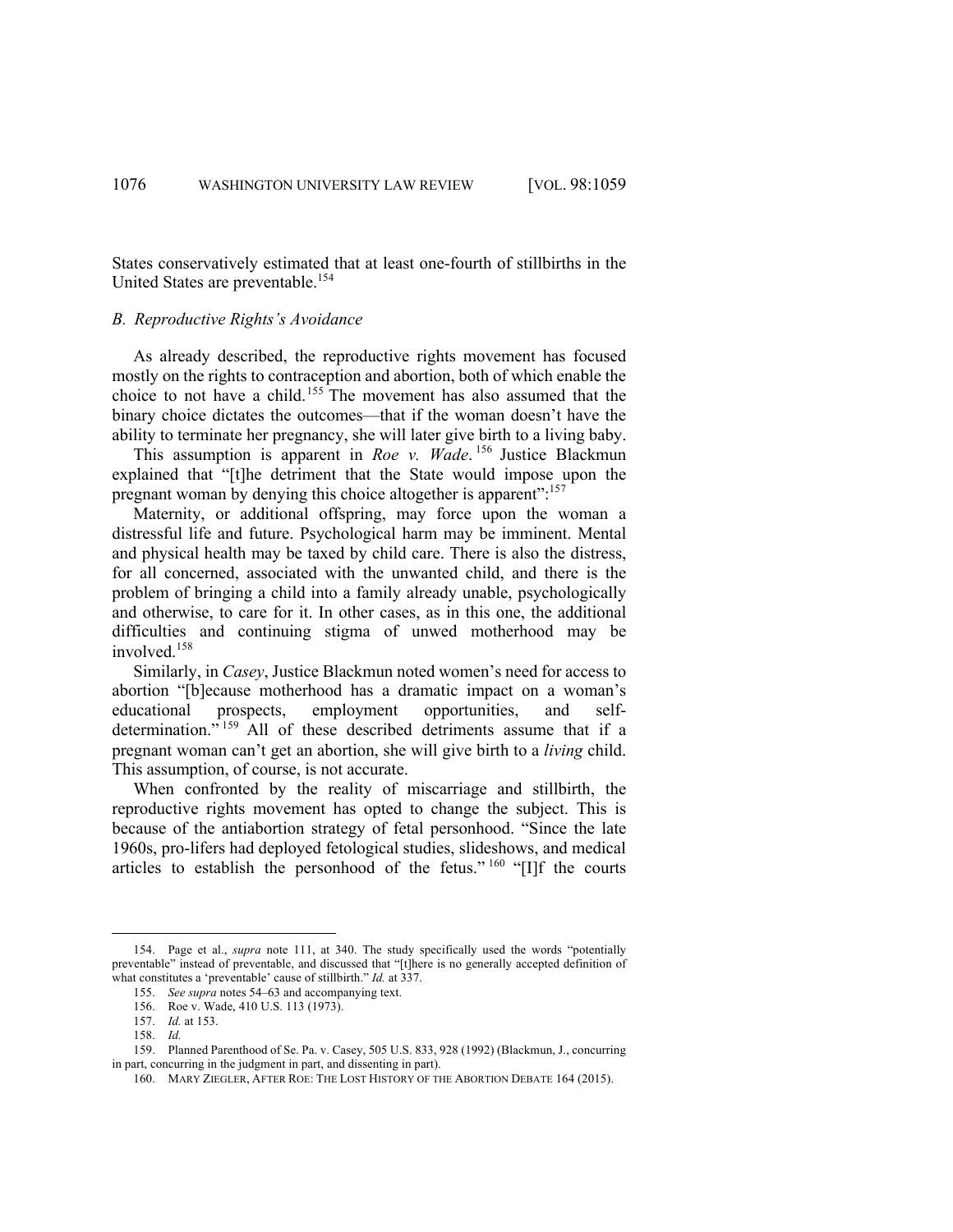recognized fetal personhood, unborn children could claim the same constitutional rights as anyone else."161

In *Roe*, the Court rejected the idea of a fetus as a person.<sup>162</sup> Yet, the Court still managed to encourage arguments based on fetal personhood. In oral argument, Justice Stewart asked Roe's lawyer what would be the effect if the Court concluded that a fetus were a person under the Fourteenth Amendment and Roe's lawyer admitted "I would have a very difficult case."<sup>163</sup> Justice Blackmun's opinion also stated that if a fetus were a person, "the appellant's case, of course, collapses, for the fetus' right to life would then be guaranteed specifically by the Amendment."<sup>164</sup>

Thus, even though the Court rejected fetal personhood, it admitted that abortion could not be constitutional if a fetus were a person, which caused the antiabortion movement to not give up on the fetal personhood argument. To help establish it, antiabortion activists looked beyond the Fourteenth Amendment. Part of "the long-term, end-game strategy of pro-life forces has included an attempt to have fetuses declared 'children' or 'persons' in as many legal contexts as possible."165

Women after stillbirth have similarly sought legal recognition of their stillborn children.<sup>166</sup> Just as antiabortion advocates deem a fetus as an unborn child, a person, women identify their stillborn children as people even though they died while still in the womb.<sup>167</sup> Antiabortion advocates have looked to use parents' grief as a weapon, hoping that "[t]he emotional power of parents pleading for legal recognition of their unborn children may sway societal views and incite political action" about abortion.<sup>168</sup>

In response, the reproductive rights movement decided to avoid discussing miscarriage and stillbirth. "Because anti-abortion activists base their argument on the presence of fetal . . . [and] embryonic personhood," the reproductive rights movement "ha[s] studiously avoided anything that might imply or concede such a presence. The fear . . . is that if one were to acknowledge that there was something of value lost, . . . one would thereby

167. JOHN DEFRAIN, LEONA MARTENS, JAN STORK & WARREN STORK, STILLBORN: THE INVISIBLE DEATH 61 (1986) ("The overwhelming majority of parents (nearly 90 percent) considered the baby a part of the family and named the baby."); Cacciatore & Lens, *supra* note 152, at 312–316 (describing stillbirth as the death of a child).

168. Murphy S. Klasing, *The Death of an Unborn Child: Jurisprudential Inconsistencies in Wrongful Death, Criminal Homicide, and Abortion Cases*, 22 PEPP. L. REV. 933, 978–79 (1995).

<sup>161.</sup> *Id.* at 165.

<sup>162.</sup> *Roe*, 410 U.S. at 158.

<sup>163.</sup> Oral Reargument at 24:13, *Roe*, 410 U.S. 113 (No. 70-18), https://www.oyez.org/cases/1971/ 70-18.

<sup>164.</sup> *Roe*, 410 U.S. at 156–57.

<sup>165.</sup> Kenneth A. De Ville & Loretta M. Kopelman, *Fetal Protection in Wisconsin's Revised Child Abuse Law: Right Goal, Wrong Remedy*, 27 J.L. MED. & ETHICS 332, 335 (1999).

<sup>166.</sup> Examples include wrongful death claims applied to stillbirth and birth certificates, both of which are discussed *infra* Part III.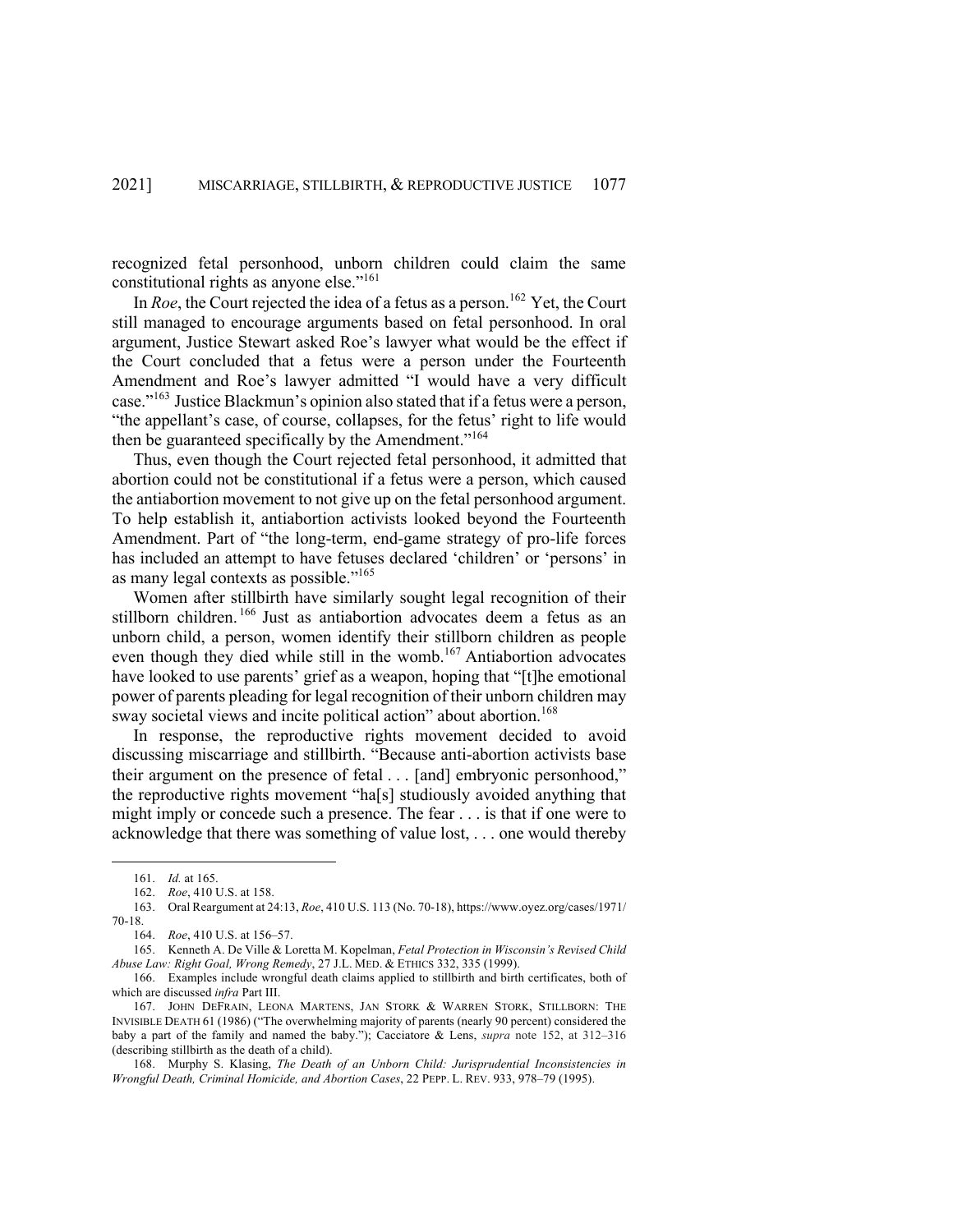automatically accede the inherent personhood of embryos and fetuses."169 Avoidance is necessary because the topics of miscarriage and stillbirth (supposedly) "overlap[] with issues of fetal personhood so central to abortion politics."  $1^{70}$  The reproductive rights movement has thus "surrendered the discourse of pregnancy loss to antichoice activists."<sup>171</sup>

### *C. Reproductive Justice's Non-Emphasis*

Despite its much broader lens, it is still difficult to find mentions of miscarriage and stillbirth within reproductive justice literature. That does not mean that reproductive justice advocates have specifically excluded miscarriage and stillbirth as did advocates for reproductive rights. "There is no agreed upon list of issues for reproductive justice activists to address,"172 meaning no issues are specifically or strategically excluded. Still, reproductive justice advocates have certainly not emphasized miscarriage or stillbirth, as evidenced by the only minimal mentions within the scholarship.

One mention was in Loretta Ross and Rickie Solinger's description of historical reproductive oppression in the United States. They discuss how slave owners had a financial interest in ensuring that enslaved women would reproduce, providing a source of hard laborers.<sup>173</sup> Yet slave owners worked enslaved women "viciously hard, far into their pregnancies."<sup>174</sup> They describe that "[m]any women, near the end of their term and exhausted, lost their pregnancies right in the fields, $v<sup>175</sup>$  presumably meaning that women gave birth to stillborn babies right there in the fields. Ross and Solinger explain that such stillbirths were "all too common since profit-maximizing owners refused to allow enslaved midwives to attend or to call in physicians to supervise, even when such attendance was routine for their own kin."<sup>176</sup> Ross and Solinger also discuss how pregnant women on Louisiana sugar plantations worked sixty to seventy hours a week in ninety-degree heat, causing them to "suffer[] from insufficient blood supply to their placentas" and hypertension, which led enslaved women to experience a "high

<sup>169.</sup> LINDA L. LAYNE, MOTHERHOOD LOST: A FEMINIST ACCOUNT OF PREGNANCY LOSS IN AMERICA 240 (2003).

<sup>170.</sup> Linda L. Layne, *Unhappy Endings: A Feminist Reappraisal of the Women's Health Movement from the Vantage of Pregnancy Loss*, 56 SOC. SCI. & MED. 1881, 1889 (2003); *see also* Linda L. Layne, *Breaking the Silence: An Agenda for a Feminist Discourse of Pregnancy Loss*, 23 FEMINIST STUD. 289, 294 (1997) ("Because the issues framing the meaning of miscarriage and stillbirth resonate so strongly with the abortion debate, most feminists have maintained a studied silence on the topic.").

<sup>171.</sup> LAYNE, *supra* note 169, at 239.

<sup>172.</sup> Chrisler, *supra* note 80, at 4.

<sup>173.</sup> ROSS & SOLINGER, *supra* note 64, at 18.

<sup>174.</sup> *Id.* at 19.

<sup>175.</sup> *Id.*

<sup>176.</sup> *Id.*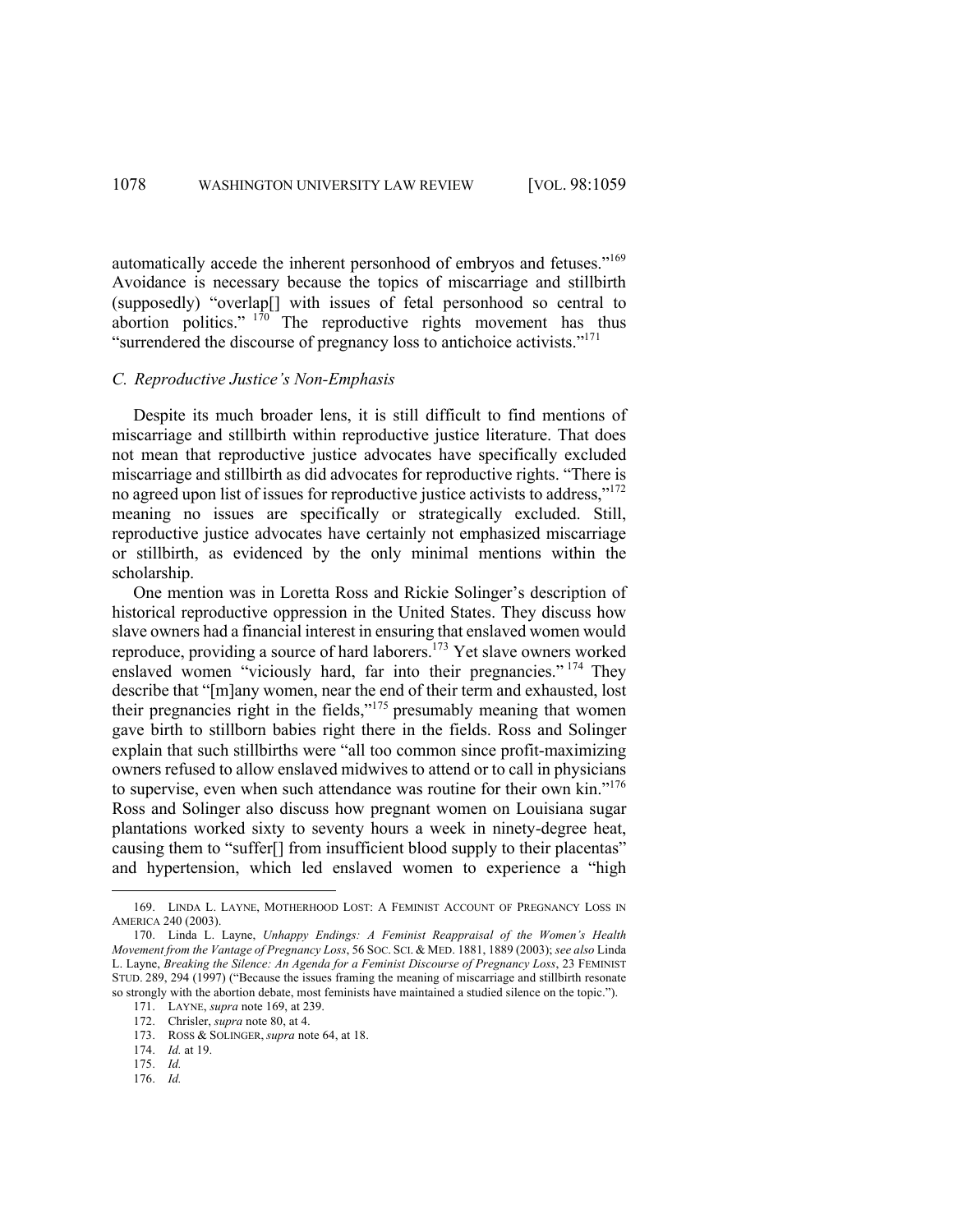percentage of miscarriages and stillbirths."177 And thus, Ross and Solinger described enslaved women suffering miscarriages and stillbirths as one form of the reproductive oppression that Black women have faced.

Another mention of miscarriage and stillbirth within the reproductive justice framework is more modern. It is a concern over what is being called the "criminalization" of pregnancy, meaning the criminal arrests of women in relation to their miscarriages or stillbirths.<sup>178</sup> This emphasis is consistent with reproductive justice, as "troubling racial and class disparities exist in how states intervene in the lives of pregnant women."<sup>179</sup> Marginalized women are targeted.<sup>180</sup> What most of this scholarship misses (and this Article highlights), however, is the fact that marginalized women—Black women and poor women especially—are also at an inherently higher risk for miscarriage and stillbirth in the first place.

The one specific mention that I could find that focuses on stillbirth itself as a woman's reproductive experience comes from Dr. Joan Chrisler within her discussion of reproductive justice in a global perspective. <sup>181</sup> Specifically, she mentions that "[i]nfant mortality is an important component of reproductive justice" and that to women, who "risk their lives and health to produce children . . . to say that stillbirth or infant mortality is disappointing is an understatement."  $182$  She then explains the need for universal health care, including "[p]renatal and antenatal care for mother and fetus/infant . . . and appropriate medical intervention for high-risk pregnancies and births," all of which are "obviously crucial to healthy children."<sup>183</sup>

But that's pretty much it. These minimal instances are not representative of how many women choose to be pregnant but have those pregnancies end in miscarriage or stillbirth, and of the significance of these experiences for women. Nor are they representative of the historical and still current increased risks of miscarriage and stillbirth for marginalized women.

179. Chemerinsky & Goodwin, *supra* note 29, at 1235.

<sup>177.</sup> *Id.* at 20.

<sup>178.</sup> *See, e.g.*, Chemerinsky & Goodwin, *supra* note 29, at 1235–36; Dawn Johnsen, *State Court Protection of Reproductive Rights: The Past, the Perils, and the Promise*, 29 COLUM. J. GENDER & L. 41, 72–73 (2015); Maya Manian, *Lessons from Personhood's Defeat: Abortion Restrictions and Side Effects on Women's Health*, 74 OHIO ST. L.J. 75, 94–95 (2013).

<sup>180.</sup> *See id.*

<sup>181.</sup> *See* Chrisler, *supra* note 80.

<sup>182.</sup> *Id.* at 11–12.

<sup>183.</sup> *Id.* at 12.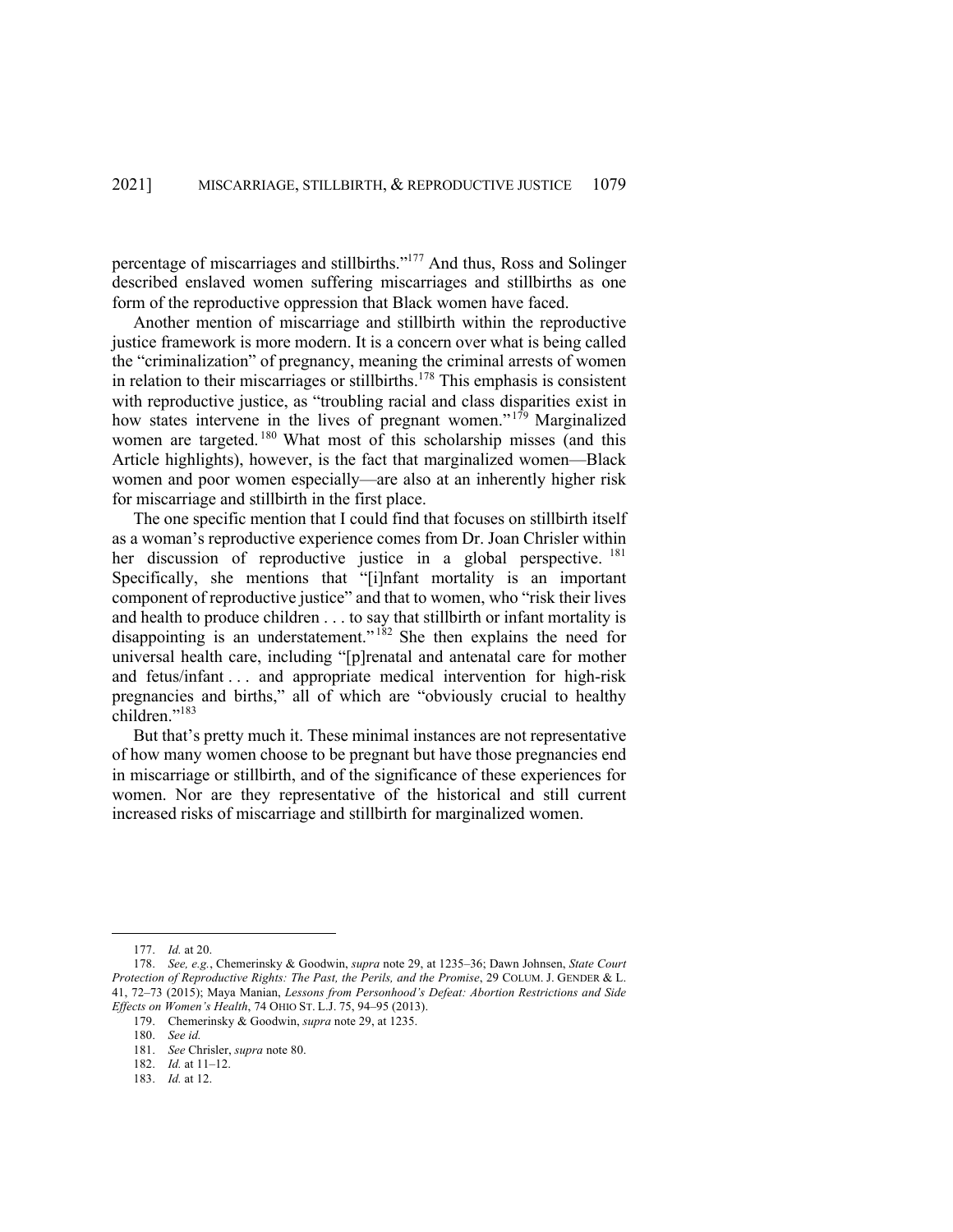# III. REPRODUCTIVE JUSTICE-BASED RIGHTS CONCERNING MISCARRIAGE AND STILLBIRTH

Millions of women each year experience an involuntary ending of their pregnancy. Yet, the reproductive rights movement ignores miscarriages and stillbirths and the reproductive justice movement does not emphasize them. This lack of acknowledgement of miscarriage and stillbirth "systematically minimizes and marginalizes negative reproductive outcomes."<sup>184</sup>

This section is normative, explaining why and how the reproductive justice movement should feature miscarriage and stillbirth. One reason has already been implied: if reproductive justice aims to feature the unique difficulties that marginalized women face in their reproductive lives, it must highlight the experiences of miscarriage and stillbirth. Women's experiences of miscarriage and stillbirth are also consistent with reproductive justice's rejection of "choice" rhetoric, rejecting the individualism inherent in that rhetoric and recognizing that a disconnect exists between choice and outcome. Women experiencing miscarriage and stillbirth experience that same disconnect and are not at fault for it. The individualistic notion of choice masks the effects of race and socioeconomic status on miscarriage and stillbirth, just as it masks those effects on ability to abort a pregnancy or parent her child.

This section then describes the reproductive-justice-based rights of women concerning miscarriage and stillbirth. The first right is to preventative prenatal care. Reproductive justice already recognizes a woman's right to health care, including prenatal care, to which marginalized women often have less access. This right, however, must emphasize that prenatal care is necessary to help prevent miscarriage and stillbirth. The second right is a woman's birth justice right to give birth to her stillborn child as she chooses, including a medically unnecessary cesarean delivery. Similarly, a woman should also be fully informed of her medical treatment options after miscarriage, including the potential costs. The next right is to mental and emotional health care, to which, again, marginalized women often have less access. Last, a woman has a right to parent her stillborn child, a parenthood deserving of legal recognition. Various legal measures affirming parenthood after stillbirth—tax benefits, stillbirth birth certificates, tort claims, and insurance coverage for autopsies—are controversial under the reproductive rights framework but perfectly consistent with the reproductive justice framework.

<sup>184.</sup> Layne, *supra* note 170, at 1887.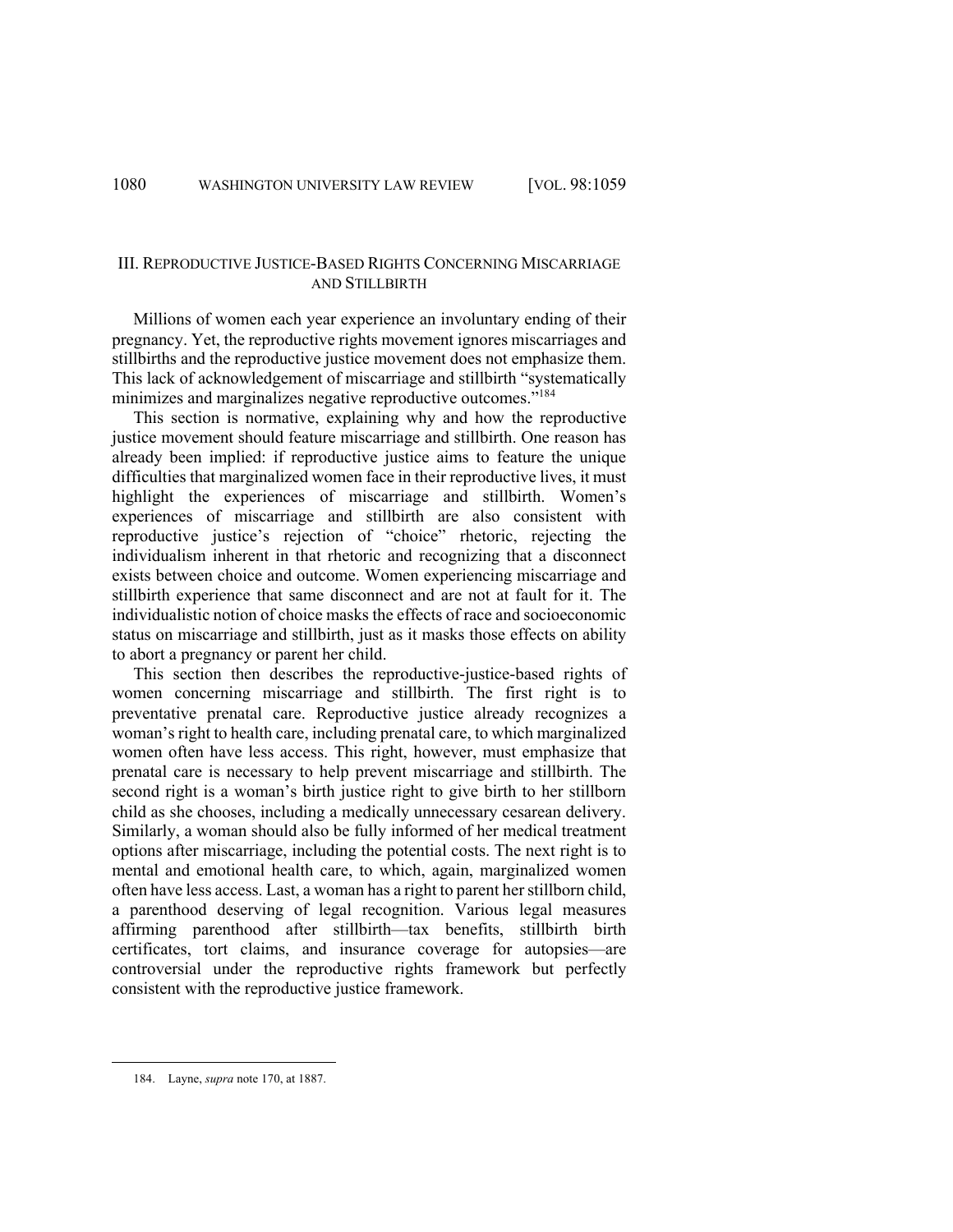#### *A. The Lack of Choice Within Miscarriage and Stillbirth*

As reproductive justice recognizes, "choice" does not accurately describe a woman's reproductive experiences. It is inaccurate for numerous reasons. First, it often does not reflect how women actually feel; "[i]n fact, reproductive decision-making is often difficult and painful, and is not always experienced as a choice."185 Second, it is inaccurate because not all women get to choose. Some women, especially marginalized women, may "choose" to get an abortion, but that does not mean that they can access one. <sup>186</sup> Unlike the reproductive rights framework, reproductive justice deemphasizes "choice" because it recognizes that choice does not dictate outcome.

The same is true for miscarriages and stillbirth. Nothing about miscarriage or stillbirth feels like "choice."<sup>187</sup> To the contrary, the same disconnect between choice and outcome exists. These are women who have chosen either to be pregnant or to continue to be pregnant—chosen to parent the child to which (they thought) they would eventually give birth to alive. But making this choice does not mean that these women will give birth to a living child however many months later. Instead, and contrary to their choice, women miscarry or give birth to a stillborn baby.

Reproductive justice rejects the choice rhetoric not only for its inaccuracy, but also due to the individualism inherent in choice. Choice rhetoric puts the onus on the woman—she has the right to choose; if she does not obtain an abortion, "choice" implies that is her fault for not being able to obtain an abortion. Professor Robin West explained how the same effect applies to the choice to parent. It has made the "decision to parent, no less than the decision not to parent, . . . a chosen consumer good or lifestyle,"<sup>188</sup> making society's only role to ensure that the parent's decision is well-informed.<sup>189</sup> Parenting is expensive. But if the parent is informed and chooses still to parent, then the expense of parenting is "not a source of injustice or even a cause for worry"190 and there "is no reason to publicly

189. *Id.* at 1409–10.

<sup>185.</sup> Chrisler, *supra* note 80, at 3.

<sup>186.</sup> West, *supra* note 29, at 1402–03 (describing how the constitutional right to choose abortion has failed to also guarantee access enabling that choice).

<sup>187.</sup> Chrisler did not mention miscarriages or stillbirths in discussing how reproductive experiences often do not feel like choices. Her examples included women who suffer from infertility and are unable to access reproductive technology, women whose children die in their infancy, and women "coerced or misled into sterilization." Chrisler, *supra* note 80, at 3.

<sup>188.</sup> West, *supra* note 29, at 1409.

<sup>190.</sup> *Id.* at 1410.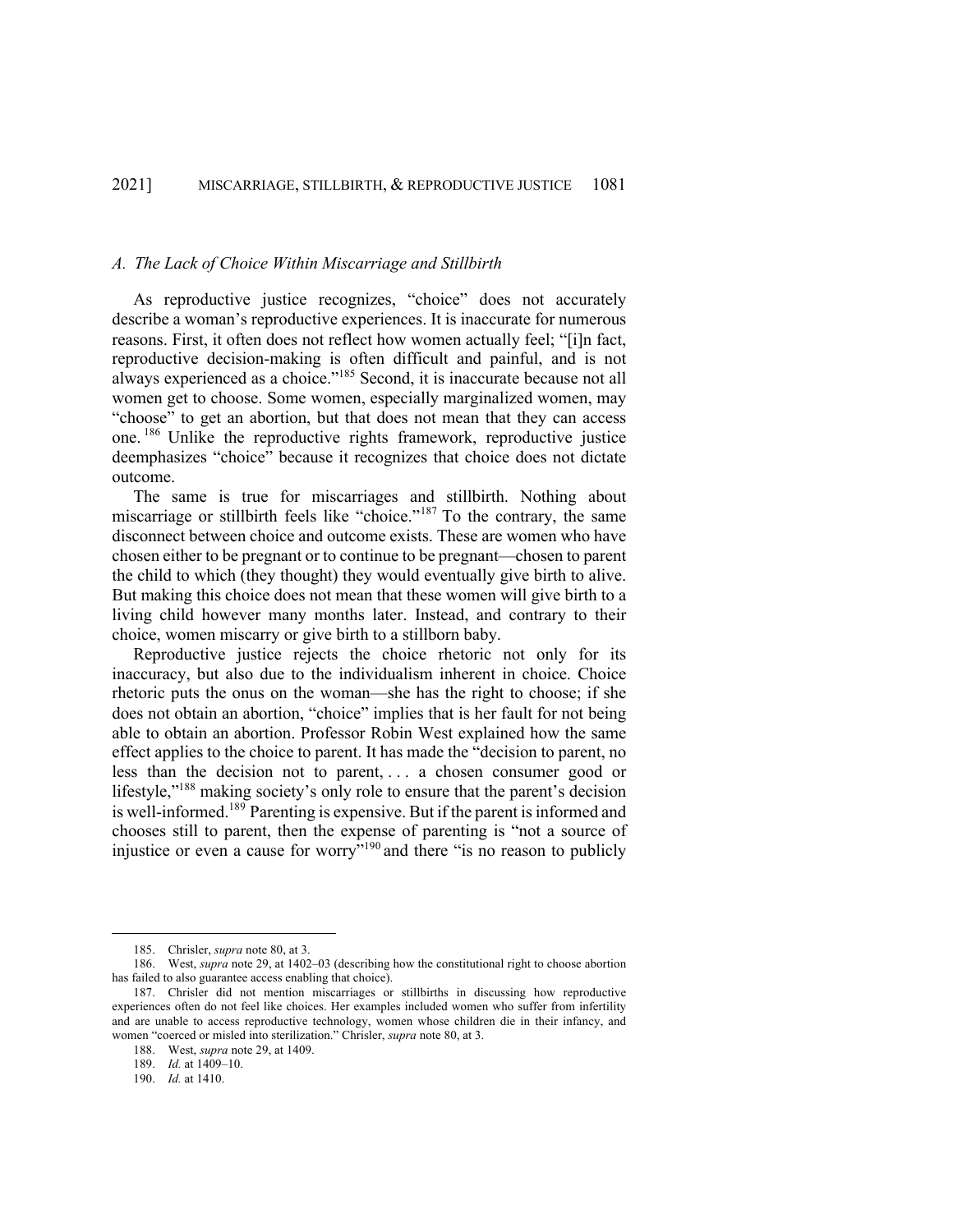subsidize the choice."<sup>191</sup> Choice rhetoric "legitimates . . . the lack of public support given parents in fulfilling their caregiving obligations." <sup>192</sup> Reproductive justice rejects this legitimation and instead recognizes a positive right that the state needs to help a woman exercise her rights to abortion and to parent.<sup>193</sup>

The same individualism in choice has also had harmful effects for women who have suffered miscarriage and stillbirth. Anthropologist Linda Layne long ago explained that "choice" implies individual control.<sup>194</sup> She also explained that it "is embedded in a culture of meritocracy," that "if one is diligent and hard working enough,  $\ldots$  problems can be avoided."<sup>195</sup> As Layne explained, "[a]n unintended and unexamined consequence" of these ideas of choice and its implication of control is that "women may be assumed to be responsible for their pregnancy losses."<sup>196</sup> The woman who miscarries or whose child is stillborn apparently did not work hard enough. Layne argued that choice and control "contribute[]to maternal blame (and self-blame) when pregnancies are not perfect."<sup>197</sup>

A reproductive justice analysis of miscarriage and stillbirth, however, rejects this individualism. This analysis recognizes that a woman's ability "to determine her own reproductive destiny is linked directly to the conditions in her community."198 These same conditions in her community and legal and structural impediments affect a woman's ability to keep a pregnancy and give birth to a living child at its end. "Instead of claiming that the alleged pathologies of individuals" are to blame for miscarriages and stillbirths, the intersectional reproductive justice lens encourages us to look outward at community and legal and structural causes. Removing the focus from the individual woman and her choices, and especially "centering the reproductive experiences of marginalized women," enables us to identify "institutions and actors that undermine the reproductive destinies of women" including with respect to the risks of miscarriage and

<sup>191.</sup> *Id.* at 1411 (emphasis omitted); *see also* Ocen, *supra* note 29, at 2240 (explaining that under the reproductive rights framework, "the state is under no obligation to correct the structural inequality that limits reproductive choice for marginalized women or to provide resources necessary for the expression of reproductive autonomy").

<sup>192.</sup> West, *supra* note 29, at 1411.

<sup>193.</sup> ROSS & SOLINGER, *supra* note 64, at 168–69.

<sup>194.</sup> Layne, *supra* note 170, at 1888.

<sup>195.</sup> *Id.* 

<sup>196.</sup> *Id.* at 1889.

<sup>197.</sup> *Id.* at 1881; *see also* Kirkley-Best & Kellner, *supra* note 144, at 422 (explaining that women "meticulously" review "the events of [their] pregnanc[ies]" and blame themselves); Joanne Cacciatore, J. Frederik Frøen & Michael Killian, *Condemning Self, Condemning Other: Blame and Mental Health in Women Suffering Stillbirth*, 35 J. MENTAL HEALTH COUNSELING 342, 343 (2013) ("[N]early all mothers of stillborn babies report intense behavioral *and* characterological self-blame following the baby's death . . . .").

<sup>198.</sup> Ross, *supra* note 81 at 4.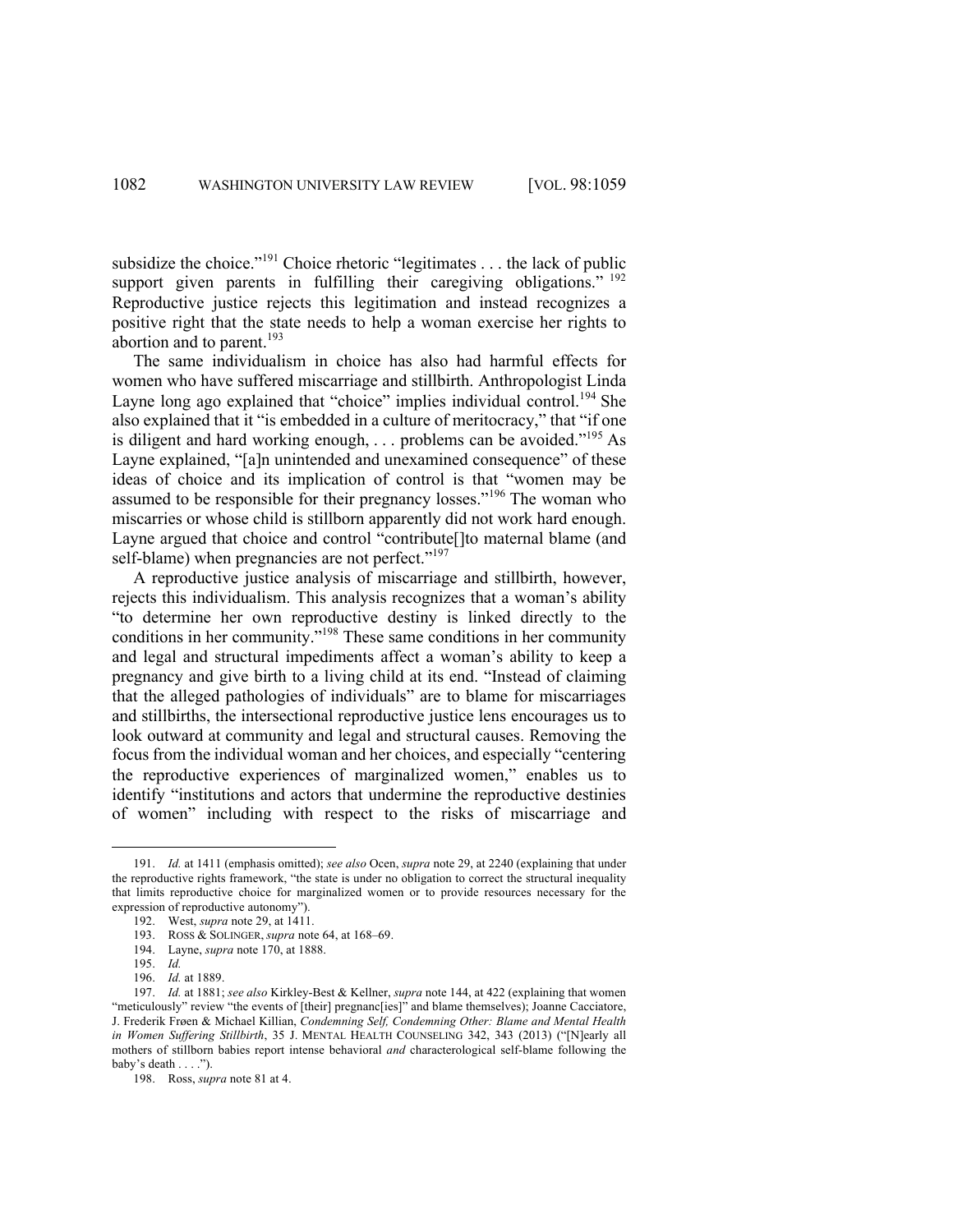stillbirth.<sup>199</sup> Although not connecting her argument to reproductive justice, Linda Layne similarly argued that "[t]his liberal emphasis on individualism . . . deflects attention from social causes of pregnancy loss."<sup>200</sup> Layne suggested that these social causes include "domestic violence, inadequate prenatal care, and exposure to environmental toxins."<sup>201</sup>

The various studies connecting miscarriage and stillbirth to race and low socioeconomic status similarly look to "social" non-individualized reasons to explain the racial and class disparities. A study concerning race and miscarriage suggested differences in "environmental or product exposures that accrue over weeks across pregnancy" could explain the racial disparity.<sup>202</sup> One of the European studies on stillbirth and socioeconomic class suggested that women of lower socioeconomic status face a higher risk because of "higher stress, less social support and depression, teenage motherhood, unplanned pregnancies, a higher prevalence of chronic health conditions, such as hypertension, diabetes, or obesity as well as poor access to antenatal care and receipt of suboptimal care."  $203$  Essentially, the consequences of poverty may explain the class disparity.

Another structural factor possibly affecting the class disparity in the stillbirth rate is access to abortion, the same lack of access that reproductive justice highlights. A study in England found more stillbirths due to congenital abnormalities in most economically deprived groups, which could mean that women with higher socioeconomic status are terminating their pregnancies and women with lower socioeconomic status are not.<sup>204</sup> A study in Europe similarly mentioned this possibility, suggesting that poorer women did not terminate their pregnancies perhaps "either because of lack of access to screening or differences in attitudes to pregnancy terminations."<sup>205</sup>

Ultimately, these studies stress the need for additional research to "probe the cultural and social determinants of racial disparities in" the stillbirth

<sup>199.</sup> Ocen, *supra* note 29, at 2240.

<sup>200.</sup> LAYNE, *supra* note 169, at 244.

<sup>201.</sup> *Id.*

<sup>202.</sup> Sudeshna Mukherjee, Digna R. Velez Edwards, Donna D. Baird, David A. Savitz & Katherine E. Hartmann, *Risk of Miscarriage Among Black women and White Women in a US Prospective Cohort Study*, 177 AM. J. EPIDEMIOLOGY 1271, 1277 (2013). The study also suggests that these later losses, especially those occurring after 16 weeks, "may share a pathophysiology similar to that of early preterm birth or stillbirth." *Id.*

<sup>203.</sup> Zeitlin et al., *supra* note 126, at 2*.* The study also suggested that women of lower socioeconomic class are more likely to smoke. *Id.* at 11. But the 2001 Sweden study concluded smoking could account for only a "minor part of the increase in risk." Stephansson et al., *supra* note 127, at 1300. The possibility of inequity in health care is covered in the next Section.

<sup>204.</sup> Seaton et al., *supra* note 129, at 5.

<sup>205.</sup> Zeitlin et al., *supra* note 126, at 11.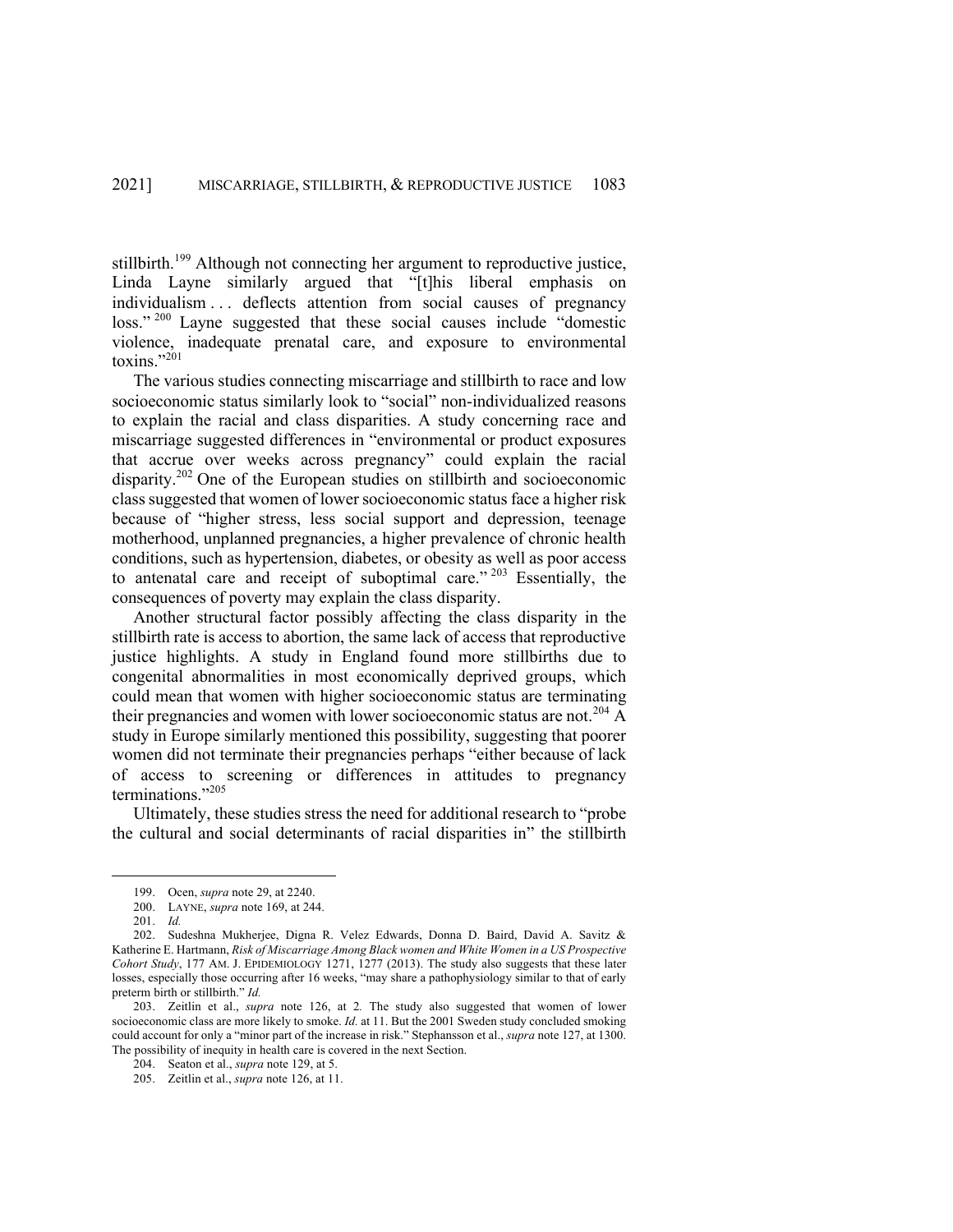risk<sup>206</sup> and "the distal determinants of stillbirth risk which are accumulated over the life course and relate to parental health status, behaviours and knowledge preceding the pregnancy."<sup>207</sup> A reproductive justice lens that rejects individualism and individual meritocracy similarly emphasizes the need for this research. Reproductive justice has already highlighted the need for safe and healthy environments—free from exposure to harmful chemicals<sup>208</sup> and free from domestic violence<sup>209</sup>—as necessary for women to exercise their right to parent their children. The same is true for women wanting to "parent" and protect their unborn child so that their pregnancy ends with him being born alive.

# *B. The Right to Preventative Prenatal Care*

The reproductive justice movement already highlights women's right to health care: "Access to healthcare—not merely as a matter of the 'right to choose' contraception or abortion, but as a matter of the general affordability, availability, and cultural appropriateness of a wide range of health services for women and families—is a priority issue for the movement." <sup>210</sup> An important 2005 paper entitled *A New Vision for Advancing Our Movement for Reproductive Health, Reproductive Rights, and Reproductive Justice* by the Asian Communities for Reproductive Justice specifically explained the "reproductive health" framework of reproductive justice. <sup>211</sup> The Essay explained that "lack of access to reproductive health services for women, and health care in general, is seen as a lack of information, a lack of accurate health data, or a lack of available services."<sup>212</sup> The Essay also explained that the reproductive justice movement's focus with reproductive health care is often on services for and education on "reproductive tract infection (RTI) and sexually transmitted disease (STD) prevention," and also "includes comprehensive sex education, access to effective contraception, abortion services and counseling, family planning, HIV/AIDS prevention and treatment, and

<sup>206.</sup> Willinger et al., *supra* note 106, at 469.e8.

<sup>207.</sup> Zeitlin et al., *supra* note 126, at 2.

<sup>208.</sup> *See* Lindsay F. Wiley, *Health Law as Social Justice*, 24 CORNELL J.L. & PUB. POL'Y 47, 61 (2014) ("From its inception, the reproductive justice movement has been globally conscious and explicitly tied to the environmental justice movement."); Lauren Kuhlik, Note, *Pregnancy Behind Bars: The Constitutional Argument for Reproductive Healthcare Access in Prison*, 52 HARV. C.R.-C.L. L. REV. 501, 506 (2017) ("[R]eproductive justice advocates can work with environmental justice advocates to promote healthy environments in which individuals can raise their children.").

<sup>209.</sup> ROSS & SOLINGER, *supra* note 64, at 9–11.

<sup>210.</sup> Wiley, *supra* note 208, at 63.

<sup>211.</sup> ASIAN CMTYS. FOR REPROD. JUST., A NEW VISION FOR ADVANCING OUR MOVEMENT FOR REPRODUCTIVE HEALTH, REPRODUCTIVE RIGHTS, AND REPRODUCTIVE JUSTICE 2 (2005), https://www. oursplatform.org/wp-content/uploads/ACRJ-A-New-Vision.pdf [https://perma.cc/YQ9Q-4NZV].

<sup>212.</sup> *Id.*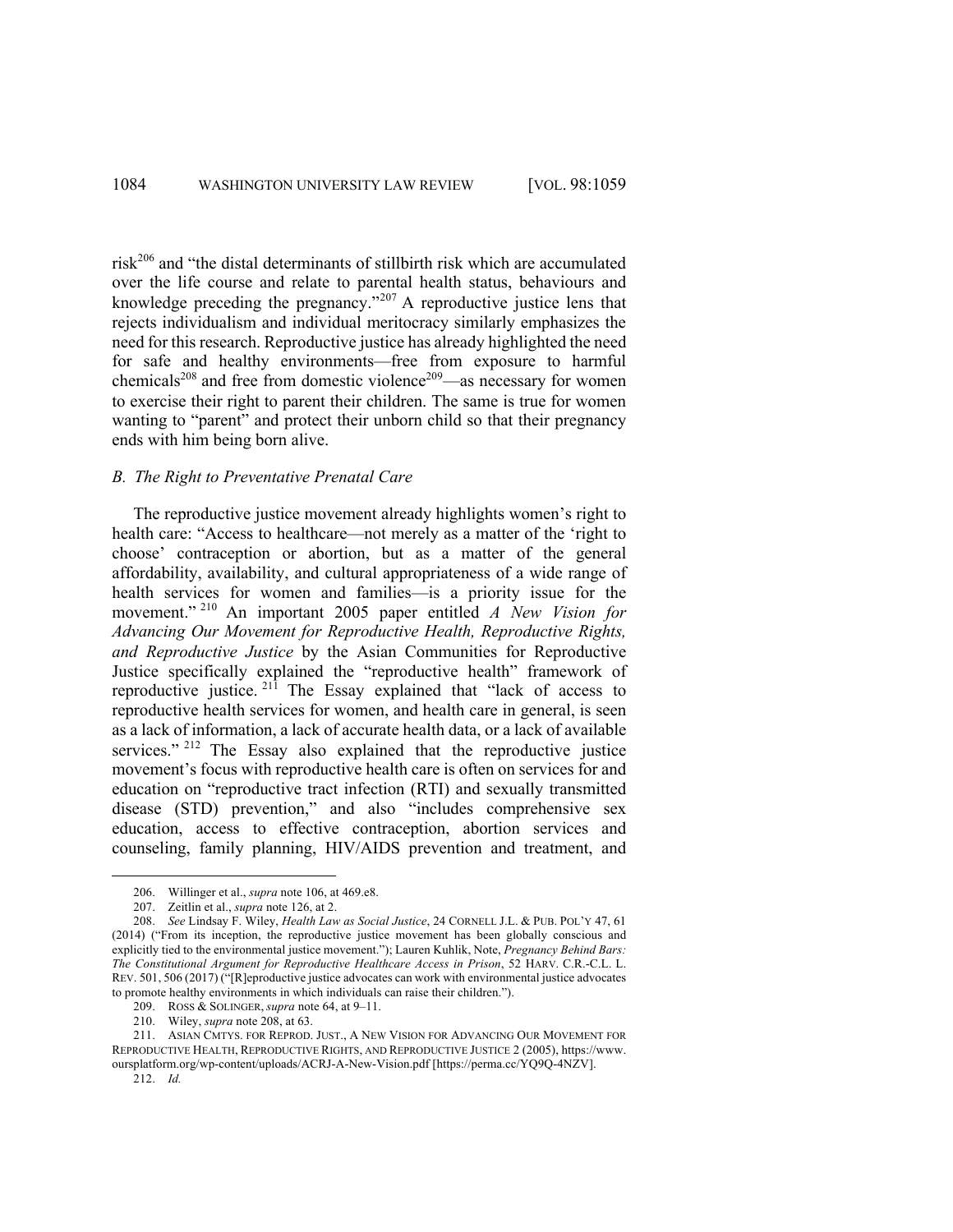cancer prevention and treatment." <sup>213</sup> Other literature more specifically recognizes the right to prenatal care. Rickie Solinger described women's right to "safe, respectful, and affordable medical care during and after pregnancy."<sup>214</sup> Other literature emphasizes the right and access to prenatal care for immigrant women in the United States. $21\overline{5}$ 

The reproductive justice movement's right to health prenatal care $^{216}$  does not, however, connect prenatal care to prevention of miscarriages and stillbirth. It has connected prenatal care to infant mortality,  $217$  but not miscarriages and stillbirth. Medical studies, however, have suggested a connection between insufficient prenatal care and stillbirth.

As mentioned above, a study of stillbirths in Sweden found "substantial unexplained social differences in stillbirth risk" based on a woman's socioeconomic status.<sup>218</sup> The authors of the study were especially confused and concerned about the class disparity because Sweden is "a country where the population is regarded as relatively homogeneous, and where pregnant women should have equal opportunities to receive free antenatal and obstetric care."219 Yet, the class disparity existed and "low social class was most associated with term antepartum and intrapartum stillbirths, which may be regarded as potential preventable deaths." $^{220}$  The authors ultimately suggested that "the quality of [medical] care may differ with social class"<sup>221</sup> and "that women of low social class may need more attention, support and observation at antenatal and obstetric clinics during pregnancy and labour." $222$  Similarly, a study on the race disparity in the stillbirth rate suggested that "pregnancy- and labor-related conditions contributed more to the stillbirth risk among Black women than among white women" and thus improvements in prenatal care and "early pregnancy health for Black women have the potential to reduce the disparity in still birth risk." $223$ 

<sup>213.</sup> *Id.*

<sup>214.</sup> Rickie Solinger, *Conditions of Reproductive Justice*, *in* REPRODUCTIVE JUSTICE BRIEFING BOOK: A PRIMER ON REPRODUCTIVE JUSTICE AND SOCIAL CHANGE, *supra* note 81, at 42.

<sup>215.</sup> ROSS & SOLINGER, *supra* note 64, at 144–49.

<sup>216.</sup> *Id.* at 91 (describing numerous instances of denials of health care to women, including denial of "drug treatment [for] pregnant women" and delaying immigrant women's access to "Medicaidcovered prenatal and other health care").

<sup>217.</sup> *See id.* 

<sup>218.</sup> Stephansson et al., *supra* note 127, at 1300.

<sup>219.</sup> *Id.* 

<sup>220.</sup> *Id.* 

<sup>221.</sup> *Id.* 

<sup>222.</sup> *Id.* 

<sup>223.</sup> Willinger et al., *supra* note 106, at 469.e7. The same study also suggested that Black women's increased risk of stillbirth at term (after thirty-seven weeks of pregnancy) may be because doctors do not induce labor in Black women as often as they do white women. *Id.* The Stillbirth Collaborative Research Network Writing Group explained that that the prepregnancy risk factors for stillbirth that tend to be more frequent among Black women include: maternal age under twenty years,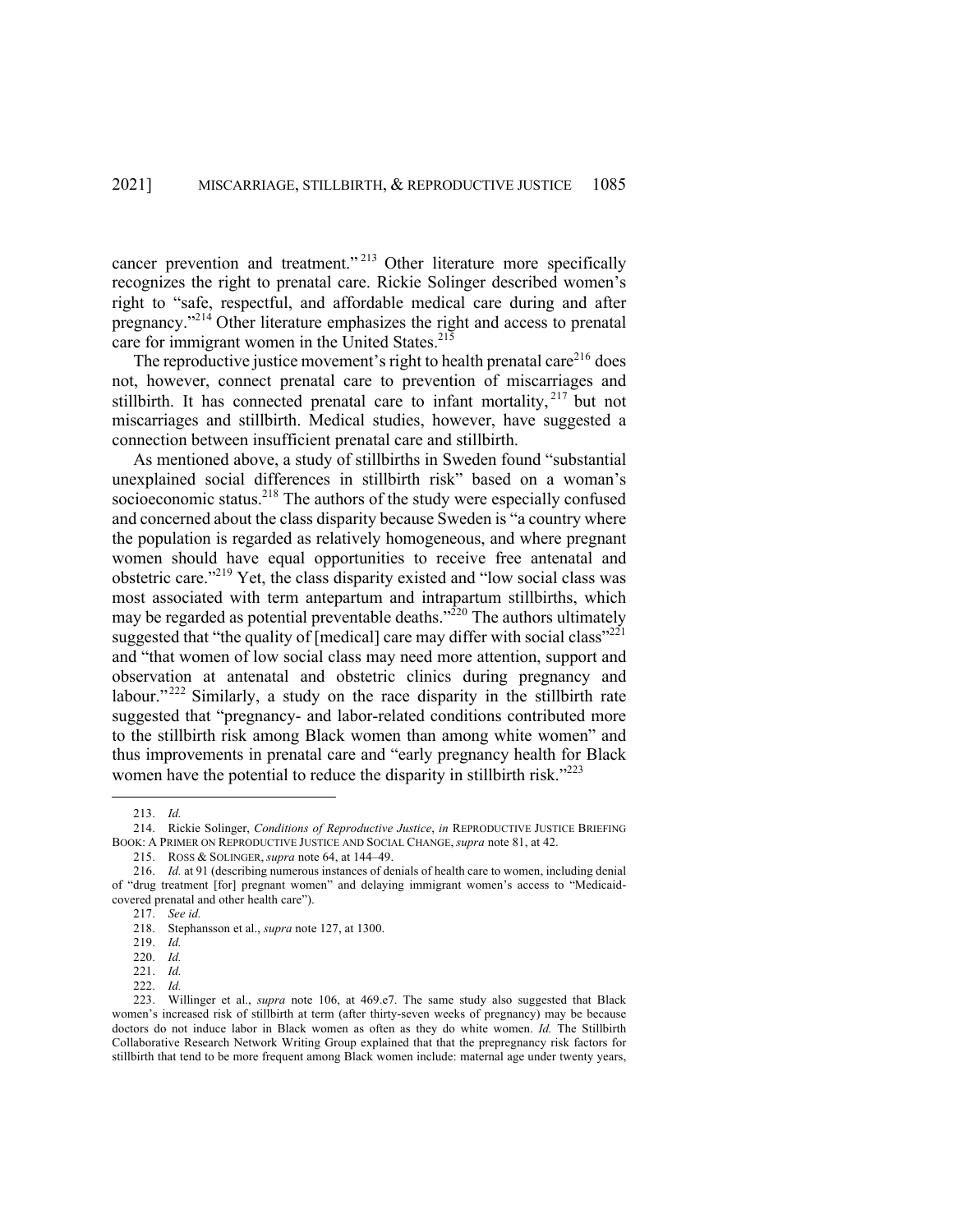Concerns connecting stillbirth to prenatal care should be even greater in the United States where, unlike in Sweden, women do not have equal opportunities to receive prenatal care. Here, "insurance is a gateway to health care."<sup>224</sup> A poor woman's only option for insurance is often a government-sponsored program. Medicaid, which covers as many as half of all births in the United States each year,  $225$  provides insurance for prenatal care, labor and delivery, and sixty days of coverage for after birth.<sup>226</sup> Prior to passage of the Affordable Care Act, poor women could only access Medicaid after becoming pregnant, which often resulted in delayed prenatal care.<sup>227</sup> The Act enables poor women access to Medicaid before pregnancy, meaning they could "receive regular health care before getting pregnant and therefore be able to prepare for a healthy pregnancy."<sup>228</sup> But not all states expanded Medicaid coverage, leaving many poor women with no option for insurance until signing up for Medicaid after they get pregnant.<sup>229</sup> Texas is one of those states. A recent *ProPublica* article explained that in Texas, about 21% of all women who give birth in-state don't get prenatal care until the second trimester, and another 10% don't start until the third trimester or never do so. $^{230}$ 

<sup>&</sup>quot;low maternal education, previous stillbirth, previous cesarean delivery, obesity, chronic hypertension, diabetes, systemic lupus erythematosus, and multiple gestation." The Stillbirth Collaborative Rsch. Network Writing Grp., *supra* note 123, at 2474 (footnotes omitted). At the same time, other prepregnancy risk factors associated with stillbirth tend to not be present in Black women, including smoking and first pregnancy. *Id.* at 2473.

<sup>224.</sup> Elizabeth Kukura, *Giving Birth Under the ACA: Analyzing the Use of Law as a Tool to Improve Health Care*, 94 NEB. L. REV. 799, 816 (2016).

<sup>225.</sup> Usha Ranji, Ivette Gomez & Alina Salganicoff, *Expanding Postpartum Medicaid Coverage*, KAISER FAM. FOUND. (May 22, 2019), https://www.kff.org/womens-health-policy/issue-brief/expandin g-postpartum-medicaid-coverage/ [https://perma.cc/YVG7-L24J].

<sup>226.</sup> *Id.*

<sup>227.</sup> Kukura, *supra* note 224, at 825.

<sup>228.</sup> *Id.* 

<sup>229.</sup> *Status of State Medicaid Expansion Decisions: Interactive Map*, KAISER FAM. FOUND. (Nov. 2, 2020), https://www.kff.org/medicaid/issue-brief/status-of-state-medicaid-expansion-decisions-intera ctive-map/ [https://perma.cc/5FSE-BRHD] (explaining that as of August 2020, 39 states had adopted the Medicaid expansion).

<sup>230.</sup> Nina Martin, ProPublica & Julia Belluz, *The Extraordinary Danger of Being Pregnant and Uninsured in Texas*, PROPUBLICA (Dec. 6, 2019, 5:00 AM), https://www.propublica.org/article/the-extr aordinary-danger-of-being-pregnant-and-uninsured-in-texas [https://perma.cc/HFH7-BBVA]. The reason is because of the inability to sign up for Medicaid until pregnant, which a woman may not discover until even the sixth week of pregnancy (half way point of the first trimester). *Id.* The application is long and any glitch can delay approval. *Id.* These delays are not unavoidable as other states have better procedures to get women enrolled, but Texas's system is currently lacking. *Id.* If the delay is too long, a woman may be unable to find a doctor as some doctors will also refuse new patient beyond a certain week of pregnancy, usually twenty-eight weeks but some as early as twenty weeks. *Id.* Plus, not all doctors are eager to treat Medicaid-insured pregnant women. The *ProPublica* article explained that "providers are paid only about half as much for Medicaid patients as for privately insured ones," and thus some "Texas OB-GYNs in private practice choose to avoid, capping the total of Medicaid patients they accept, limiting the number of high-risk women or opting out altogether." *Id.*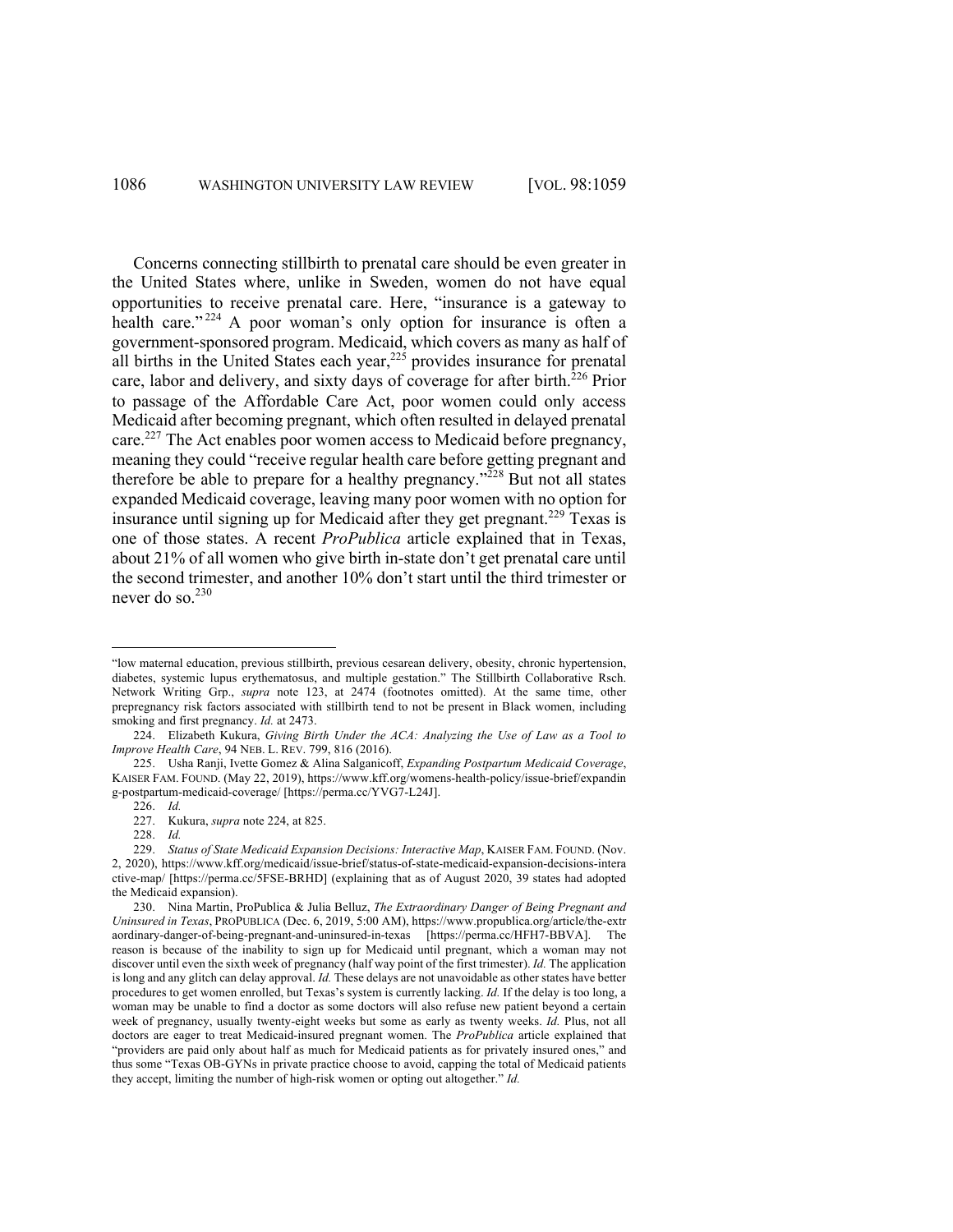Even if a woman is insured, she may not have easy access to quality prenatal care. In 2018, the American College of Obstetricians and Gynecologists warned that "[l]ess than one half of rural women live within a thirty-minute drive to the nearest hospital offering perinatal services. Within a sixty-minute drive, the proportion increases to 87.6% in rural towns and 78.7% in the most isolated areas."231 An article in an Australian publication dedicated to improving remote health recently explained that "[t]he further a woman lives away from a major city, the greater the chance she has of experiencing a stillbirth."<sup>232</sup> The article further discussed that a recent study by the Australian Institute of Health and Welfare had determined "women living in remote and very remote areas are 65 percent more likely to lose their babies in the perinatal period than women living in major cities and inner regional areas."<sup>233</sup>

Emphasizing access to preventative prenatal care, however, is just the first step. The second step is to ensure that prenatal care includes education of women on the risk of stillbirth and the known, simple preventative measures.<sup>234</sup> As mentioned, only around 7% of 2.6 million stillbirths that occur yearly globally (using a twenty-eight week definition of stillbirth) are due to congenital abnormalities, and even some of those abnormalities are actually preventable if the mother takes folic acid.<sup>235</sup> Thus, over 90% of stillbirths each year are not inevitable and instead are potentially preventable. Numerous countries have created initiatives to reduce their stillbirth rates, and those initiatives include educating women about the risk of stillbirth and advising them to take simple measures to help prevent it not smoking, sleeping on their side later in pregnancy, and monitoring fetal movement. Programs in the Netherlands, Scotland, and England all include patient education of these measures and their connection to helping prevent stillbirth.<sup>236</sup> In just the past twenty years, both Norway and Scotland have

<sup>231.</sup> COMM. ON HEALTH CARE FOR UNDERSERVED WOMEN, THE AM. COLL. OF OBSTETRICIANS & GYNECOLOGISTS, COMMITTEE OPINION NO. 586: HEALTH DISPARITIES IN RURAL WOMEN 2 (2014), https://www.acog.org/-/media/project/acog/acogorg/clinical/files/committee-opinion/articles/2014/02/ health-disparities-in-rural-women.pdf [https://perma.cc/HTZ6-JBP3] ("Less than one half of rural women live within a 30-minute drive to the nearest hospital offering perinatal services. Within a 60 minute drive, the proportion increases to 87.6% in rural towns and 78.7% in the most isolated areas. During 2008–2010, rural women aged 18–64 years reported the highest rates of delayed care or no medical care due to cost (18.6%) and no health insurance coverage (23.1%), both rates increased since 2002–2004." (citations omitted)).

<sup>232.</sup> *Improving Remote Maternity Care*, CRANAPLUS MAG., Summer/Wet Season 2019, at 84. 233. *Id.*

<sup>234.</sup> I have written separately on a woman's right to her doctor's disclosure of the risk of stillbirth and its preventative measures. *See* Jill Wieber Lens, *Medical Paternalism, Stillbirth, & Blindsided Mothers*, 106 IOWA L. REV. (forthcoming 2020).

<sup>235.</sup> Lawn et al., *supra* note 152, at 597.

<sup>236.</sup> *See supra* note 153 and accompanying text.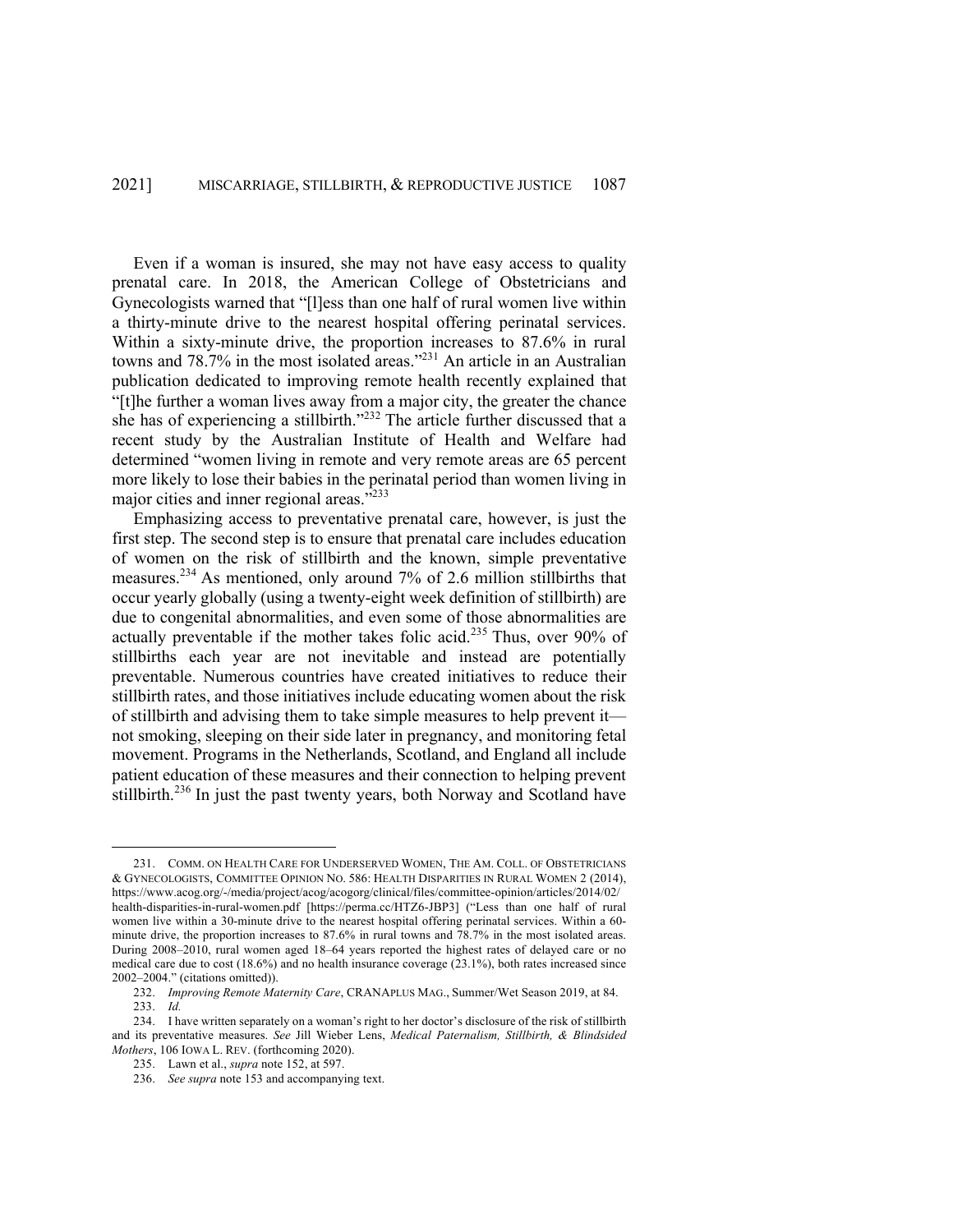reduced their stillbirth rates by over  $20\%$ <sup>237</sup> England reduced its rate by almost  $20\%$  in just five years.<sup>238</sup>

The importance of monitoring fetal movement cannot be understated. Any reduction in movement can indicate a potential problem.<sup>239</sup> But only if the woman knows of the connection between fetal movement and stillbirth will she know of the importance of seeking medical attention if she notices a change. A study in Norway suggested a 30% reduction of stillbirth due to educating pregnant women on the risk of stillbirth and the importance of monitoring fetal movement.<sup>240</sup> Closer to home, "Count the Kicks," an initiative started by bereaved mothers in Iowa, seeks to educate women on the importance of fetal movement and created an app that pregnant women can use to monitor their babies.<sup>241</sup> In the first five years after the group's creation, Iowa's stillbirth rate decreased by almost 30%.<sup>242</sup>

Research has revealed these simple preventative measures for stillbirth, but research needs to continue for both stillbirth and miscarriage prevention. Reproductive justice's intersectional lens can play an important part in developing research priorities, perhaps focusing on the racial and class disparities in the risks.<sup>243</sup> For example, miscarriages are currently believed to be unpreventable. According to the American Pregnancy Association, "[s]ince the cause of most miscarriages is due to chromosomal abnormalities, there is not much that can be done to prevent them."244 Some

243. Linda Layne, *A Woman's Health Model for Pregnancy Loss: A Call for a New Standard of Care*, 32 FEMINIST STUD. 573, 595 (2006) (explaining that research on prevention of miscarriage needs to take into account "women of all backgrounds").

<sup>237.</sup> *See supra* note 153 and accompanying text.

<sup>238.</sup> *See supra* note 153 and accompanying text.

<sup>239.</sup> *See, e.g.*, Alexander E. P. Heazell et al., *Stillbirth Is Associated with Perceived Alterations in Fetal Activity–Findings from an International Case Control Study*, BMC PREGNANCY & CHILDBIRTH, Nov. 13, 2017, at 1; Alexander E. P. Heazell et al., *Alterations in Maternally Perceived Fetal Movement and Their Association with Late Stillbirth: Findings from the Midland and North of England Stillbirth Case-Control Study*, BMJ OPEN,July 6, 2018, at 1, 7; Julie Victoria Holm Tveit et al., *Reduction of Late Stillbirth with the Introduction of Fetal Movement Information and Guidelines–A Clinical Quality Improvement*, BMC PREGNANCY & CHILDBIRTH, July 23, 2009, at 1.

<sup>240.</sup> *See* Tveit et al., *supra* note 239, at 4.

<sup>241.</sup> *See* Michael Ollove, *Pregnant Women Are Told to Count Fetal Kicks to Help Prevent Stillbirths*, WASH. POST. (Oct. 15, 2018, 7:00 AM), https://www.washingtonpost.com/national/health-s cience/pregnant-women-are-told-to-count-fetal-kicks-to-help-prevent-stillbirths/2018/10/12/0448e8cab51a-11e8-a2c5-3187f427e253\_story.html [https://perma.cc/6M3Z-BTR7].

<sup>242.</sup> Rekha Basu, *Successful Plan to Save Infants from Stillbirth Still Needs to Reach More Minority Moms*, DES MOINES REG. (FEB. 15, 2019, 11:28 AM), https://www.desmoinesregister.com/stor y/opinion/columnists/rekha-basu/2019/02/13/count-kicks-iowa-pregnancy-health-success-preventing-s tillbirths-still-needs-reach-more-black-moms/2793947002/ [https://perma.cc/97DZ-L33E].

<sup>244.</sup> *Signs of Miscarriage*, *supra* note 98. Scientists are also likely wary of drugs to reduce the chance of miscarriage because of DES, "a 1950s pharmacological attempt to reduce miscarriage that resulted in devastating, multigenerational iatrogenic disease." Layne, *supra* note 243, at 591.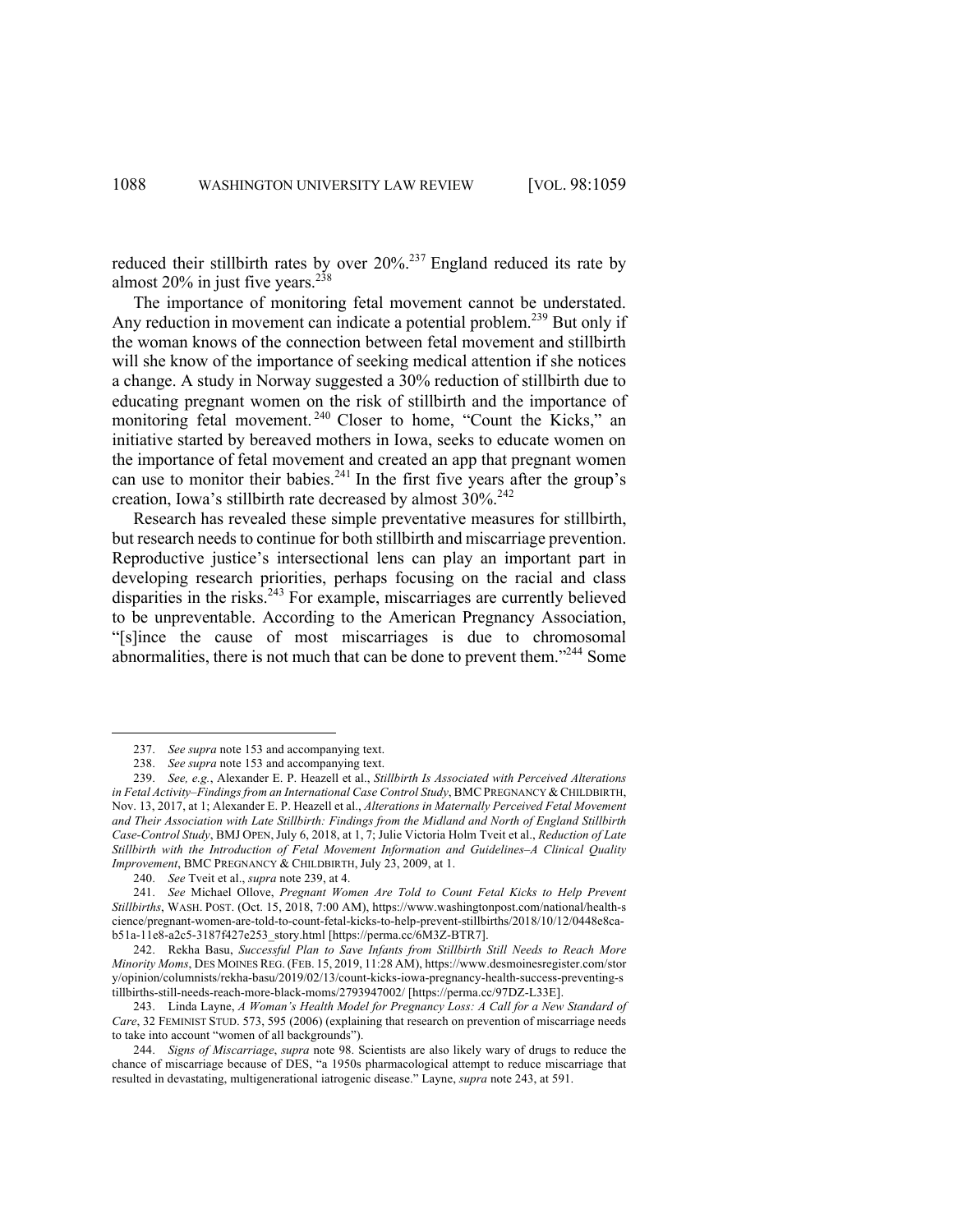question whether this is even true.<sup>245</sup> Regardless, abnormalities can only explain miscarriages before twelve weeks, in the first trimester. <sup>246</sup> Abnormalities "are less common in later losses," <sup>247</sup> like the later miscarriages after ten weeks (and after twelve weeks) of which Black women face an increased risk. Thus, the fatalism surrounding miscarriage (because of chromosomal abnormalities) likely assumes *white* women's miscarriages. Research into preventing miscarriages for Black women may then have more promise.

Relatedly, studies have suggested a connection between a black woman's increased risk of miscarriage in ten to twenty weeks and 2.8% higher risk of stillbirth between twenty and twenty-four weeks of pregnancy.248 Another study suggested a connection between the increased stillbirth rate and the fact that a black woman's risk of preterm birth, meaning birth before twenty-eight weeks of pregnancy, is more than three times greater than a white woman's.<sup>249</sup> The causes could easily be related.<sup>250</sup> But we do not know. A 2009 study emphasized the need to study racial and ethnic disparities in stillbirth, just as researchers have done within the context of infant mortality, as it could be "a critical indicator of racial disparity in health."<sup>251</sup> Reproductive justice's recognition that women's experiences of miscarriage and stillbirth differ based on race highlights the need for this research that can help make prenatal care more preventative.

Another necessary step for preventative prenatal care is legal protections enabling women to obey their doctors' orders—to take additional precautions to help try to prevent stillbirth and miscarriage. For instance, a doctor may advise a pregnant woman with a history of miscarriages to not lift anything over a certain weight.<sup>252</sup> Marginalized women earning low wages are the women most likely to need accommodations and also the most likely to be denied them.<sup>253</sup> Federal law prohibits discrimination on the basis

<sup>245.</sup> Anthropologist Linda Layne laments that "[t]here has been strikingly little effort to prevent pregnancy loss. One reason for this is that miscarriages . . . are regarded as evidence not of pathology, but of the body operating as it should." Layne, *supra* note 243, at 591. She points out, however, that "[t]he research on which this view is based . . . is decades old." *Id.*

<sup>246.</sup> Mukherjee et al., *supra* note 202, at 1277.

<sup>247.</sup> *Id.*

<sup>248.</sup> *Id.* at 1273.

<sup>249.</sup> The Stillbirth Collaborative Rsch. Network Writing Grp., *supra* note 123, at 2471.

<sup>250.</sup> *Id.*

<sup>251.</sup> Willinger et al., *supra* note 106, at 469.e1.

<sup>252.</sup> These were the facts in *Young v. United Parcel Service, Inc.*, a case in which a woman sued her employer for failing to accommodate her pregnancy-related lifting restriction. Young v. United Parcel Serv., Inc., 575 U.S. 206 (2015).

<sup>253.</sup> Brief of Law Professors & Women's & Civil Rights Organizations as Amici Curiae in Support of Petitioner at 37, *Young*, 575 U.S. 206 (No. 12-1226) (explaining that "[w]omen in low-wage jobs remain highly vulnerable to the harms of non-accommodation" because they "work in physically demanding jobs or highly regimented workplaces" and "are less likely to be granted even minor and costless accommodations and thus more likely to be forced out because of these conflicts").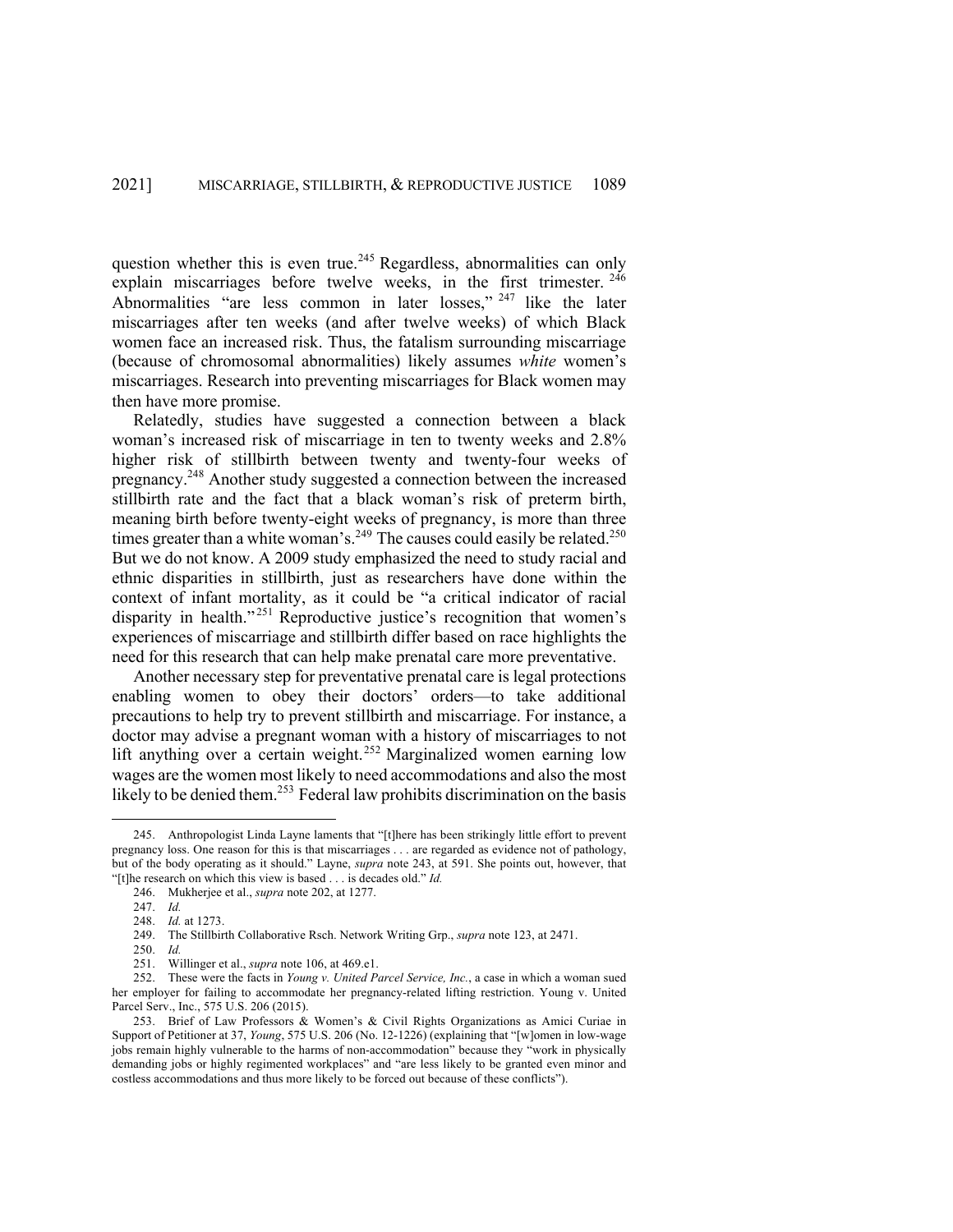of pregnancy, but not all denials of accommodations are discriminatory.<sup>254</sup> Some states have more protective laws, requiring an accommodation as long as it does not pose an undue burden on the employer.<sup>255</sup> But a woman's rights should not depend on the state in which she lives. All women should have a reproductive-justice-based right to medically necessary accommodations to help prevent miscarriage and stillbirth.

#### *C. Birth Justice Rights for Stillbirth and Miscarriage*

Reproductive justice advocates have also identified concerns based on the medical care women receive during childbirth. "[P]regnant women are vulnerable to many birth injustices."<sup>256</sup> The label "obstetric violence" is increasingly being used to describe the disrespectful, abusive, or neglectful treatment women often experience during childbirth.<sup>257</sup> Professor Elizabeth Kukura recently vividly described the many types of medically unnecessary and unwanted medical procedures imposed on women in childbirth, including forced surgeries like episiotomies and cesarean section deliveries and unconsented medical procedures like labor induction and forcepsassisted delivery. <sup>258</sup> Also, many women report that they are "denied midwifery services" and that "hospital staff members often ignore a woman's birthing plans."<sup>259</sup> Other scholars have also argued "that women of color experience a disproportionate amount of medical intervention in their births for non-medical reasons."<sup>260</sup>

"Ending coercive medicine is a reproductive justice goal." <sup>261</sup> Specifically aimed at that goal is the concept of "birth justice," which

<sup>254.</sup> *See Young*, 575 U.S. at 210 (explaining that an employer may have "legitimate, nondiscriminatory" reasons for denying a pregnant employee's requested accommodation).

<sup>255.</sup> *See, e.g.*, CAL. GOV'T CODE § 12945(a)(3)(A) (West 2020) (prohibiting an employer from "refus[ing] to provide reasonable accommodation for an employee for a condition related to pregnancy . . . if the employee so requests, with the advice of the employee's health care provider"); 775 ILL. COMP. STAT. 5/2-102(J)(1) (2020) (defining a civil rights violation to include an employer's failure to "make reasonable accommodations . . . related to pregnancy or childbirth, unless the employer can demonstrate that the accommodation would impose an undue hardship on the ordinary operation of the business of the employer"); MINN. STAT. § 181.9414 (2020) (requiring an employer to "provide reasonable accommodations to an employee for health conditions related to pregnancy or childbirth if she so requests, with the advice of her licensed health care provider or certified doula, unless the employer demonstrates that the accommodation would impose an undue hardship on the operation of the employer's business").

<sup>256.</sup> ROSS & SOLINGER, *supra* note 64, at 188.

<sup>257.</sup> *See* Kukura*, supra* note 29, at 730–35.

<sup>258.</sup> *Id.* 

<sup>259.</sup> ROSS & SOLINGER, *supra* note 64, at 188.

<sup>260.</sup> Luna & Luker, *supra* note 65, at 340–41.

<sup>261.</sup> ROSS & SOLINGER, *supra* note 64, at 190.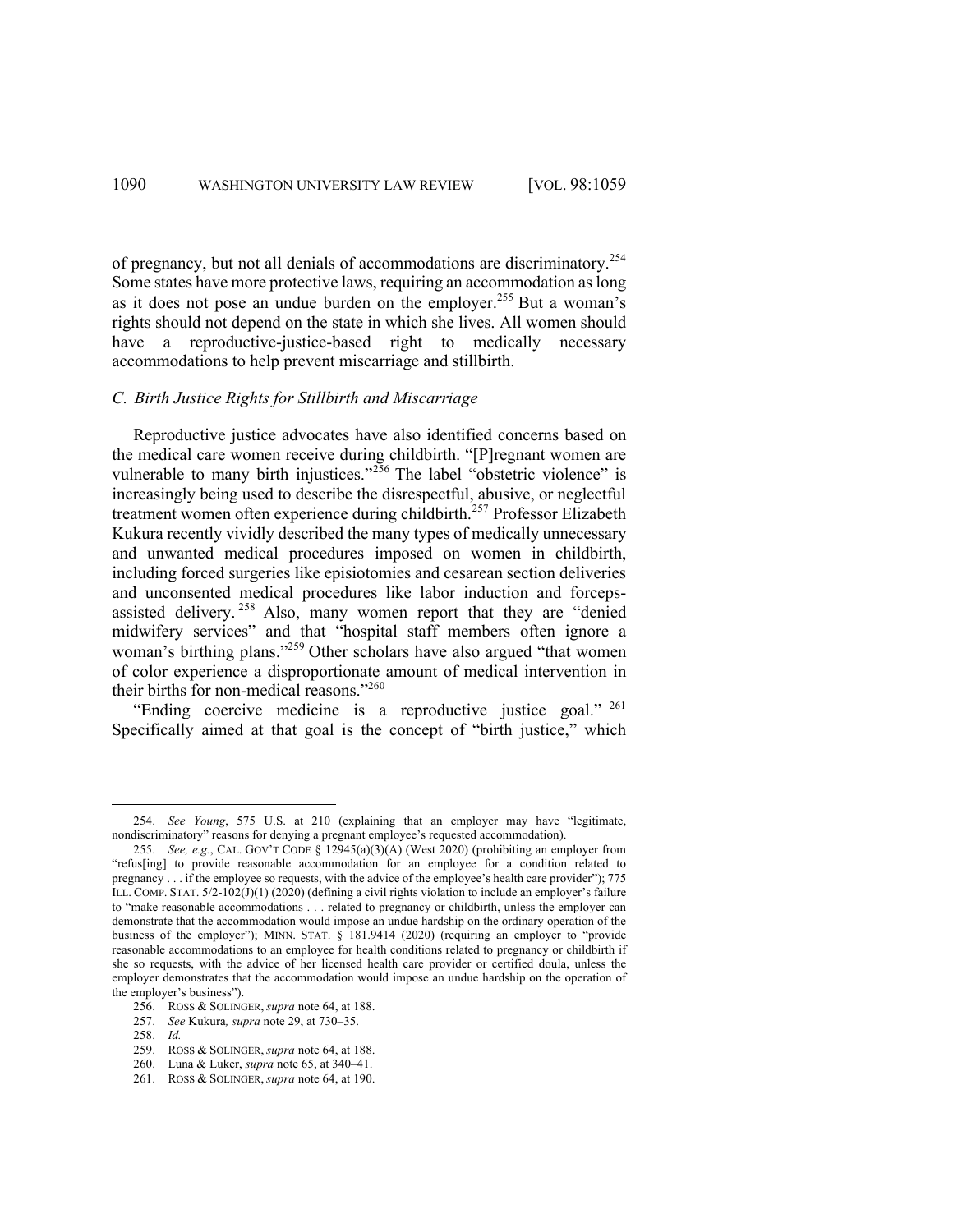focuses on the woman's rights within the "actual conditions of birth."<sup>262</sup> It is the "right to give birth with whom, where, when, and how a person chooses" <sup>263</sup> "without pressure or aggressive nonemergency interventions."264 Similarly, "[a] birthing woman must always be provided with full prior information when conditions requiring unexpected medical interventions exist" and "must not lose their right to refuse medical care."<sup>265</sup> Additionally, birth justice recognizes the "right to determine their own birth plans, use midwives and doulas if they choose, and have home births or use freestanding birthing centers if they prefer." <sup>266</sup> Again, this is a right; reproductive justice recognizes that "deciding how one gives birth is an essential part of human dignity."267 This right enables a woman's "pursuit of birth as an empowering experience free from coercion for all people, regardless of identity or circumstances."268

Birth justice concepts assume the birth of a living child, but apply equally to stillbirth as "[t]he process of giving birth to a stillborn baby is physiologically identical to that of a live born baby, although ... significantly more traumatic."<sup>269</sup> Similar concerns about unwanted medical interventions also exist with respect to treatment of miscarriage. "Many women who have suffered a loss report dissatisfaction with the care they received."<sup>270</sup> In one study, 80% of those surveyed "report[ed] feeling angry

<sup>262.</sup> Luna & Luker, *supra* note 65, at 340–41; *see also* Solinger, *supra* note 214, at 42 (describing reproductive justice rights to include "[t]he right to decide among birthing options and access to those services").

<sup>263.</sup> ROSS & SOLINGER, *supra* note 64, at 262.

<sup>264.</sup> *Id.* at 190.

<sup>265.</sup> *Id.*

<sup>266.</sup> *Id.* at 188

<sup>267.</sup> Kukura, *supra* note 29, at 762.

<sup>268.</sup> *Id.*

<sup>269.</sup> Cacciatore, *supra* note 40, at 135.

<sup>270.</sup> Layne, *supra* note 243, at 595. Dissatisfaction and anger may be even more prevalent for marginalized women. In one of the few studies devoted to African American parents, many parents reported experiencing "negative treatment by healthcare providers that added to the trauma of losing a child." Jackelyn Y. Boyden, Karen Kavanaugh, L. Michele Issel, Kamal Eldeirawi & Kathleen L. Meert, *Experiences of African American Parents Following Perinatal or Pediatric Death: A Literature Review*, 38 DEATH STUD. 374, 377 (2014). Marginalized women, especially, can feel that doctors do not hear them and dismiss their concerns. African American parents with lower socioeconomic status also expressed suspicion that doctors did not try as hard as possible to save their children due to the parents' insurance status. *Id.*

Another factor affecting all women's satisfaction with health care during miscarriage and stillbirth is doctors' reactions. Because of the high rate of miscarriage, physicians see miscarriages very often. LAYNE, *supra* note 169, at 70. Doctors often consider miscarriages "'humdrum and dull' because they are rarely life-threatening, require only routine intervention, and generally cannot be reversed." *Id.* In studies of parents after stillbirth, many comment on the "emotional unavailability of medical personnel." Kirkley-Best & Kellner, *supra* note 144, at 426. Doctors report having difficulty transitioning "from delivery of the stillborn to counseling or support, which was not viewed as a common role for OB/GYNs." Maureen C. Kelley & Susan B. Trinidad, *Silent Loss and the Clinical Encounter: Parents'*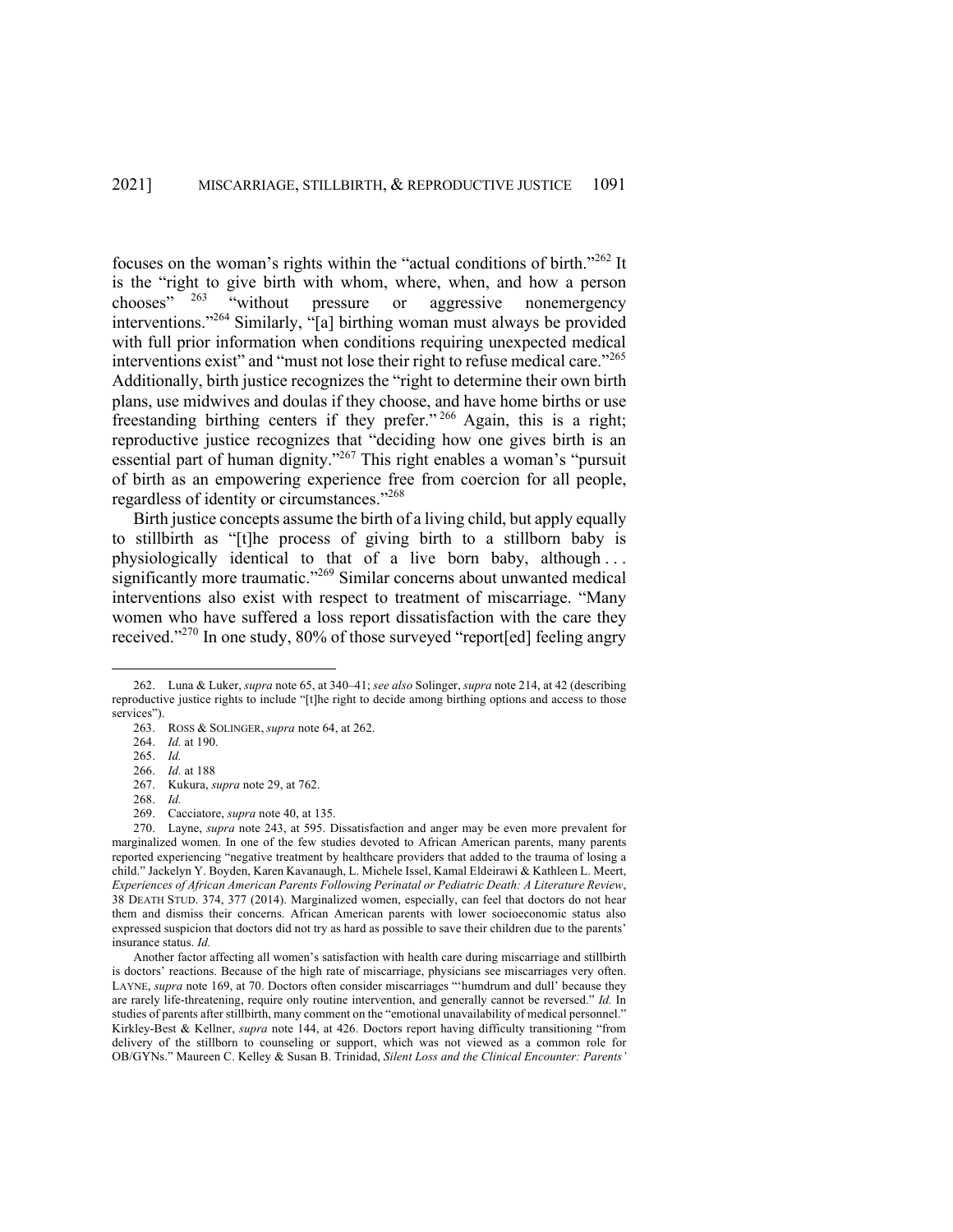about their care."<sup>271</sup> In some ways, the need to empower women in these unfortunate situations may be even greater than in live childbirth as "[p]regnancy loss can quickly result in vulnerability; imposing care can worsen the psychological impact."<sup>272</sup>

Just as she does with the birth of her living child, a woman has a right to give birth to her stillborn child as she chooses. But the circumstances of coerced or forced treatment differ in live childbirth and stillbirth. With a living child, birth justice was motivated by a concern for forced surgeries, specifically cesarean deliveries.<sup>273</sup> With stillbirth, the concern is for forced vaginal delivery—that women desire a cesarean delivery and instead are forced to give birth vaginally. $274$ 

A woman first has a decision to make regarding the timing of her child's birth. As she is still adjusting to the reality that her child died in her womb, she will learn that she still needs to give birth to her child. "The most unexpected reality for parents was that when a child is stillborn, a woman still has to go through labor and delivery."<sup>275</sup> Delivery may be immediately necessary due to maternal conditions, <sup>276</sup> but absent those conditions, a woman could safely delay delivery for a short period if she so desires, giving her more time to process.<sup>277</sup>

Whether delivery is immediate or delayed, a woman also has another decision to make regarding the method of childbirth. Sometimes, after learning that her child has died in utero, a woman actually desires a (not

*and Physicians' Experiences of Stillbirth—A Qualitative Analysis*, BMC PREGNANCY & CHILDBIRTH, Nov. 27, 2012, at 1, 5. Several surveyed obstetricians felt "underprepared for a shift to palliative care and counseling and tended to defer to social workers or nurses to provide needed support for patients, or to other families who have experienced stillbirth." *Id.* 

<sup>271.</sup> Layne, *supra* note 243, at 595.

<sup>272.</sup> ROYAL COLL. OF OBSTETRICIANS & GYNAECOLOGISTS, LATE INTRAUTERINE FETAL DEATH AND STILLBIRTH: GREEN-TOP GUIDELINE NO. 55, at 4 (2010), https://www.rcog.org.uk/globalassets/doc uments/guidelines/gtg\_55.pdf [https://perma.cc/DG6Z-GJCZ] [hereinafter RCOG GUIDELINE]; Layne, *supra* note 243, at 586 ("[T]he very act of being able to choose seems to have a positive mental health effect."). Many points regarding medical care in this Article are taken from medical guidelines developed by England's Royal College of Obstetricians and Gynaecologists. The RCOG guidelines are far more comprehensive and expansive than guidelines promulgated by American College of Obstetrics and Gynecologists. This disparity is not surprising given that England has devoted resources to studying prevention of pregnancy loss and the United States has not. *See Saving Babies' Lives*, *supra* note 153 (explaining England's government mandate that its National Health Service reduce national stillbirth rates, including a national "ambition" to reduce the rates by 20% by 2020 and reduce them by 50% by 2025).

<sup>273.</sup> *See* Kukura*, supra* note 29, at 730–35.

<sup>274.</sup> *See infra* notes 278–281 and accompanying text. .

<sup>275.</sup> Kelley & Trinidad, *supra* note 270, at 4.

<sup>276.</sup> RCOG GUIDELINE, *supra* note 272, at 12.

<sup>277.</sup> *See id.*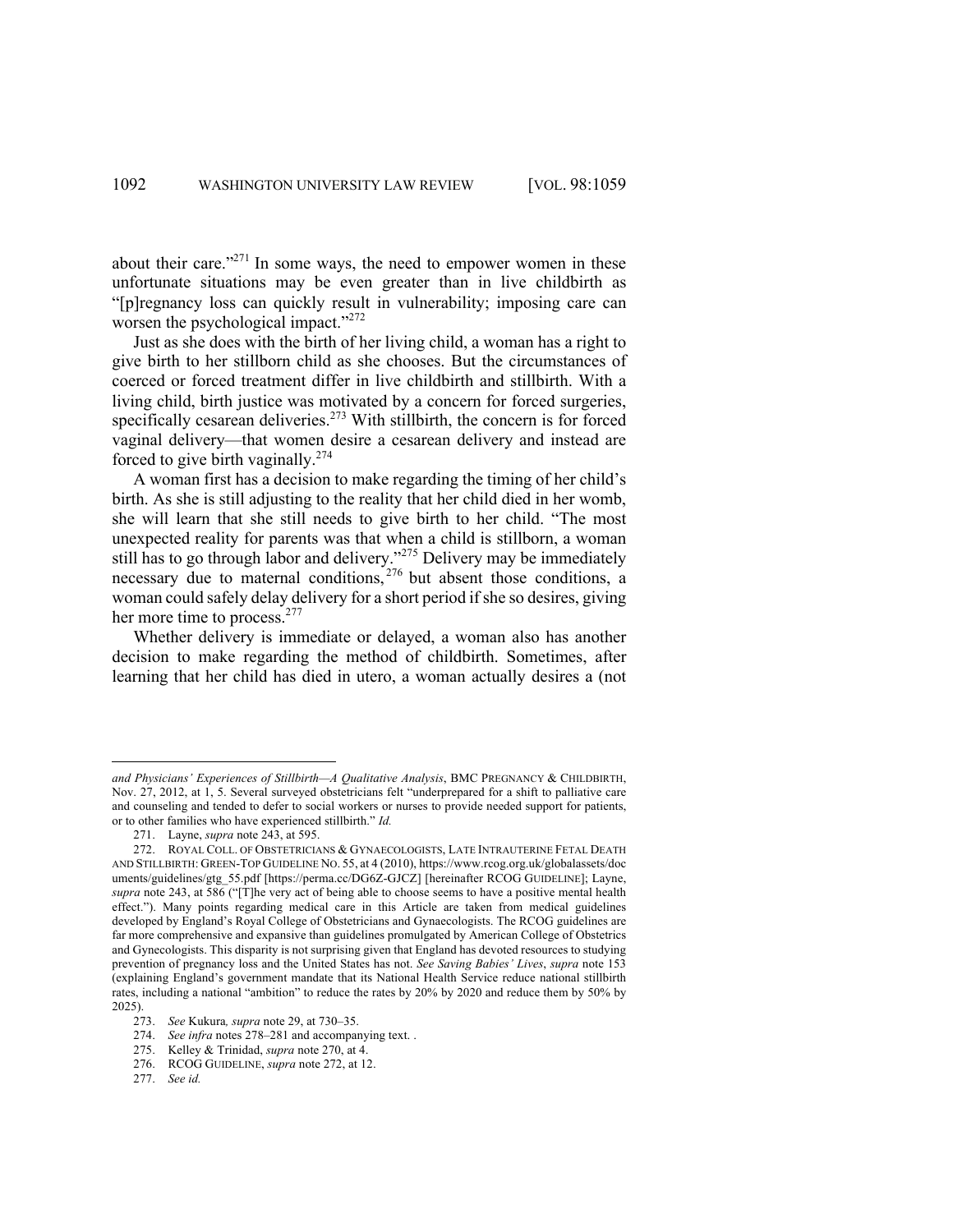medically necessary) cesarean delivery. <sup>278</sup> Sometimes, women may incorrectly think "that a quick caesarean section followed by resuscitation might save the baby" or that the baby will still feel pain and that a cesarean would be "less traumatic for the baby."<sup>279</sup> Or, women may also want a cesarean delivery because they fear for their own safety or it might just "be one of the few ways that women feel they can exercise some control over their situation." <sup>280</sup> Additionally, women often resist a doctor's recommendation for a vaginal delivery because they "do not appreciate the [doctor's] automatic shift of priorities to the mother and her future pregnancies" within that recommendation.<sup>281</sup>

Whatever the reason, some women request a cesarean delivery of their stillborn child even though it is not medically necessary. Consistent with birth justice, a doctor should not dismiss the woman's desires and instead impose a vaginal delivery. Instead, the doctor should seek "to identify and understand [the] women's thoughts and wishes but without trying to shape them."<sup>282</sup> "Discussions should aim to support maternal/paternal choice."<sup>283</sup> The doctor should provide the woman accurate information on "the risks and benefits of medical procedures," including cesarean delivery.<sup>284</sup> The doctor should also provide the woman information to help dispel any inaccurate beliefs she has regarding the baby's survival or ability to feel pain.

<sup>278.</sup> *See* V. Flenady, F. Boyle, L. Koopmans, T. Wilson, W. Stones & J. Cacciatore, *Meeting the Needs of Parents After a Stillbirth or Neonatal Death*, 121 BJOG (SPECIAL ISSUE 4) 137, 139 (2014) ("A natural parental response is sometimes to request immediate operative delivery and a recommendation to proceed with labour and vaginal delivery may be construed as insensitive.").

<sup>279.</sup> D. Siassakos, S. Jackson, K. Gleeson, C. Chebsey, A. Ellis & C. Storey, *All Bereaved Parents Are Entitled to Good Care After Stillbirth: A Mixed-Methods Multicentre Study (INSIGHT)*, 125 BJOG 160, 166 (2018).

<sup>280.</sup> Paul Richard Cassidy, *Care Quality Following Intrauterine Death in Spanish Hospitals: Results from an Online Survey*, BMC PREGNANCY & CHILDBIRTH, Jan. 10, 2018, at 1, 9.

<sup>281.</sup> Siassakos et al., *supra* note 279, at 166.

<sup>282.</sup> RCOG GUIDELINE, *supra* note 272, at 4. ACOG's guidelines are less comprehensive on the topic of method of delivery. They state that the method of delivery should depend on the timing in pregnancy, the woman's medical history, and "maternal preference." Am. Coll. of Obstetricians & Gynecologists & Soc'y for Maternal-Fetal Med., *Management of Stillbirth*, 135 OBSTETRICS & GYNECOLOGY 747.e110, 747.e122 (2020) [hereinafter *Management of Stillbirth*]. ACOG does not emphasize that importance of the woman's feeling in control. The guidelines do state that "[s]hared decision making plays an important role in determining the optimal method for delivery in the setting of fetal demise." *Id.* Other language, however, is deferential to the doctor's discretion: "Health care providers should weigh the risks and benefits of each strategy in a given clinical scenario and consider available institutional expertise," and, "[i]n general, cesarean delivery for fetal demise should be reserved for unusual circumstances because it is associated with potential maternal morbidity without any fetal benefit." *Id.* at 747.e122–23.

<sup>283.</sup> RCOG GUIDELINE, *supra* note 272, at 4.

<sup>284.</sup> Farah Diaz-Tello & Lynn Paltrow, *Birth Justice as Reproductive Justice* 3 (Nat'l Advocs. for Pregnant Women, Working Paper, 2012).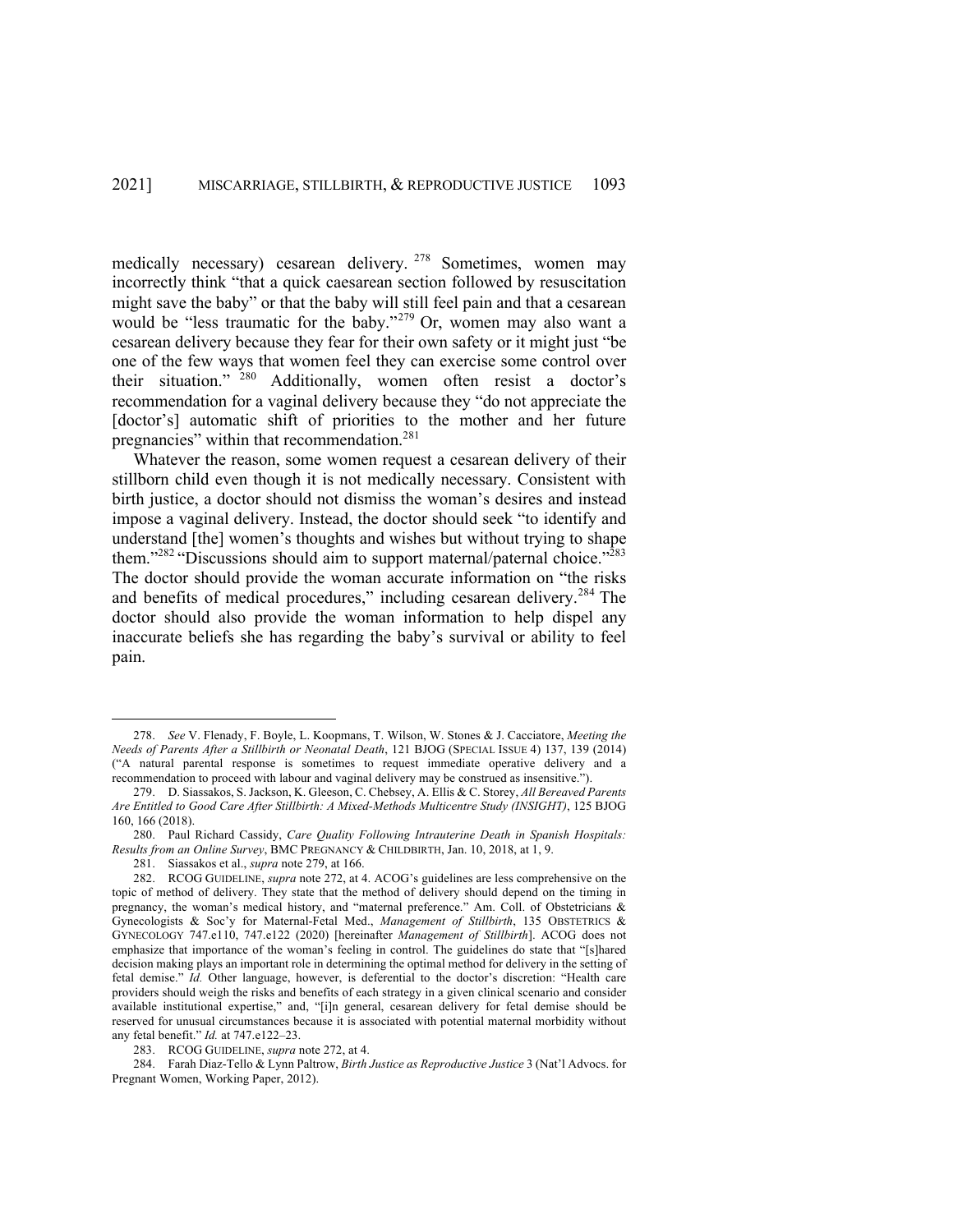[W]hen supported and given good information about potential physiological, psychological and social benefits most women see the value in a vaginal birth, and many have positive and valuable experiences, though it is manifestly important that women feel in control of the decision-making process and that the mode of delivery isn't imposed.<sup>285</sup>

Ultimately though, consistent with birth justice, if the woman makes an informed decision for a cesarean delivery, the doctor should accede to her wishes.

Miscarriage does not involve childbirth, but it can still involve medical treatment. Concerns may not be as strong regarding unwanted medical procedures surrounding miscarriage, but anecdotal evidence shows that women may not be fully informed of their treatment options or the details of those options.

Numerous treatment options exist in the case of a missed miscarriage or an imminent miscarriage. A missed miscarriage occurs when the woman learns at her twelve-week appointment that she has miscarried although she has had no symptoms.<sup>286</sup> An inevitable miscarriage occurs if the baby's heart is still beating but it stopped developing.<sup>287</sup> In either case, numerous treatment options exist—the woman can wait and miscarry naturally,<sup>288</sup> she can take the same medication used for a medicated abortion,<sup>289</sup> or she can have a surgery called a dilation and curettage (D&C) in which the doctor

<sup>285.</sup> Cassidy, *supra* note 280, at 9–10; *see also* Flenady et al., *supra* note 278, at 139 ("[W]ith due attention to individualized advice and effective arrangements for pain relief during labour, concerns and distress about 'labouring with a dead baby' can be resolved.").

<sup>286.</sup> *Signs of Miscarriage*, *supra* note 98.

<sup>287.</sup> *Id.*

<sup>288.</sup> Layne advocates that a woman be thoroughly educated concerning "what [the miscarriage] might look like, how one might feel, what one might want to do." Layne*, supra* note 243, at 590; *see also* van den Berg et al., *supra* note 14, at 113 ("Patients liked to receive information on the degree of pain and blood loss to expect while awaiting a spontaneous miscarriage . . . ."). Similarly, UK National Institute for Health and Care Excellence guidelines say to give women "oral and written information about what to expect throughout the process, advice on pain relief and where and when to get help in an emergency." NAT'L INST. FOR HEALTH & CARE EXCELLENCE, ECTOPIC PREGNANCY AND MISCARRIAGE: DIAGNOSIS AND INITIAL MANAGEMENT 16–17 (2019), https://www.nice.org.uk/guidanc e/ng126/resources/ectopic-pregnancy-and-miscarriage-diagnosis-and-initial-management-pdf-6614166 2244037 [https://perma.cc/6YUT-Y8QT].

<sup>289.</sup> Layne*, supra* note 243, at 587. Numerous women have complained that a pharmacist has been unwilling to fill a prescription for Misprostol because of religious beliefs, even though the woman needs the drug because of miscarriage. *See, e.g.*, Elisha Fieldstadt, *Michigan Pharmacist Denies Woman Miscarriage Medication over Religious Beliefs*, NBC NEWS, (Oct. 18, 2018, 1:55 PM), https://www.nbc news.com/news/us-news/meijer-pharmacist-denies-michigan-woman-miscarriage-medication-citing-re ligious-beliefs-n921711 [https://perma.cc/JDV3-3PM4]; Louis Lucero II, *Walgreens Pharmacist Denies Woman with Unviable Pregnancy the Medication Needed to End It*, N.Y. TIMES (June 25, 2018), https:// www.nytimes.com/2018/06/25/us/walgreens-pharmacist-pregnancy-miscarriage.html [https://perma.cc /S3EP-NDK9].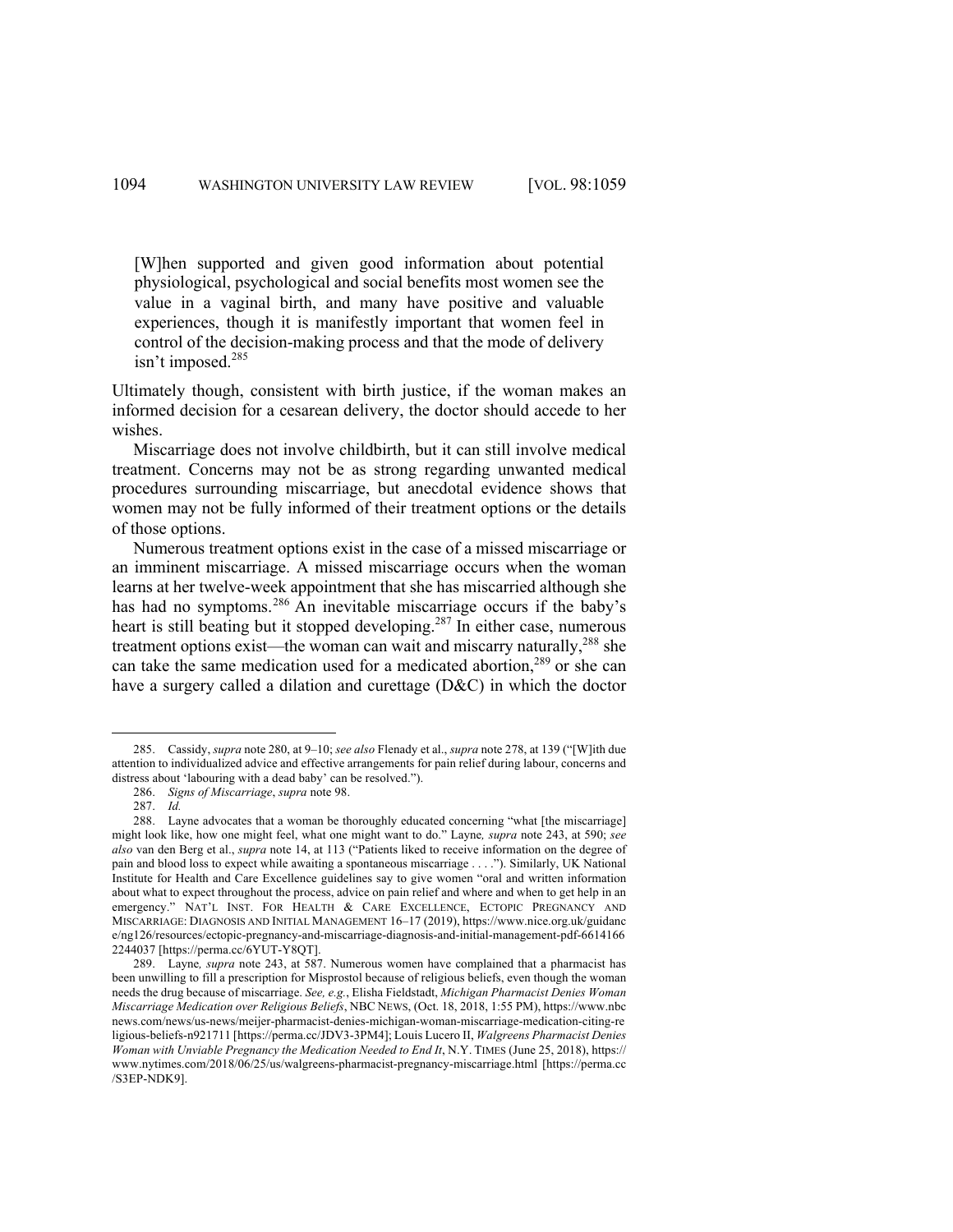removes the fetal tissue from the woman's uterus.<sup>290</sup> It does not appear common practice for a doctor to advise the woman of all these options.<sup>291</sup> In a *Slate* article, the author noted that "[n]one of the women I spoke to for this piece were given the full menu of options when their miscarriages were discovered" and were instead given the doctor's apparently preferred D&C.<sup>292</sup>

If a woman has options on her care, she should also be advised of the costs. Waiting would cost nothing, the drug would likely cost a few hundred dollars, and a D&C would likely cost thousands of dollars.<sup>293</sup> Anecdotal evidence suggests that uninsured women pay between \$4,000 and \$9,000 for a D&C and insured women pay between \$250 and \$1,200 out-ofpocket.<sup>294</sup> Numerous women report being blindsided by a bill for a D&C; expensive bills only increase the difficulty of grieving.<sup>295</sup> Pricing a specific D&C may be difficult, but women should at least be informed of the potential costs in comparison to her other options for treatment of a miscarriage.<sup>296</sup>

# *D. The Right to Mental and Emotional Health Care*

Variations in reaction to miscarriage and stillbirth exist due to both the individual woman and her circumstances. "[E]conomic hardship, racism and discrimination, lack of social and professional support, and history of

<sup>290.</sup> *Signs of Miscarriage*, *supra* note 98.

<sup>291.</sup> ACOG Comm. on Prac. Bulls.—Gynecology, *ACOG Practice Bulletin No. 200: Early Pregnancy Loss*, 132 OBSTETRICS & GYNECOLOGY e197, e199 (2018) [hereinafter *Early Pregnancy Loss*] (explaining that if no complications exist, "[p]atients should be counseled about the risks and benefits of each option").

<sup>292.</sup> Jessica Grose, *The Cost of a Miscarriage*, SLATE (Mar. 26, 2015, 3:30 AM), https://slate.com /human-interest/2015/03/the-cost-of-a-miscarriage-we-talk-about-the-emotional-pain-but-not-the-finan cial-hurt.html [https://perma.cc/4CXN-AZLX].

<sup>293.</sup> Catherine Pearson, *After Miscarriage Come the Bills*, HUFFPOST (Apr. 4, 2019), https://www .huffpost.com/entry/after-a-miscarriage-next-come-the-bills\_l\_5c950630e4b0a6329e15eb83 [https://pe rma.cc/S99N-CXLX].

<sup>294.</sup> Grose, *supra* note 292.

<sup>295.</sup> *Id.*

<sup>296.</sup> Ayana Lage, *The Hidden Financial Toll of Having a Miscarriage*, WASH. POST (Dec. 11, 2019, 10:30 AM), https://www.washingtonpost.com/lifestyle/2019/12/11/hidden-financial-toll-havingmiscarriage/ [https://perma.cc/DHB8-DCZ9] (explaining the bills received after a D&C and wondering if she "would've picked a cheaper option if I'd known how much I'd owe"). ACOG's practice bulletin discusses the costs of the three treatment options, explaining that "surgical management in an operating room is more costly than expectant or medical management," although it can be less expensive if performed without general anesthesia in an office visit. *Early Pregnancy Loss*, *supra* note 291, at e199, e202 (explaining that if no complications exist, "[p]atients should be counseled about the risks and benefits of each option"). And an office D&C may not be possible as doctors report "safety concerns" and expense given that they would need "to invest in equipment and training." Grose, *supra* note 292. The ACOG bulletin also mentions a U.S. study that concluded "that medical management with misoprostol was the most cost-effective intervention." *Early Pregnancy Loss*, *supra* note 291, at e202. The practice bulletin does not indicate that the doctor should discuss costs with the patient.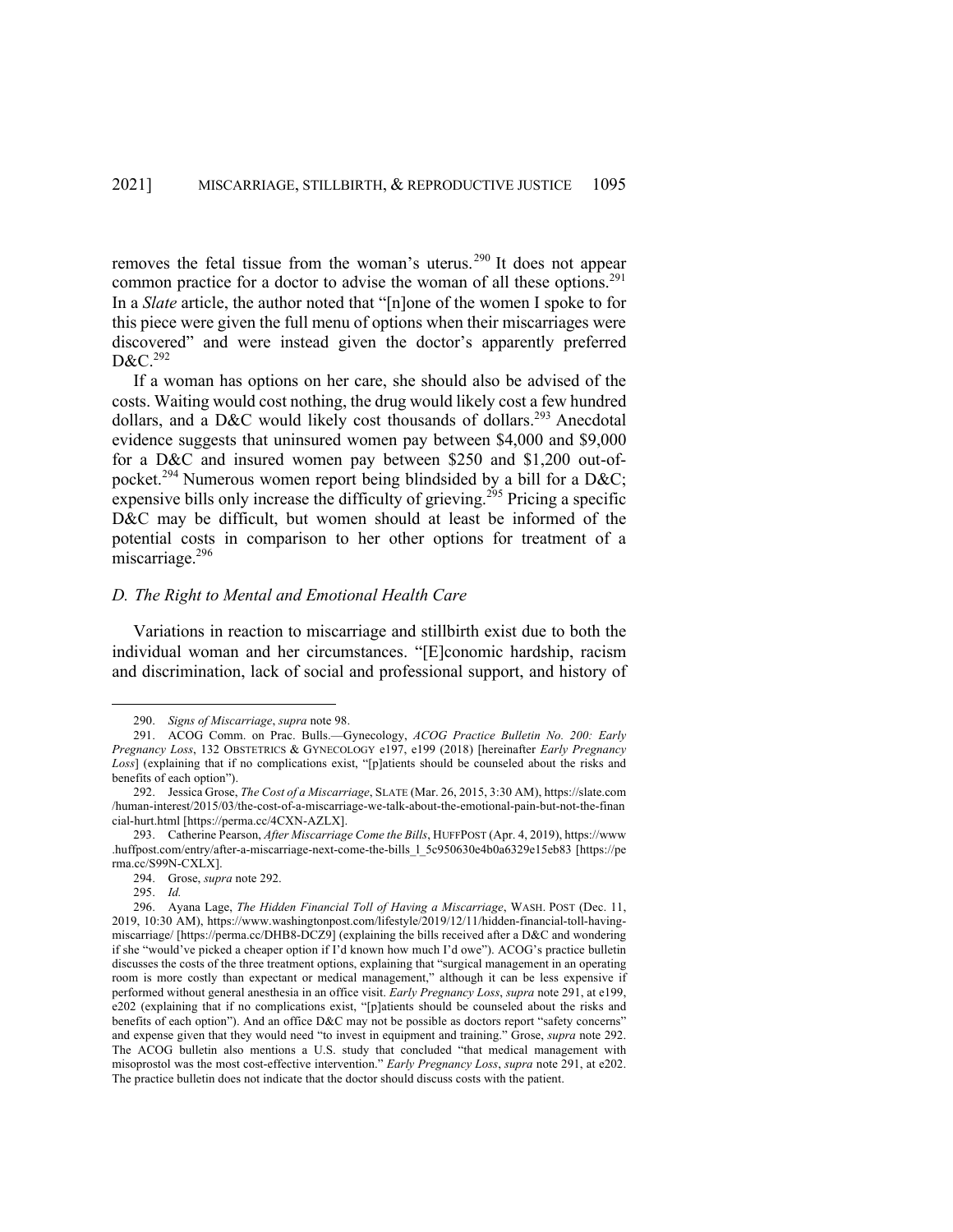illness and death in the family"  $297$  affect a woman's experience. A marginalized woman can easily have an emotional experience different from a white woman of higher socioeconomic status. A study specific to African American parents explained that "the grief experienced by bereaved African American parents may be of particular concern, given the unique aspects of their experience and culture."<sup>298</sup> The "realities of everyday life add[] to the burden African Americans face[] after the loss of a child"<sup>299</sup> including "socioeconomic stressors, the prevalence of illness and death in families, a lack of support by others, and negative encounters with healthcare and other professionals."<sup>300</sup>

Individual circumstances and cultural values affect grief and access to support; Black women are "more likely to experience loss," but "have limited access to bereavement support."<sup>301</sup> Similarly, circumstances affect the effectiveness of different types of support.<sup>302</sup> These realities may help explain why "African American parents reported high levels of drug and alcohol use, eating, weight gain, and sleep disturbances 3 years after the child's death, which . . . were higher than levels found in Caucasian mothers 18 months post loss."<sup>303</sup>

Yet existing guidelines for emotional and mental health support after miscarriage and stillbirth are generalized. For instance, the United Kingdom's Royal College of Obstetricians & Gynaecologists ("RCOG") guidelines state that "[c]ounselling should be offered to all women and their partners," "[p]arents should be advised about support groups,"<sup>304</sup> and that "[b]ereavement officers should be appointed to coordinate services."305 The RCOG guidelines also recommend that hospitals offer women and parents leaflets with information on "named carers," "local contact points," autopsies, "expectations for physical recovery," "lactation suppression," "details of national and local parent support groups" and "plan[ning] for follow-up."<sup>306</sup> A new American College of Obstetricians & Gynecologists guideline released in March 2020 explains that "[p]atient support should

<sup>297.</sup> Boyden et al., *supra* note 270, at 379.

<sup>298.</sup> *Id.* at 375.

<sup>299.</sup> *Id.* at 376.

<sup>300.</sup> *Id.*; *see also id.* at 378 ("Racism, discrimination, economic disadvantage, and health disparities greatly influence bereavement and may create a high vulnerability to further disruption, loss, and trauma for many African Americans." (citation omitted)).

<sup>301.</sup> Layne, *supra* note 243, at 594.

<sup>302.</sup> Paulina Van & Afaf I. Meleis, *Coping with Grief After Involuntary Pregnancy Loss: Perspectives of African American Women*, 32 J. OBSTETRIC GYNECOLOGIC & NEONATAL NURSING 28, 35 (2003) (explaining that "personal relationships and religious, spiritual, and cultural beliefs are significant factors that may" affect the effectiveness of support).

<sup>303.</sup> Boyden et al., *supra* note 270, at 378 (citation omitted).

<sup>304.</sup> RCOG GUIDELINE, *supra* note 272, at 18.

<sup>305.</sup> *Id.* at 19.

<sup>306.</sup> *Id.* at 25–26.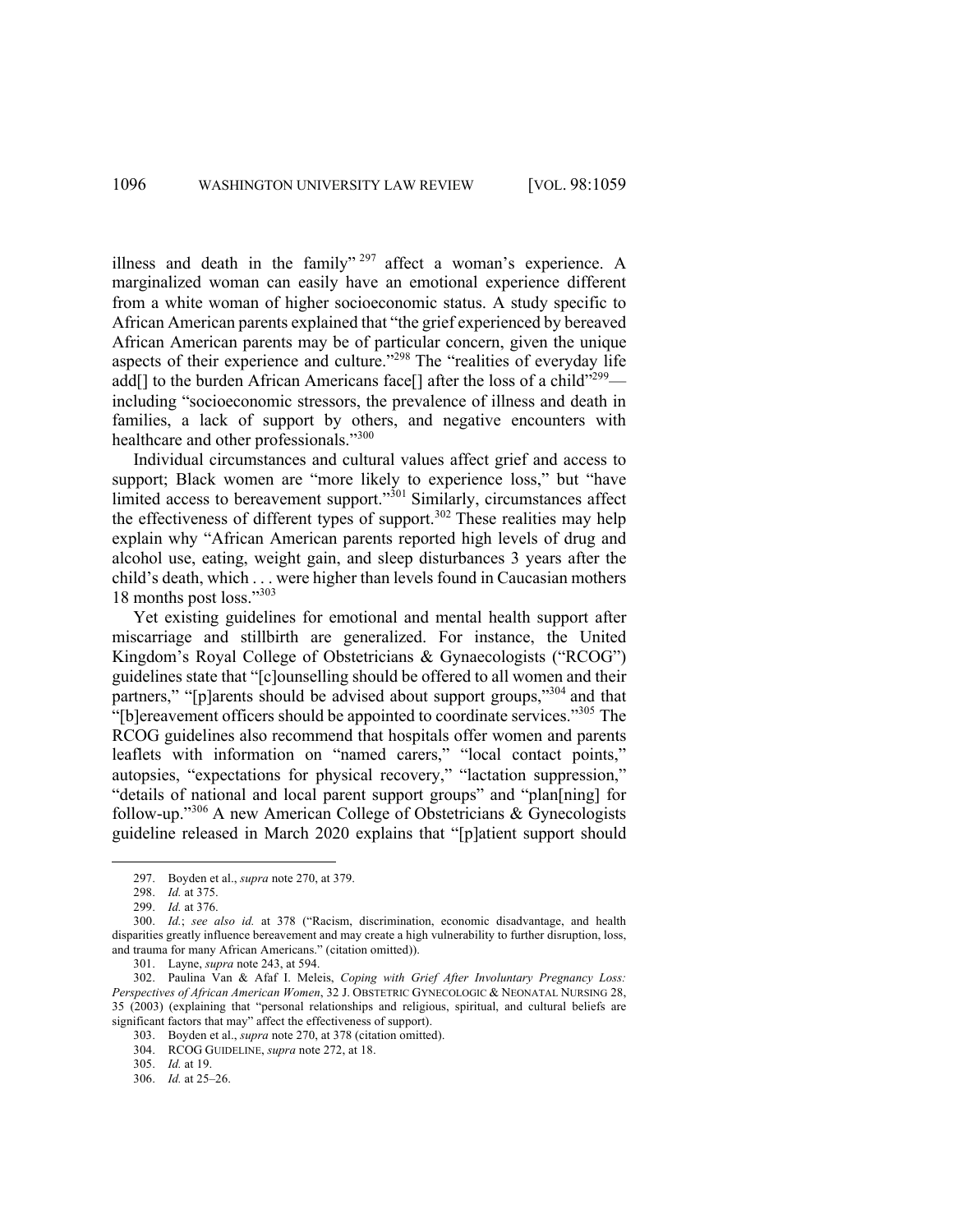include emotional support" and includes a list a components of bereavement care: "good communication; shared decision making; recognition of parenthood; acknowledgement of a partners' [sic] and families' grief . . . ongoing emotional and practical support; health professionals trained in bereavement care; and health professionals with access to self-care."<sup>307</sup> It also explains that "[r]eferral to a bereavement counselor, peer support group, or mental health professional may be advisable for management of grief and depression."308

Notably, the RCOG guidelines do note that "[c]arers should be aware of and responsive to possible variations in individual and cultural approaches to death."<sup>309</sup> The new 2020 ACOG guidelines also note that "[b]ereavement care should be individualized to recognize bereaved parents' personal, cultural, or religious needs."<sup>310</sup> This is consistent with the reproductive justice framework, to recognize that marginalized women do experience miscarriage and stillbirth differently due to their circumstances.

Research has already shown two examples of how culture can affect the effectiveness of support mechanisms after a parent's experience of stillbirth. The first is the recommendation that parents be given the opportunity to hold their stillborn baby, a measure that researchers almost unanimously agree is beneficial for parents.<sup>311</sup> In studies, almost no parent expresses regret over holding the baby, but almost all express regret over not holding the baby.<sup>312</sup> "Holding the baby gives the mother an opportunity to nurture her baby, a chance for her to care for the baby, which can be seen as a natural biological reaction after giving birth<sup>313</sup>—an opportunity to parent her child. In one survey, nearly all the mothers who held their baby reported feeling "tenderness, warmth and grief . . . while some also felt pride."<sup>314</sup> Holding the baby is such an important part of grief resolution that guidelines advise

313. Ingela Rådestad, Karin Säflund, Regina Wredling, Erik Onelöv & Gunnar Stelneck, *Holding a Stillborn Baby: Mothers' Feelings of Tenderness and Grief*, 17 BRIT. J. MIDWIFERY 178, 179 (2009).

<sup>307.</sup> *Management of Stillbirth*, *supra* note 282, at 747.e123–24.

<sup>308.</sup> *Id.* at 747.e124.

<sup>309.</sup> RCOG GUIDELINE, *supra* note 272, at 18.

<sup>310.</sup> *Management of Stillbirth*, *supra* note 282, at 747.e123.

<sup>311.</sup> Kirkley-Best & Kellner, *supra* note 144, at 426 (describing that research shows "almost unanimous agreement that seeing and holding the infant is helpful in successful grief resolution"). Offering the stillborn baby to the parents is now part of the modern standard of care—"to offer grieving parents repeated and extended opportunities to have close contact with their baby." PREGNANCY LOSS & INFANT DEATH ALL., *supra* note 143, at 2; *see also* Cacciatore, *supra* note 143, at 93 ("Improved standards of compassionate care in hospitals, supportive nurturance from family and friends, and support groups contribute to a lessening of posttraumatic stress responses and chronic, debilitating grief."); Sanger, *supra* note 143, at 283–85 (describing changes in hospitals allowing parents to spend time with the infant and preparing memory boxes for parents).

<sup>312.</sup> *See* Murphy & Cacciatore, *supra* note 144, at 130.

<sup>314.</sup> *Id.*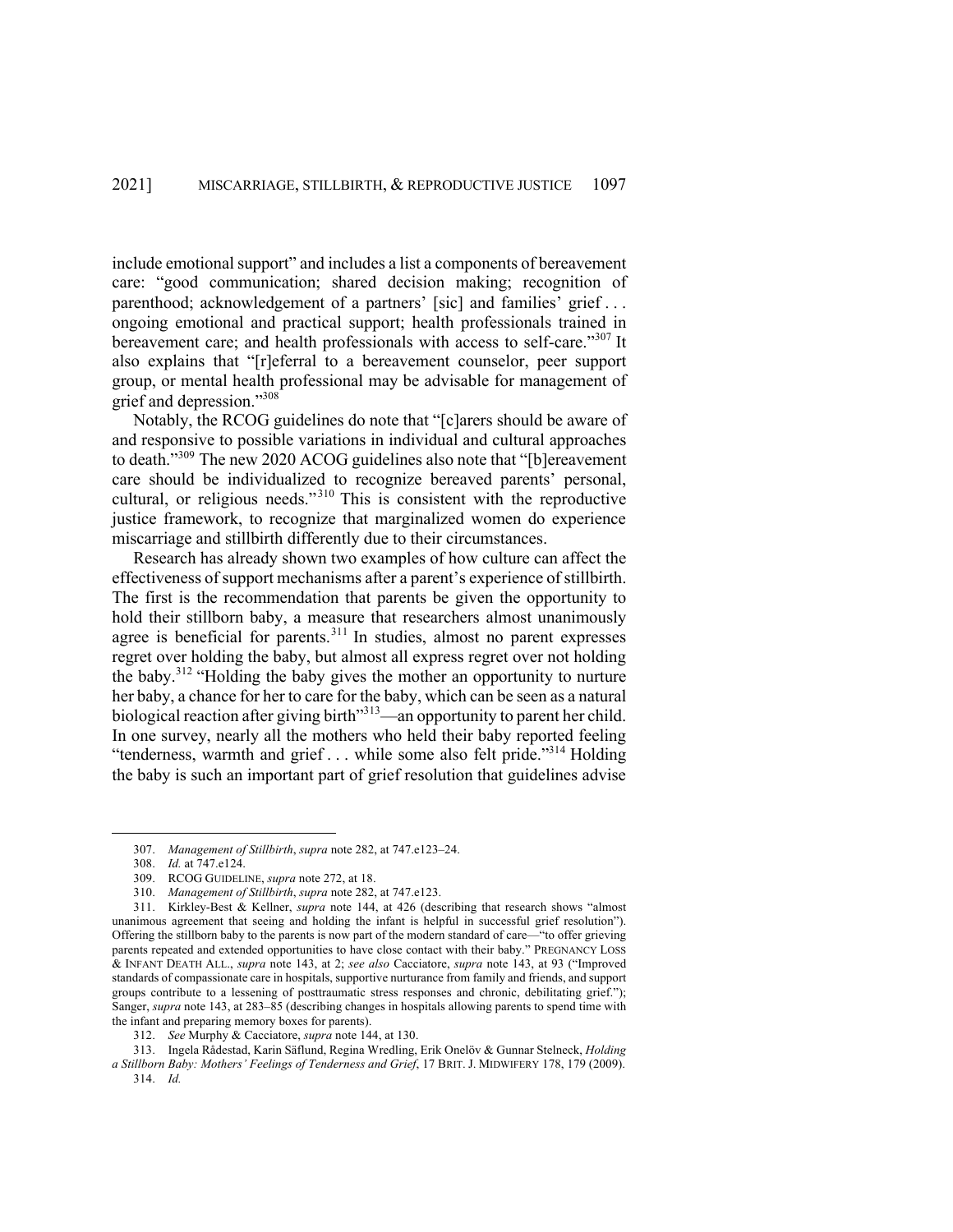medical professionals to continue to ask parents in the hours after birth as "[t]he opportunity for contact is fleeting and final."315

But some parents may be especially hesitant to hold their stillborn baby, especially Black fathers.<sup>316</sup> Parents may need appropriate encouragement from health professionals whose words and conducts will affect a parent's decision. <sup>317</sup> "[P]arents particularly value professional guidance about exactly *how* to see and hold," including for "how long," "how best to see and photograph," "what to expect if they want to bathe, dress or sleep next to their baby, and how the passing of time will alter the baby's temperature, appearance, and touch."<sup>318</sup> In one study, most African American "fathers were very reluctant to hold their baby but did so with encouragement from nurses or family members."319

Another common measure to address grief after stillbirth mentioned in both the RCOG and ACOG guidelines is referral to a support group. A 2007 study by Dr. Joanne Cacciatore concluded that "[w]omen who participated in support groups after the death of their child to stillbirth experienced significantly fewer traumatic stress symptoms than women in [the] study who did not attend support groups."320

In one of the few studies concerning the experiences of African American women, however, one third reported attending a support group, but "indicated that groups they attended had few or no other African American women, which made their sharing somewhat constrained."<sup>321</sup> A typical comment from these women was:

Support groups and counselors are thought to be only for White women with money. Cultural differences make our grieving that much harder. We are not expected to go to counseling and [are] brought up to make it on our own, to try to be strong, but can't. [We're taught that] the only thing you need to do is get on your knees [to pray] and you'll be okay. $322$ 

Similarly, in a 2005 study of low-income African American parents after perinatal death, *no* participant attended a support group. "This finding

<sup>315.</sup> Carol Kingdon, Emer O'Donnell, Jennifer Givens & Mark Turner, *The Role of Healthcare Professionals in Encouraging Parents to See and Hold Their Stillborn Baby: A Meta-Synthesis of Qualitative Studies*, PLOS ONE, July 8, 2015, at 1, 17.

<sup>316.</sup> Karen Kavanaugh & Patricia Hershberger, *Perinatal Loss in Low-Income African American Parents*, 34 J. OBSTETRIC GYNECOLOGIC & NEONATAL NURSING 595, 603–04 (2005).

<sup>317.</sup> Kingdon et al., *supra* note 315, at 15 ("The behaviour and opinions expressed by healthcare professionals were found to be especially pertinent in the decision making processes of parents.").

<sup>318.</sup> *Id.* at 16.

<sup>319.</sup> Kavanaugh & Hershberger, *supra* note 316, at 601.

<sup>320.</sup> Cacciatore, *supra* note 109, at 83–84.

<sup>321.</sup> Van & Meleis, *supra* note 302, at 32.

<sup>322.</sup> *Id.* (alterations in original).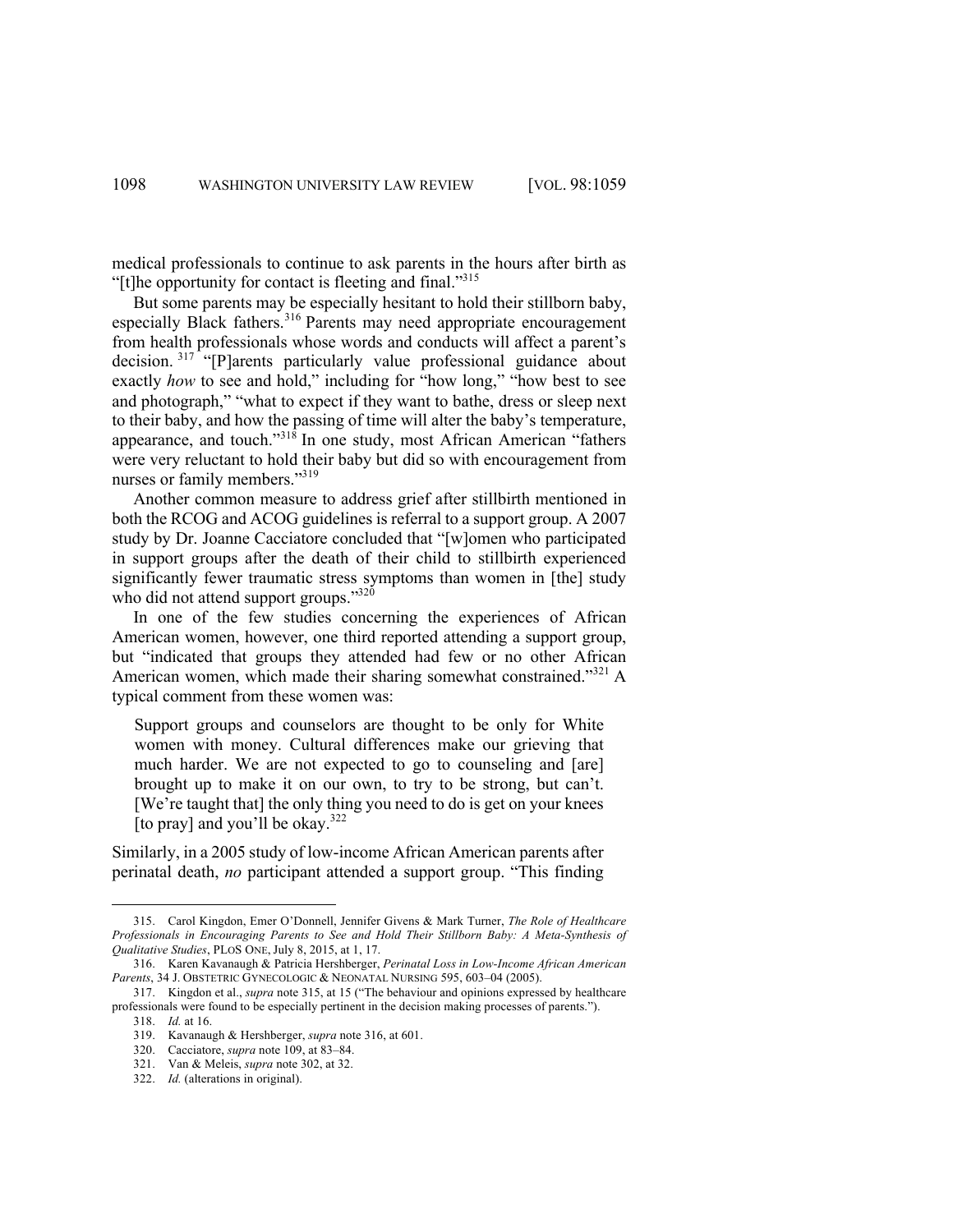suggests that traditional mechanisms for providing follow-up care for parents after a perinatal loss, such as making a referral to a hospitalbased parent support group, may not be appropriate for these parents."323

Other support mechanisms may be more appropriate for marginalized women. For instance, "African American parents may be more likely to rely on religion to cope with the loss of their child."<sup>324</sup> Parents with a lower socioeconomic status are likely to experience "greater despair and higher levels of depression" due to funeral and burial expenses. <sup>325</sup> Medical professionals should thus "direct[] parents to financial assistance for burial services."<sup>326</sup> Ideally, mental health professionals and counselors would also be available to parents of lower socioeconomic means at limited or no cost.

More research is needed. Although "African American women experience fetal deaths at rates at least twice those of any other racial or ethnic group in the United States," "there is scant literature on the perspectives and experiences of African American women after these losses." <sup>327</sup> As research continues, though, the reproductive justice movement should advocate for "broader awareness among healthcare providers, hospital administrators, and policymakers of the complex needs of these parents, and the necessity of culturally sensitive healthcare and bereavement supports following the death of a child."<sup>328</sup>

# *E. The Right to Parent Your Stillborn Child*

Reproductive justice recognizes the equally important right to parent. The right to parent is a positive right that obligates the state to provide "social supports" to help women raise their children in "safe and healthy environments."<sup>329</sup> These necessary social supports include affordable housing and quality public education among many others.<sup>330</sup> Reproductive justice thus recognizes the connection between the state and parenting.<sup>331</sup>

Reproductive justice's right to parent, however, seems to assume a living child. Obviously, there's no need for affordable housing and quality public education for your child unless he is living. That said, reproductive justice does recognize the needs of women who lack living children by highlighting

<sup>323.</sup> Kavanaugh & Hershberger, *supra* note 316, at 604.

<sup>324.</sup> Boyden et al., *supra* note 270, at 378.

<sup>325.</sup> *Id.* at 376 (citation omitted).

<sup>326.</sup> *Id.* at 379.

<sup>327.</sup> Van & Meleis, *supra* note 302, at 28; *see also id.* at 30 (explaining that whether "effective and ineffective [coping] strategies differ from one racial/ethnic group to another is not addressed in IPL [involuntary pregnancy loss] literature").

<sup>328.</sup> Boyden et al., *supra* note 270, at 379.

<sup>329.</sup> ROSS & SOLINGER, *supra* note 64, at 168–69.

<sup>330.</sup> *Id.* at 170.

<sup>331.</sup> *Id.* at 169–70.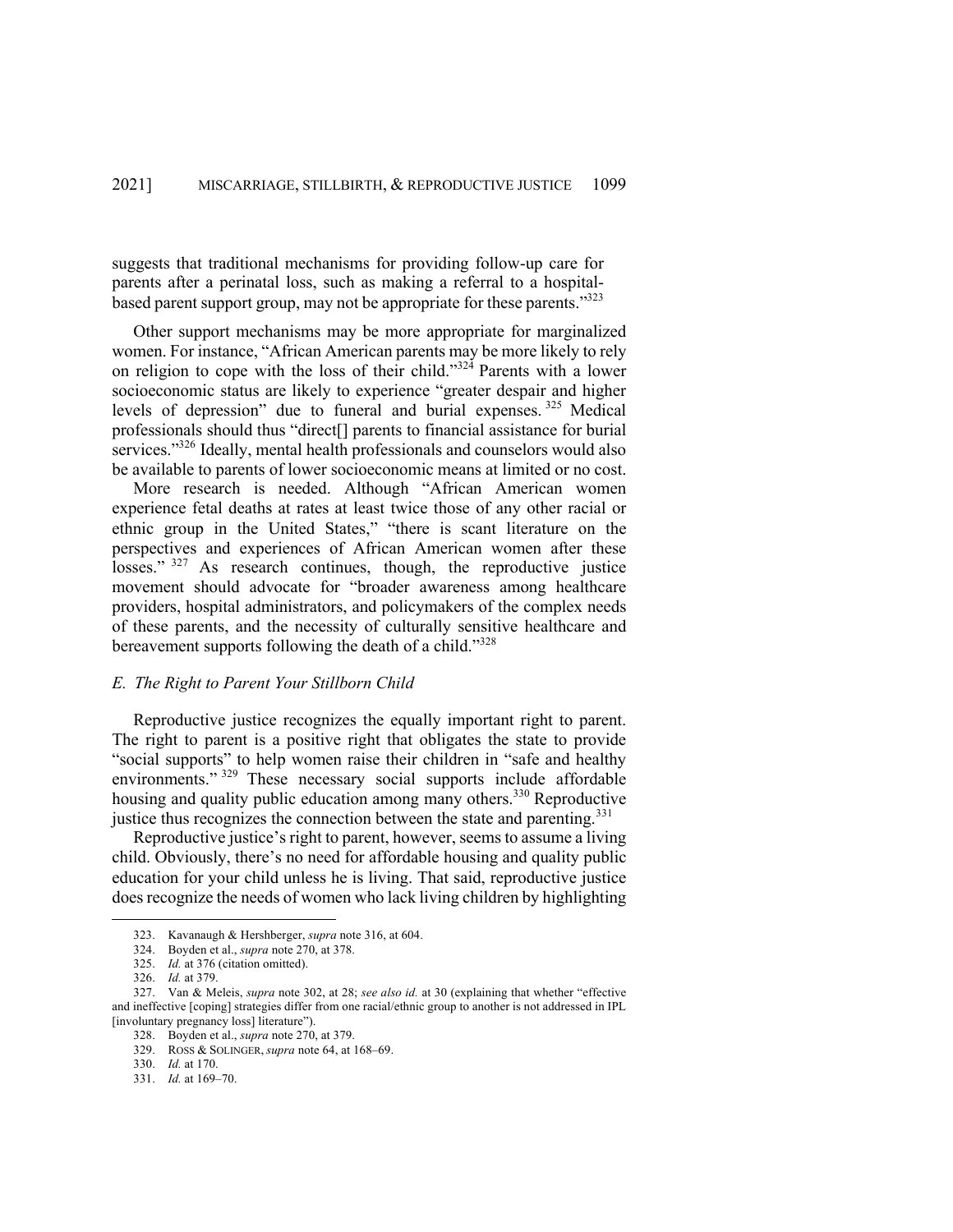infertility,<sup>332</sup> a special concern for reproductive justice given the disparity in access. "Pursuing fertility treatments is a class privilege," and usually one pursued by only wealthier, white women.<sup>333</sup> Notably, some studies have found a connection between the use of artificial reproductive technologies and stillbirth. <sup>334</sup> Regardless, infertility is within reproductive justice's framework. Additionally, reproductive justice has identified that "poverty creates poor conditions for mothering because it . . . increases rates of infant and child mortality and lower birth weights."<sup>335</sup> And thus some recognition of mothers without living children exists.

But more than infertility and infant and child mortality can interfere with a mother's right to parent. Stillbirth does too. In stillbirth, a woman gives birth to a child that she planned to raise; that woman is the mother of that child. She identifies herself as a mother to that child, and the state, albeit to a limited extent, identifies her as a parent.

Empirical studies after stillbirth overwhelmingly refer to parents.<sup>336</sup> And the conclusions of those studies affirm this parenthood. A 2012 study explained that parents "identified strongly as parents, and said they will always be parents of their stillborn child."<sup>337</sup> A 2018 study found similarly. It explained that parents identify their stillborn baby as a person, as their child; "[p]arents spoke about the uniqueness of their baby and how each

<sup>332.</sup> Chrisler, *supra* note 80, at 13.

<sup>333.</sup> Rickie Solinger, *The Incompatibility of Neo-Liberal "Choice" and Reproductive Justice*, *in*  REPRODUCTIVE JUSTICE BRIEFING BOOK: A PRIMER ON REPRODUCTIVE JUSTICE AND SOCIAL CHANGE, *supra* note 81, at 39, 39 ("Pursuing fertility treatments is a class privilege."); Seema Mohapatra, *Fertility Preservation for Medical Reasons and Reproductive Justice*, 30 HARV. J. RACIAL & ETHNIC JUST. 193, 211–12 (2014); Madeline Curtis, Note, *Inconceivable: How Barriers to Infertility Treatment for Low-Income Women Amount to Reproductive Oppression*, 25 GEO. J. ON POVERTY L. & POL'Y 323, 341–42 (2018).

<sup>334.</sup> Notably, some studies have found a connection between the use of artificial reproductive technologies and stillbirth. *See* A.A. Henningsen et al., *Trends in Perinatal Health After Assisted Reproduction: A Nordic Study from the CoNARTaS Group*, 30 HUM. REPROD. 710 (2015); Jennifer L. Marino et al., *Perinatal Outcomes by Mode of Assisted Conception and Sub-Fertility in an Australian Data Linkage Cohort*, PLOS ONE, Jan. 8, 2014, at 1; K Wisborg, H.J. Ingerslev & T.B. Henriksen, *IVF and Stillbirth: A Prospective Follow-Up Study*, 25 HUM. REPROD. 1312 (2010).

<sup>335.</sup> ROSS & SOLINGER, *supra* note 64, at 172.

<sup>336.</sup> *See, e.g.*, Joanne Cacciatore & Suzanne Bushfield, *Stillbirth: The Mother's Experience and Implications for Improving Care*, 3 J. SOC. WORK. END-OF-LIFE PALLIATIVE CARE, no. 3, 2007, at 59; Kelley & Trinidad, *supra* note 270; Kirkley-Best & Kellner, *supra* note 144; Joanne Cacciatore, John DeFrain & Kara L. C. Jones, *When a Baby Dies: Ambiguity and Stillbirth*, 44 MARRIAGE & FAM. REV. 439, 443 (2008); Vicki J. Flenady, Christine Carroll & Ros M. Richardson, *Support for Parents Following Stillbirth*, 197 MED. J. AUSTL. 276 (2012); Karen Kavanaugh & Teresa Moro, *Supporting Parents After Stillbirth or Newborn Death*, AM. J. NURSING, Sept. 2006, at 74; A.E.P. Heazell et al.,, *A Difficult Conversation? The Views and Experiences of Parents and Professionals on the Consent Process for Perinatal Postmortem After Stillbirth*, 119 BJOG 987 (2012); Suzanne Pullen, Mindi Ann Golden & Joanne Cacciatore, "*I'll Never Forget Those Cold Words as Long as I Live": Parent Perceptions of Death Notification for Stillbirth*, 8 J. SOC. WORK. END-OF-LIFE PALLIATIVE CARE 339 (2012).

<sup>337.</sup> Kelley & Trinidad, *supra* note 270, at 10.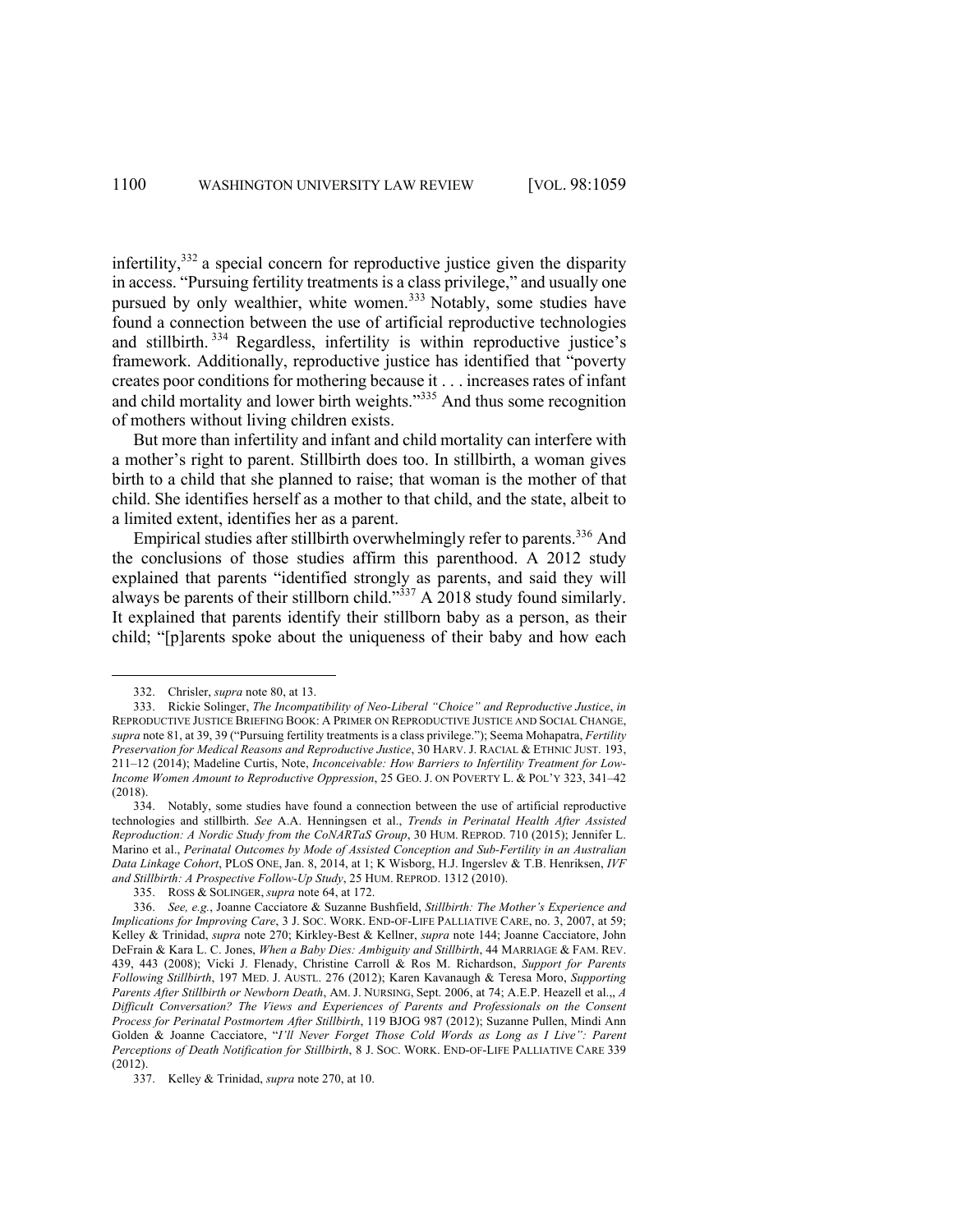baby had an enduring importance as a human being that mattered."<sup>338</sup> Similarly, parents emphasized the importance of recognizing their "stillborn baby as a real baby, the baby's unique identity."339 Parents explained that their baby's identity existed both before his birth and after; "all parents gave a name to their baby."340 And parents described that they "actively parented their baby as they would a live baby" and that they valued the time they got to parent the baby, although that time was impossibly short.<sup>341</sup> Mothers explained that they had a "strong ongoing relationship with their baby" before death.<sup>342</sup>

As a group, women are more likely to still identify as mothers after stillbirth than they are after miscarriage.<sup>343</sup> Studies have also shown that levels of prenatal bonding increase as the pregnancy progresses.<sup>344</sup> As many have pointed out, it is true that technology has enabled bonding earlier than in the past, but the first transabdominal ultrasound (when a baby with baby parts is first visible) still does not occur until around twenty weeks. This is not to say that some women who miscarry don't also see themselves as mothers to their unborn children; some do.<sup>345</sup> But on the whole, women are more likely to identify themselves as mothers of their unborn children after stillbirth than are women after miscarriage.<sup>346</sup>

<sup>338.</sup> Daniel Nuzum, Sarah Meaney & Keelin O'Donoghue, *The Impact of Stillbirth on Bereaved Parents: A Qualitative Study*, PLOS ONE, Jan. 24, 2018, at 1, 5.

<sup>339.</sup> *Id.*

<sup>340.</sup> *Id.* at 6; *see also* Kelley & Trinidad, *supra* note 270, at 10 (explaining that all parents surveyed had named their (stillborn) child).

<sup>341.</sup> Nuzum et al., *supra* note 338, at 5.

<sup>342.</sup> *Id.* at 8.

<sup>343.</sup> A study published in 2017 measured self-esteem of women following miscarriage, stillbirth, and child death, explaining that self-esteem is heavily associated with identity as mother maternal identity. *See* Patricia Wonch Hill, Joanne Cacciatore, Karina M. Shreffler & Kayla M. Pritchard, *The Loss of Self: The Effect of Miscarriage, Stillbirth, and Child Death on Maternal Self-Esteem*, 41 DEATH STUD. 226, 226–27 (2017). The study explained that "[p]erinatal losses may differentially impact selfesteem depending on a woman's internal 'Becoming a Mother' process; miscarriage may be less of an identity-relevant stressor than stillbirth, and stillbirth less so than child loss." *Id.* at 229. The study did find that "[s]elf-esteem is lower among women who experienced the death of a baby to stillbirth or the death of a child (3.30 and 3.32) than for women with no losses or miscarriage only (3.48 and 3.51,  $p \le$ .01)." *Id.* at 230. Ultimately the authors found "significant differences between women who experienced stillbirth or child death and women who experienced miscarriage or did not experience a loss." *Id.*

<sup>344.</sup> Anna Maria Della Vedova, Francesca Dabrassi & Antonio Imbasciati, *Assessing Prenatal Attachment in a Sample of Italian Women*, 26 J. REPROD. & INFANT PSYCH. 86, 89, 95 (2008) (concluding that "prenatal attachment scores increase with the weeks of gestation").

<sup>345.</sup> Rowe & Hawkey, *supra* note 146, at 299 (explaining that some "women attribute personhood to their foetus and are emotionally invested in their pregnancy from the earliest weeks").

<sup>346.</sup> The difference in possible parenthood is especially stark at the extremes—a woman is highly unlikely to consider herself a parent if she miscarries days after finding out she is pregnant. But she is highly likely to consider herself a parent when she gives birth to a six-pound stillborn baby and holds him after his birth. That said, there is likely little difference in the woman who miscarries at nineteen weeks versus the woman who gives birth to her stillborn child at twenty-one weeks. A woman draws the line for herself, but the law cannot rely on each woman's subjective line.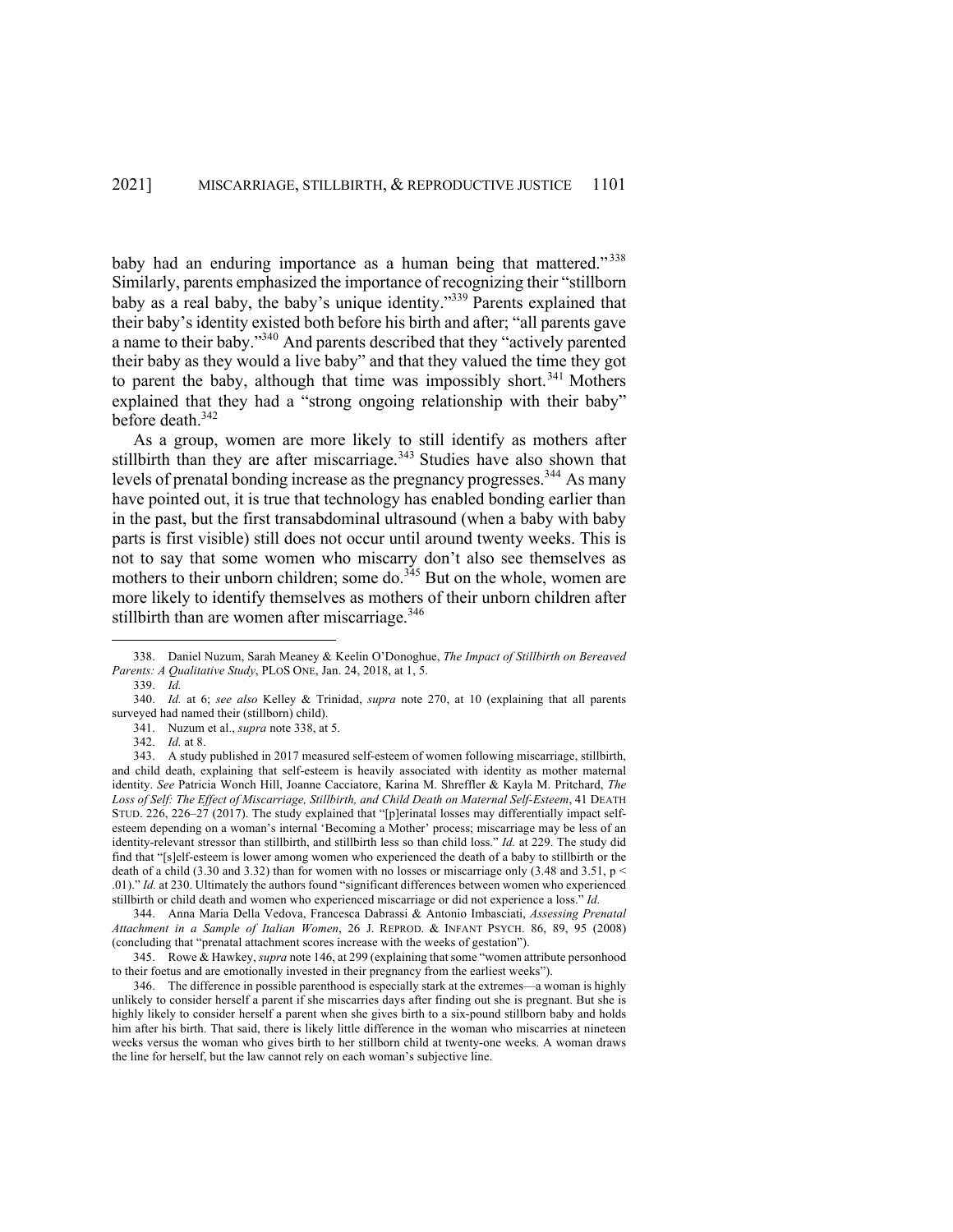Additionally, the state has historically recognized a parenthood after stillbirth and has not done the same after miscarriage. For at least a century, states have required the issuance of a death certificate when an unborn baby dies in utero after twenty weeks of pregnancy,<sup>347</sup> now often called a fetal death certificate. The child's name is listed on the certificate if the parents so desire.<sup>348</sup> Some evidence also exists that states historically also issued a birth certificate for stillbirth. The birth certificate had a box to check for either live birth or stillbirth. For example, Tennessee's 1913 Vital Statistics Law mandated "[t]hat stillborn children or those dead at birth, shall be registered as births and also as deaths, and a certificate of both birth and death shall be filed with the local registrar in the usual form and manner."<sup>349</sup> Returning to modern day, another state recognition of parenthood after stillbirth is parents' legal responsibility for the final disposition of their stillborn child's body.<sup>350</sup> Missouri's statutory mandate specifically defines "either or both the biological mother or father of a stillborn child" as the

Notably, other institutions draw a later line dividing miscarriage and stillbirth. England's dividing line between miscarriage and stillbirth is at twenty-four weeks. *Overview: Stillbirth*, NAT'L HEALTH SERV. (Feb. 8, 2018), https://www.nhs.uk/conditions/stillbirth/ [https://perma.cc/323Z-JASA]. The World Health Organization's line is at twenty-eight weeks. *Maternal, Newborn, Child, and Adolescent Health: Stillbirths*, WORLD HEALTH ORG., https://www.who.int/maternal\_child\_adolescent/epidemiolo gy/stillbirth/en/ [https://perma.cc/V7ZH-ZMKK]. In the United States, abortion jurisprudence draws a line at viability, which is generally thought of as at twenty-four weeks of pregnancy. Roe v. Wade, 410 U.S. 113, 163 (1973) (explaining that at viability, "the fetus then presumably has the capability of meaningful life outside the mother's womb" and that state regulation of abortion after viability has "both logical and biological justifications"). Some states also use this viability line for wrongful death claims after stillbirth. *See* Jill Wieber Lens, *Tort Law's Devaluation of Stillbirth*, 19 NEV. L.J. 955, 1004 (2019). If anything, these examples support a line later than twenty weeks. Besides a dividing line for parenthood, other practical reasons exist why these measures cannot be applied to miscarriage. Those reasons are detailed in the footnotes of each legal measure.

<sup>347.</sup> MICHAEL J. SIRI & DANIEL L. CORK, VITAL STATISTICS: SUMMARY OF A WORKSHOP 90 (2009) ("Fetal deaths of 20 weeks of gestation and greater have been a reportable component of U.S. vital statistics since the 1920s."). States are free to set their own requirement of when a fetal death certificate is recorded based either on the fetus's weight or gestational age, although the large majority of states require a fetal death certificate if the fetus is at or past twenty weeks of gestation. NAT'L CTR. FOR HEALTH STAT., U.S. DEP'T OF HEALTH & HUM. SERVS., STATE DEFINITIONS AND REPORTING REQUIREMENTS FOR LIVE BIRTHS, FETAL DEATHS, AND INDUCTED TERMINATIONS OF PREGNANCY 3 (1997). Fetal death certificates are required for various reasons. They can "provide[] valuable health and research data" that can be used to study the causes of stillbirth, a recognition of the potential preventability. NAT'L CTR. FOR HEALTH STAT., U.S. DEP'T OF HEALTH & HUM. SERVS., FUNERAL DIRECTORS' HANDBOOK ON DEATH REGISTRATION AND FETAL DEATH REPORTING 2 (2003) [hereinafter FUNERAL DIRECTORS' HANDBOOK]. That data could also indicate causes like "environmental and occupational exposures of parents on the fetus." *Id.* The data are also "essential in planning and evaluating prenatal care services and obstetrical programs." *Id.*

<sup>348.</sup> FUNERAL DIRECTORS' HANDBOOK, *supra* note 347, at 32.

<sup>349.</sup> State v. Norvell, 191 S.W. 536, 537 (Tenn. 1917). The statute also required that "burial or removal permits in the usual form shall be required" and clarified "that a certificate of birth and death shall not be required for a child that has not advanced to the fifth month of uterogestation." *Id.*

<sup>350.</sup> *See, e.g.*, CAL. HEALTH & SAFETY CODE § 7100(a)(4) (West 2020); ARIZ. REV. STAT. ANN. § 36-831 (2020); MO. REV. STAT. § 194.200 (2020); WIS. STAT. § 69.18 (2020).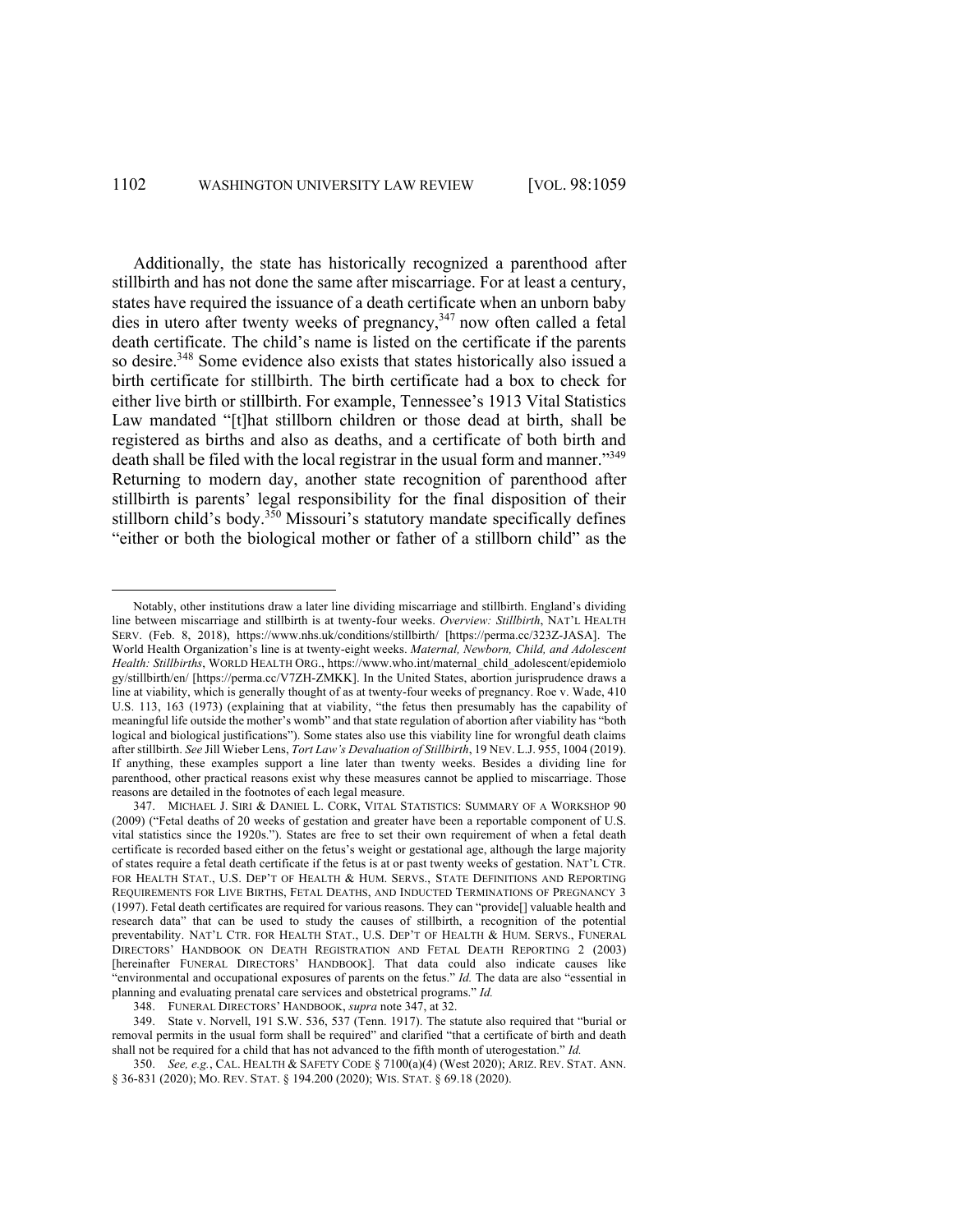"parents" of the "stillborn child."<sup>351</sup> Wisconsin's statute also uses the language "parent of the stillbirth."<sup>352</sup>

Ultimately, the parental existence of a mother after stillbirth differs little from a mother whose infant dies minutes or days after birth. Both women have physiologically identical childbirth experiences. Both women hold their infants after birth. Days after birth, both women's bodies start to produce milk to nourish their babies, yet they lack babies to breastfeed. Both women will be issued a death certificate with their child's name on it and then are responsible for their child's final disposition. One difference does exist between their experiences though—that first breath the baby takes outside of the womb. "The metaphor of taking that first breath in the world carries strong moral significance for many people even though, at the end of gestational development, such a cutoff makes little sense medically and is essentially arbitrary."<sup>353</sup>

Numerous legal measures exist that affirm the parenthood of a mother whose baby dies shortly after birth. They include state issuance of birth and death certificates,<sup>354</sup> a tax benefit,<sup>355</sup> and the availability of a wrongful death claim if the baby's death was due to tortious conduct.<sup>356</sup>

These same measures, or something similar, should also exist to affirm the parenthood of a mother whose baby dies shortly before birth. As mentioned, states already require issuance of a death certificate. Additionally, most states also already allow issuance of a stillbirth birth certificate if parents request one<sup>357</sup> and apply wrongful death tort law to stillbirth.<sup>358</sup> Only a few states, however, recognize tax benefits for parents after stillbirth; the vast majority of the states and the federal government do not. <sup>359</sup> This Article argues for even broader adoption of these alreadyexisting measures and also introduces a new measure to affirm and aid parents after stillbirth—insurance coverage of autopsies.  $360$  All of these

<sup>351.</sup> MO. REV. STAT. § 194.200.

<sup>352.</sup> WIS. STAT. § 69.18.

<sup>353.</sup> Kelley & Trinidad, *supra* note 270, at 13.

<sup>354.</sup> *See* Levin v. N.Y.C. Health & Hosps. Corp., 990 N.Y.S.2d 490, 492 (N.Y. App. Div. 2014) (describing that baby "lived for approximately 3½ hours, as evidenced by her . . . birth and death certificates").

<sup>355.</sup> *See infra* Section III.E.1.

<sup>356.</sup> *See infra* Section III.E.3.

<sup>357.</sup> *See infra* Section III.E.2.

<sup>358.</sup> *See infra* Section III.E.3.

<sup>359.</sup> *See infra* Section III.E.1.

<sup>360.</sup> These suggested measures are very conservative given that the United States recognizes only limited social support for parents of healthy children (*e.g.*, no paid parental leave after birth). Other countries have very broad legal affirmations of parenthood after stillbirth. For example, in the UK, women are entitled to the same parental leave after stillbirth that they would receive after the birth of a living child. Sally Maitlis & Gianpiero Petriglieri, *Going Back to Work After a Pregnancy Loss*, HARV.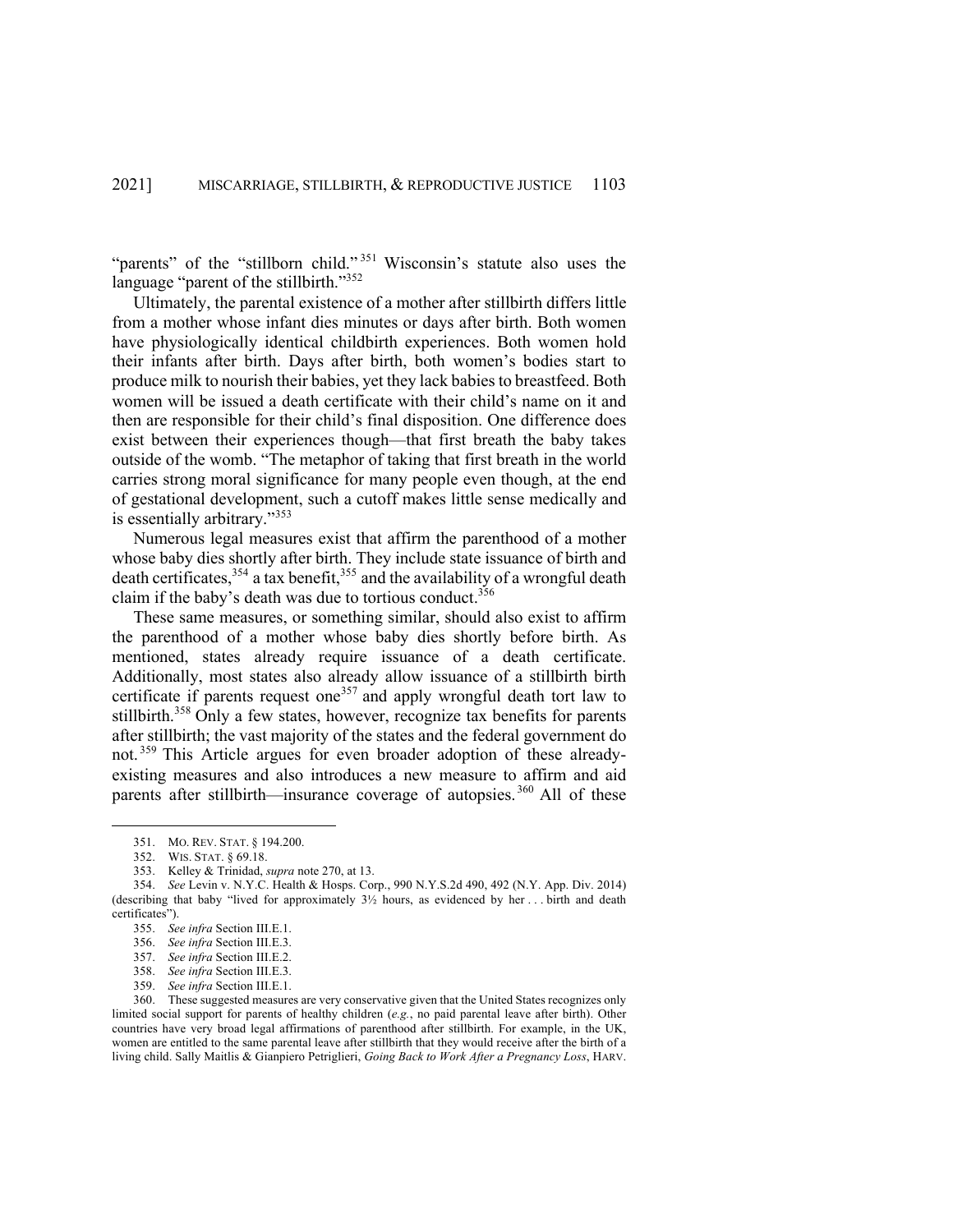recognitive measures should be available to those women who desire them, to those women who identify as a mother to their stillborn children and desire recognition of that identification.

States' previous adoptions of some of these measures have generated controversy and opposition, mostly from pro-choice groups.<sup>361</sup> Specifically, reproductive rights activists have opposed these measures for fear that they would infringe on the right to abortion, a perhaps not irrational thought given that one long-term strategy of the antiabortion movement was legal treatment of an unborn fetus the same as a living child.<sup>362</sup>

The controversy disappears, however, when the measures are viewed through the reproductive justice lens—a lens that recognizes the equally important rights to not have a child, to have a child, and to parent that child. The reproductive justice movement recognizes that these rights are not a zero-sum game; a measure affirming the right to parent does not negate the right to not be a parent.

Each of these suggested measures—tax recognition, stillbirth birth certificates, wrongful death causes of action, and autopsies—legally affirms a woman's motherhood of her stillborn child, consistent with reproductive justice's right to parent. The reproductive justice lens also reveals the necessity of these measures especially for marginalized women, specifically those of lower economic status.

# *1. Tax Recognition After Stillbirth363*

Federal tax law has long allowed a type of tax benefit for parents. Until 2018, parents were able to claim children as dependents and allowed a

BUS. REV. (Dec. 5, 2019), https://hbr.org/2019/12/going-back-to-work-after-a-pregnancy-loss [https://p erma.cc/JY3Z-459C]. Australia recently passed a law allowing parents up to a year off work to grieve their child, guaranteeing "entitlements" that "match the leave parents of healthy babies can access." Katina Curtis, *More Leave on Offer for Grieving Parents After Stillbirths*, SYDNEY MORNING HERALD (Sept. 3, 2020), https://www.smh.com.au/politics/federal/more-leave-on-offer-for-grieving-parents-afte r-stillbirths-20200902-p55rmh.html [https://perma.cc/R9Y3-PB4C]. Another example is the Children's Funeral Fund for England, which helps parents pay for the costs of a funeral after the death of a child under the age of eighteen or a baby stillborn after the twenty-fourth week of pregnancy. *See Support for Child Funeral Costs (Children's Funeral Fund for England*), GOV.UK, https://www.gov.uk/child-funer al-costs [https:/ /perma.cc/J9QN-RJXG] [hereinafter *Children's Funeral Fund*].

<sup>361.</sup> *See infra* notes 374, 391–403 and accompanying text.

<sup>362.</sup> De Ville & Kopelman, supra note 165, at 335 (explaining that the "longterm, end-game strategy of pro-life forces has included an attempt to have fetuses declared 'children' or 'persons' in as many legal contexts as possible").

<sup>363.</sup> I propose a tax benefit after stillbirth, but not miscarriage. This is because parents are much more likely to have incurred expenses preparing for the child and for his burial in the case of stillbirth than in the case of miscarriage. *When to Start Buying Baby Stuff During Pregnancy (And Before It*!), NAT.BABY LIFE, https://naturalbabylife.com/when-should-you-start-shopping-for-baby-stuff-why-to-w ait/ [https://perma.cc/9A38-H6QB] (explaining that most women wait until at least after the first twelve weeks of pregnancy to buy supplies due to the risk of miscarriage, the same time at which most women share their pregnancy news publicly).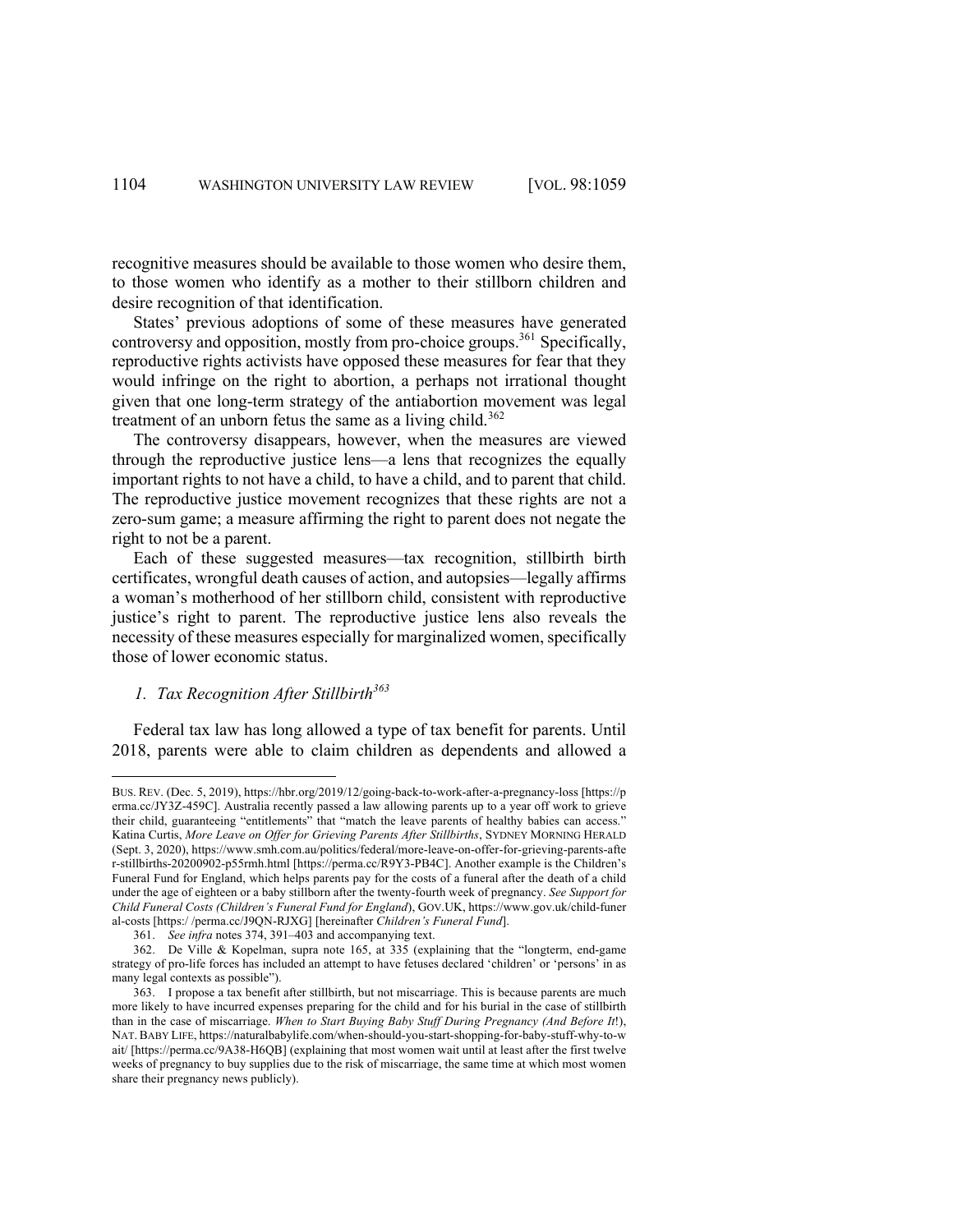personal exemption or deduction for each child. <sup>364</sup> These exemptions recognized that children are expensive. Assuming a similar gross income between two families, "each member will not be as well off if the family has six people compared to a family that has three people."<sup>365</sup> And thus the dependent exemption "treat[ed] the larger family more generously on ability-to-pay grounds and imposes a lower tax liability." $3\frac{366}{1}$  The tax law changed in 2019, eliminating personal exemptions but also increasing the amount of the now refundable child tax credit.<sup>367</sup> The federal tax laws still provide parents a tax benefit because of the costs of raising children, but now does so through a credit.

Notably, parents can also claim the exemption/credit on their federal taxes if they have a living child who dies; that exemption/credit can still be claimed in the year that their child dies.<sup>368</sup> For instance, if a baby is born and survives three minutes, parents can still claim the exemption/credit in the year that the child was alive and died. Apparently, even though the child survived only minutes, children are still expensive and the parents get a tax benefit in that year.

But if the child dies three minutes *before* birth, federal law does not allow the parents any sort of tax benefit.  $369$  Certainly, parents after stillbirth, especially stillbirth at term, incur the same costs as the parents whose child died three minutes after birth—costs preparing for the child for supplies, clothes, the nursery, medical costs because of the stillbirth, and funeral and burial costs. Yet, only the parents whose child died after birth is allowed a federal tax benefit.

Recognizing the lack of logic in the federal system, some states do provide a tax benefit for parents after stillbirth. Arizona, Michigan, Missouri, and North Dakota recognize a dependent exemption for the year

<sup>364.</sup> JOEL SLEMROD & JON BAKIJA, TAXING OURSELVES: A CITIZEN'S GUIDE TO THE DEBATE OVER TAXES 92 (4th ed. 2008).

<sup>365.</sup> *Id.* 

<sup>366.</sup> *Id.*

<sup>367.</sup> Matthew Frankel, *2019 Tax Changes: Everything You Need to Know*, THE MOTLEY FOOL (Aug. 7, 2019, 5:15 PM), https://www.fool.com/taxes/2019-tax-changes-everything-you-need-to-know. aspx [https://perma.cc/P8PT-8MY5] (explaining how the personal exemption was likely more beneficial for parents with many children than the expanded child tax credit).

<sup>368.</sup> *Frequently Asked Questions: Qualifying Child Rules 1*, IRS, https://www.irs.gov/faqs/earned -income-tax-credit/qualifying-child-rules/qualifying-child-rules-1 [https://perma.cc/434Q-GAA6]; *see also* Kelly Phillips Erb, *Death and Taxes and Children*, FORBES (Dec. 19, 2011, 7:58 AM), https://www. forbes.com/sites/kellyphillipserb/2011/12/19/death-and-taxes-and-children/#2fa1404017f5 [https://per ma.cc/P7FX-LSFQ] (explaining that "a child who dies shortly after birth can be considered a dependent.").

<sup>369.</sup> *Frequently Asked Questions: Qualifying Child Rules 1*, *supra* note 368; *see also* Erb, *supra*  note 368 (explaining that "[a] child who dies before birth is not considered a dependent").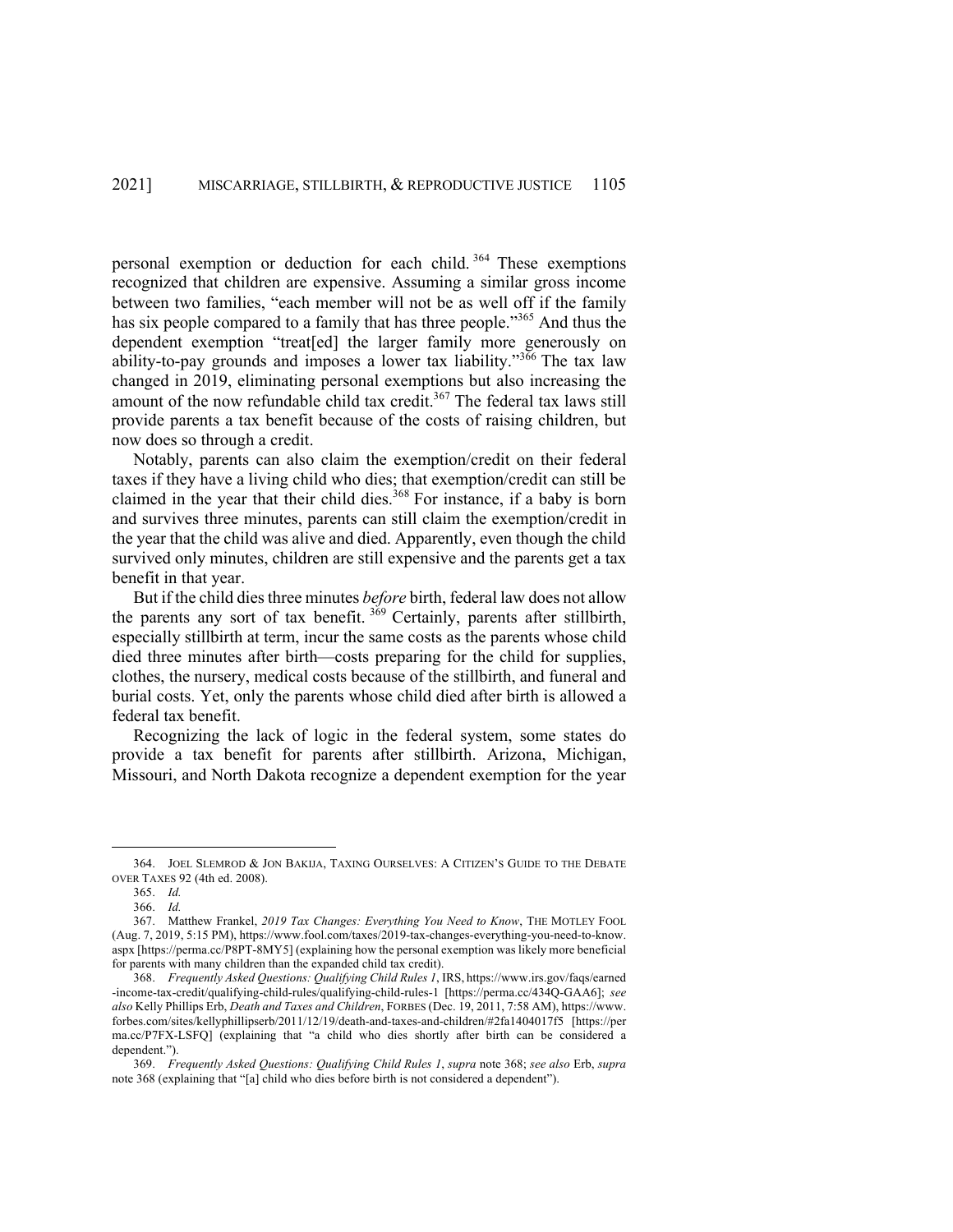in which the child is stillborn. <sup>370</sup> Minnesota recognizes a tax credit for \$2,000 "for each birth for which a certificate of birth resulting in stillbirth has been issued . . . in the taxable year in which the stillbirth occurred and if the child would have been a dependent of the taxpayer" under federal tax regulations.371 Notably, this is a refundable tax credit, meaning that if the \$2,000 exceeds what the taxpayer owes in taxes, the taxpayer will still receive the difference.<sup>372</sup>

Under a reproductive-rights framework, tax benefits for stillbirth appear threatening because they treat an unborn child like a living child. After a bill to create a stillbirth tax credit failed to advance out of committee in California in 2018, the Catholic Legislative Network's press release described the bill as a "pro-life legislative proposal" "that acknowledges that life begins in the womb."<sup>373</sup> On the other side, one abortion scholar described the idea of tax benefits after stillbirth as demonstrating how "prenatal life can take on a life of its own."<sup>374</sup>

But from a reproductive justice perspective, a tax benefit is not controversial. A tax benefit is consistent with reproductive justice for two reasons. First, it affirms the mother's parenthood. In one study, a mother explained how the current lack of tax recognition denies her this status: "I cannot claim my daughter even once as I am told she was never born alive therefore she does not qualify as a child. This implies that I am not a mother."<sup>375</sup> Similarly, a bereaved mother expressing gratitude for state tax benefits explained that, to her, a tax benefit "has a much deeper meaning

<sup>370.</sup> ARIZ. REV. STAT. ANN. § 43-1023 (2020) (allowing an exemption for \$2300 for "each birth for which a certificate of birth resulting in stillbirth . . . if the child otherwise would have been a member of the taxpayer's household . . . in the taxable year in which the stillbirth occurred"); MICH.COMP. LAWS § 206.30 (2020) (allowing a taxpayer to "claim an additional exemption . . . in the tax year for which the taxpayer has a certificate of stillbirth"); MO. REV. STAT. § 143.161 (2020) (allowing a taxpayer to deduct \$1,200 for a dependent "in the taxable year in which the stillbirth occurred, if the child otherwise would have been a member of the taxpayer's household"); N.D. CENT. CODE § 57-38-30.3 (2020) (allowing a taxpayer to reduce her taxable income "for each birth resulting in stillbirth . . . for which a fetal death certificate has been filed" "in the taxable year in which the stillbirth occurred").

<sup>371.</sup> MINN. STAT. § 290.0685 (2020).

<sup>372.</sup> *Id.*

<sup>373.</sup> *Despite Bipartisan Support, Still Birth Tax Credit Bill Fails to Advance*, CAL. CATH. CONF. (May 31, 2018), https://cacatholic.org/article/despite-bipartisan-support-still-birth-tax-credit-bill-fails-a dvance [https://perma.cc/Z6NM-A25K].

<sup>374.</sup> Carol Sanger, *The Lopsided Harms of Reproductive Negligence*, 118 COLUM. L. REV. ONLINE 29, 46 (2017) (explaining that "abortion politics have an uncanny habit of shimmying into law in unexpected places" and that the "recognition of prenatal life can take on a life of its own" demonstrated by the "three states [that] went further and granted dependent tax exemptions to the stillborn's parents in the year of the birth").

<sup>375.</sup> Danielle Pollock, Elissa Pearson, Megan Cooper, Tahereh Ziaian, Claire Foord & Jane Warland, *Voices of the Unheard: A Qualitative Survey Exploring Bereaved Parents Experiences of Stillbirth Stigma*, 33 WOMEN & BIRTH 165, 170 (2020).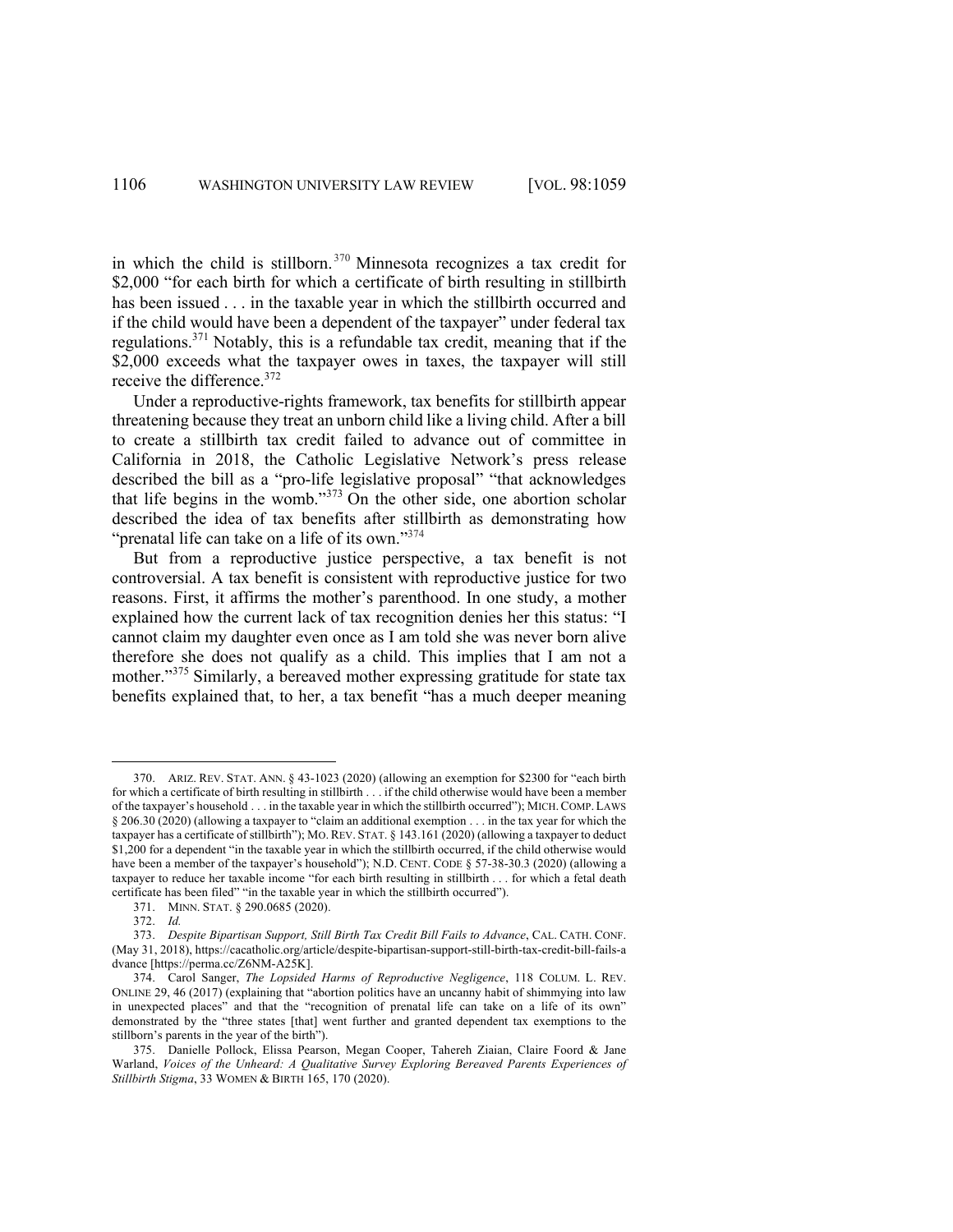than money" by providing "acknowledgment" of her parenthood and raising "awareness."376

Second, a tax benefit provides practical assistance and support to parents for the surprising costs of stillbirth,  $377$  assistance especially helpful for mothers with lower socioeconomic status. Those surprising costs include medical costs. One study estimates that a stillbirth costs about \$750 more than a live birth.<sup>378</sup> This includes costs for the birth, the hospital stay, and tests. <sup>379</sup> These increased medical costs may also be higher due to any maternal health complications that contributed to the stillbirth.<sup>380</sup> Parents can also incur additional medical costs if they seek mental health treatment. Parents also then face additional costs related to the child's burial and funeral. Life insurance proceeds are often used to help pay for funerals, but life insurance is not available for an unborn child.<sup>381</sup> Some parents in the United States turn to *GoFundMe* to try to raise money to cover their funeral costs.382

These costs add up quickly, especially for women of lower socioeconomic status. When the North Dakota legislature unanimously passed its bill creating this tax deduction, the proponents explained that this will help ease the financial burden of both childbirth and funeral costs.<sup>383</sup> Bereaved parents testifying before a Minnesota legislative committee explained the difficulty of "coping with the loss of their full-term baby" while learning of all the costs of stillbirth. $384$  They were insured, but still

379. *Id.*

<sup>376.</sup> Gina Harris, *Tax Exemption for Stillbirths Has a Much Deeper Meaning than Money*, NOW I LAY ME DOWN TO SLEEP, https://www.nowilaymedowntosleep.org/2019/04/01/tax-exemption-for-stil lbirths-has-a-much-deeper-meaning-than-money/ [https://perma.cc/87L3-PBME].

<sup>377.</sup> One mother explained the costs she faced after her child's stillbirth in Joni Hess, *From Diagnostics to Autopsy to Burial, Stillbirths Are Alarmingly Expensive in America*, VOX (Jul. 30, 2019, 9:38 AM), https://www.vox.com/the-highlight/2019/7/23/20698480/stillborn-stillbirth-baby-costs-expe nsive [https://perma.cc/7DXW-6UUR].

<sup>378.</sup> *See* Katherine J. Gold, Ananda Sen & Xiao Xu, *Hospital Costs Associated with Stillbirth Delivery*, 17 MATERNAL & CHILD HEALTH J. 1835 (2013).

<sup>380.</sup> *Id.*

<sup>381.</sup> Hess, *supra* note 377 (explaining that "most life insurance companies only cover children who are between 14 days and 18 years old" but that the Veterans Administration "amended their life insurance policy to include stillborns for dependent child coverage" in 2014).

<sup>382.</sup> *See, e.g.*, *Baby Kayden's Funeral*, GOFUNDME, https://www.gofundme.com/f/baby-kaydens -funeral [https://perma.cc/J25J-9CKY]; *Baby "JoJo's" Funeral, Medical Cost*, GOFUNDME, https://ww w.gofundme.com/f/babies-funeral-and-medical-cost039s [https://perma.cc/4R9N-AZTX]. The UK government has a "Children's Funeral Fund for England," providing funds to help "pay for some of the costs of a funeral for a child under 18 or a baby stillborn after the 24th week of pregnancy." *Children's Funeral Fund*, *supra* note 360.

<sup>383.</sup> Nick Smith, *Stillborn Tax Exemption Bill Sees No Opposition*, BISMARCK TRIB. (Mar. 8, 2017), https://bismarcktribune.com/news/local/govt-and-politics/stillborn-tax-exemption-bill-sees-no-o pposition/article\_3f98c934-b708-5505-9f7e-340481e4655a.html [https://perma.cc/529Q-LYPQ].

<sup>384.</sup> Lee Ann Schutz, *Tax Credit Proposed to Help Parents Who Have Stillborn Child but Still Face Costs*, SESSION DAILY (Apr. 12, 2016, 2:32 PM), https://www.house.leg.state.mn.us/sessiondaily/ SDView.aspx?StoryID=10119 [https://perma.cc/8AD6-RA7T].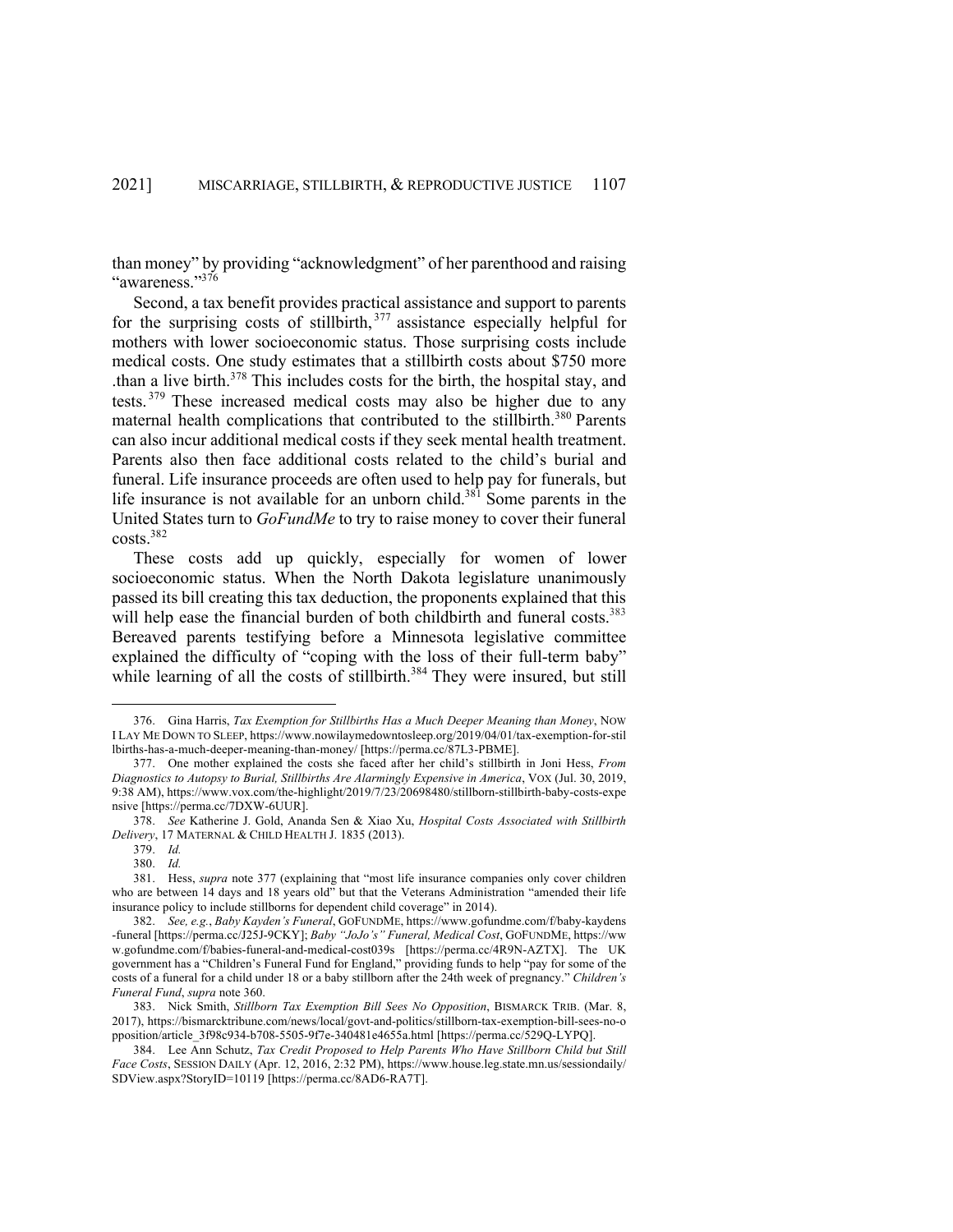had "co-pays, deductibles and other expenses" and their claim for life insurance benefits for their son was denied. <sup>385</sup> The best way to ensure women of lower socioeconomic status can benefit is to create a tax credit, more specifically a refundable one. If the \$2,000 tax credit is refundable and the taxpayer owes only \$1,000 in taxes, the taxpayer will still receive a \$1,000 refund.

A tax benefit for parents after stillbirth neither acknowledges that life begins in the womb nor does it demonstrate how prenatal life can take off on its own. Instead, consistent with reproductive justice's right to parent, a tax credit after stillbirth acknowledges parenthood and provides financial assistance. Moreover, no logical reason exists to treat parents whose child dies shortly before birth differently tax-wise than parents whose child dies shortly after birth.

# 2. *Stillbirth Birth Certificates*<sup>386</sup>

Another legal recognition of the woman's parenthood after stillbirth is issuance of a birth certificate. As mentioned, evidence exists of a historical practice of a state issuing a birth certificate for stillbirth just as it did for a live birth, $387$  which makes sense given the "physiologically identical"  $388$ experiences of childbirth. At some point, however, this practice stopped. And states started requiring issuance of only death certificates—"fetal death certificates"—after stillbirth.<sup>389</sup>

The experience of receiving a death certificate but no birth certificate after giving birth to your stillborn child is especially jarring for mothers. This state action adds to a mother's trauma—being told that your child died without similar legal acknowledgement that your child also was born, a seeming prerequisite to death. In 1994, Dr. Joanne Cacciatore gave birth to her eight-pound stillborn daughter, Cheyenne. She called to request Cheyenne's birth certificate and was told that she gave birth to a "fetus" and not her eight-pound daughter. That phone call started a movement. Cacciatore started the Mothers in Sympathy and Support (MISS)

<sup>385.</sup> *Id.*

<sup>386.</sup> A birth certificate would not be appropriate for miscarriage as, generally speaking, miscarriage does not involve childbirth; miscarriage is physiologically distinct. Further, unlike stillbirth, no history of issuing birth certificates for miscarriage exists and fetal death certificates are not currently issued for miscarriage. *See, e.g.*, UTAH CODE ANN. § 26-2-2 (West 2020) (defining fetal death as a fetus after 20 weeks gestation); MD. CODE ANN., HEALTH–GEN. § 4-213 (LexisNexis 2020) (same); N.J. STAT. ANN. § 26:6-11 (West 2020) (same).

<sup>387.</sup> *See* State v. Norvell, 191 S.W. 536, 537 (Tenn. 1917) (discussing Tennessee's 1913 Vital Statistics Law).

<sup>388.</sup> Cacciatore, *supra* note 40, at 135.

<sup>389.</sup> *See, e.g.*, UTAH CODE ANN. § 26-2-14 (West 2020); MD. CODE ANN., HEALTH–GEN. §§ 4- 213 to -213.1 (LexisNexis 2020); N.J. STAT. ANN. § 26:6-11.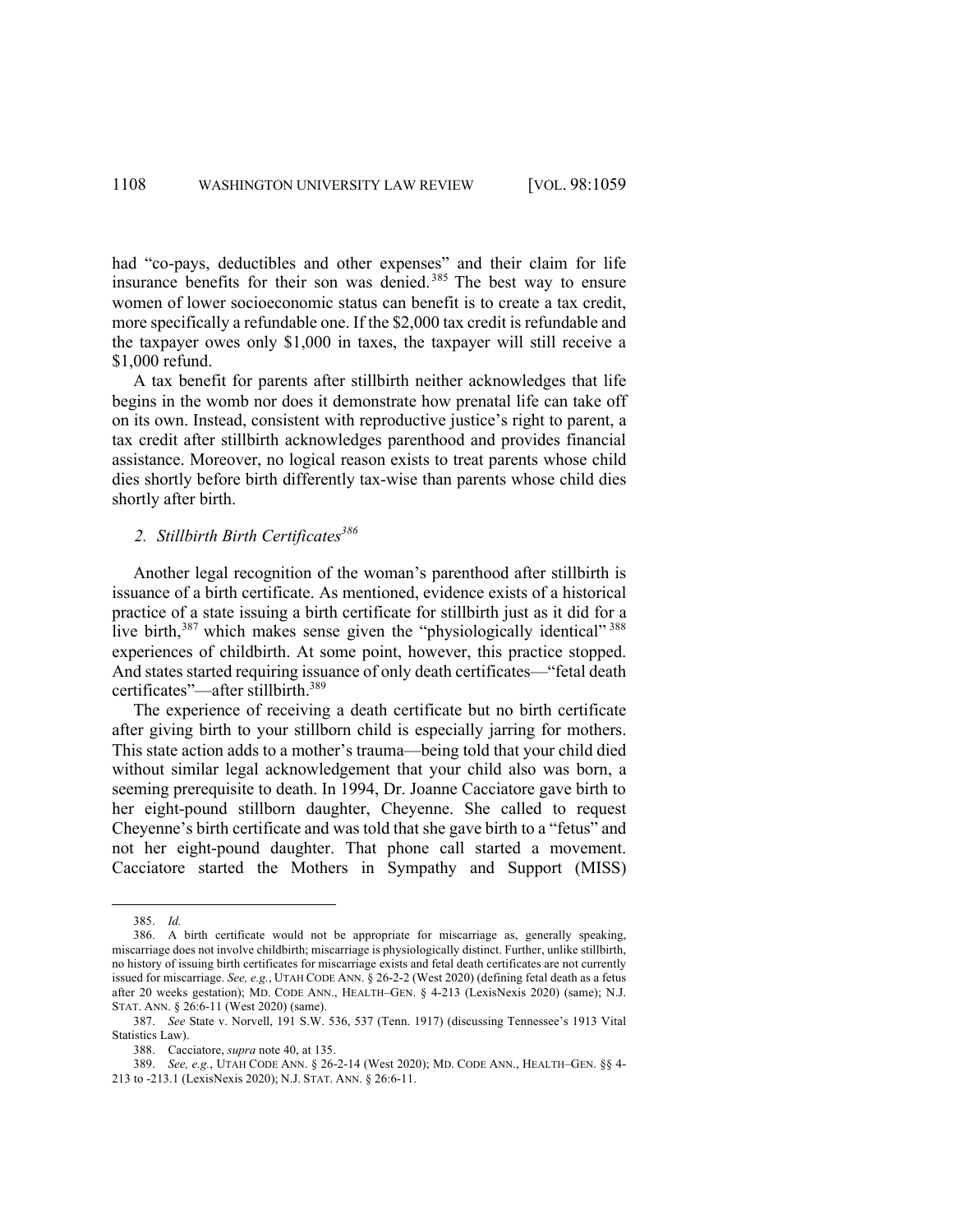Foundation and began lobbying state legislatures to create something akin to a birth certificate for stillbirth. Around thirty-four states currently have some version of a Certificate of Birth Resulting in Stillbirth or a Certificate of Stillbirth available to bereaved parents.<sup>390</sup>

The fiercest opposition to birth certificates came from the reproductive rights movement. "Supporters of legal abortion have been concerned that issuing certificates to children who have never lived may serve as yet another legal marker equating fetal life with that of born persons and that this will, sooner or later, play its part in the recriminalization of abortion."<sup>391</sup> Birth certificates would "deepen[] cultural familiarity with the idea of prenatal death as the loss of a *child*," which fits too well in the antiabortion political strategy of getting fetuses defined as infants and children.<sup>392</sup> Similarly, pro-choice groups more generally feared that birth certificates "could aid anti-choice groups as they attempt to chip away at or eliminate abortion rights," <sup>393</sup> would be a step toward acknowledging fetal

392. *Id.* at 305.

<sup>390.</sup> This is according to the M.I.S.S. Foundation's website. *MISSing Angels Bill (MAB) Legislation - State Chart: What is the Missing Angels Bill?*, M.I.S.S. FOUND., http://www.missingangels bill.org/index.php?option=com\_content&view=article&id=76&Itemid%20=61%20 [https://perma.cc/B Z2Q-QU3C]. At least two states also issue voluntary certificates after miscarriage. Specifically, Florida will issue a "Certificate of Nonviable Birth" for a miscarriage between ten and twenty weeks of pregnancy. FLA. STAT. § 382.0086 (2020). For stillbirth, after twenty weeks of pregnancy, Floridians can request a "Certificate of Birth Resulting in Stillbirth." *Id.* § 382.0085. A stillbirth, but not a miscarriage, requires the issuance of a "fetal death certificate." *Id.* § 382.008. Notably, it appears that a "Certificate of Nonviable Birth" is allowed only if a "health care practitioner . . . attends or diagnoses [the] nonviable birth" or if it occurs at a "health care facility." *Id.* Additionally, the "Certificate of Nonviable Birth" lacks the same details as a fetal death certificate, details like the cause of death. *See id.* Nebraska also will issue a commemorative "Certificate of Nonviable Birth" for a miscarriage that a doctor witnesses or diagnoses, and a "Certificate of Birth Resulting in Stillbirth" for a stillbirth. NEB. REV. STAT. § 71-607 (2020); *id.* 71-606. Nebraska law requires a fetal death certificate only for a stillbirth. *Id.* Arkansas originally required a fetal death certificate and allows issuance of a "Certificate of Birth Resulting in Stillbirth" for stillbirths, but then redefined "stillbirth" to include all pregnancy losses after twelve weeks. ARK. CODE ANN. § 20-18-410 (2020). Arkansas's conflation of miscarriage and stillbirth is especially dangerous because it strengthens the (inaccurate) fatalism surrounding stillbirth. *See* Cacciatore & Lens, *supra* note 152, at 310. Notably, the M.I.S.S. Foundation opposes the issuance of any certificates for miscarriage. *See MISSing Angels Bill (MAB) Legislation - State Chart: What is the Missing Angels Bill?*, *supra*.

<sup>391.</sup> Sanger, *supra* note 143, at 305. Legal scholars have paid only limited attention to stillbirth birth certificates with the exception of reproductive rights scholar Carol Sanger. *See id.* Sanger presented five reasons they should not be issued: 1) birth certificates serve important informational purposes, not expressive ones; 2) questioning whether law should be involved in attempting to alleviate grief; 3) questioning whether the law would effectively create a required mourning after stillbirth; 4) an administrative concern given that stillbirths are already recorded as and issued certificates for fetal deaths; and 5) the possible consequences that issuing certificates would have on the legality of abortion. *Id.* at 291–305.

<sup>393.</sup> Allison Stevens, *The Politics of Stillbirth*, AM. PROSPECT (July 14, 2007), http://prospect.org/ article/politics-stillbirth [https://perma.cc/S2BB-DTDN].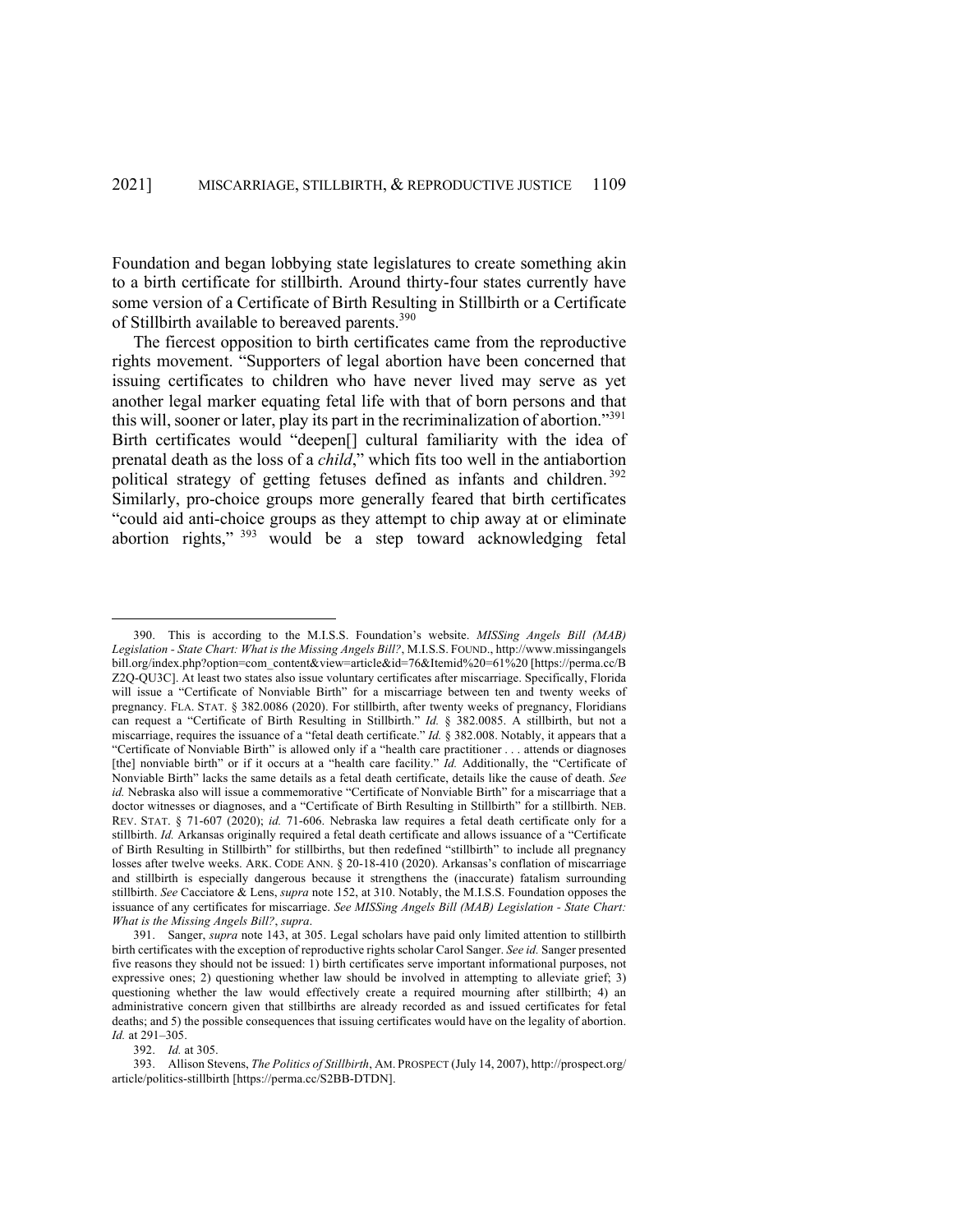personhood,<sup>394</sup> would "legitimize" the life of an unborn baby,<sup>395</sup> and would "push anti-choice groups one step further in their quest to make abortion tantamount to murder." <sup>396</sup> The slippery slope was raised: might, for example, states start issuing or even requiring birth certificates for aborted fetuses?<sup>397</sup> Former Governor of New Mexico Bill Richardson even vetoed a popular stillbirth birth certificate bill.<sup>398</sup> He claimed it was because of administrative concerns, but many suspected he did not want to lose prochoice voters as he was also running for President at the time.<sup>399</sup>

But when viewed through the lens of reproductive justice instead of reproductive rights, these measures are not controversial.<sup>400</sup> The stillbirth birth certificate acknowledges the mother's motherhood—that she has a child who both was born and died. It provides mothers some acknowledgement of their child's birth and existence beyond his death. The reproductive justice movement broadly and appropriately recognizes both a woman's right to legal acknowledgment that she gave birth to a stillborn child and a woman's right to abortion.

# 3. Tort Claims<sup>401</sup>

Another legal recognition of parents after stillbirth is the availability of a wrongful death claim if the baby's stillbirth was due to tortious conduct,

396. Stevens, *supra* note 393.

<sup>394.</sup> Ilene Lelchuk, *Wrenching Politics Surround Stillborns / Bereft Moms Want Birth Papers, but Abortion Complicates Issue*, SFGATE (Jan. 16, 2012, 6:52 AM), https://www.sfgate.com/news/article/ Wrenching-politics-surround-stillborns-Bereft-2565630.php [https://perma.cc/Z7NM-B7AP] ("Prochoice advocates have opposed the laws on the grounds that they could fuel the anti-abortion cause by acknowledging that an unborn fetus is a person.").

<sup>395.</sup> Jacqueline Feldman, *Mothers of Stillborns to Get Birth, not Death, Certificates*, PITTSBURGH POST-GAZETTE (July 25, 2011, 3:00 AM), https://www.post-gazette.com/news/state/2011/07/25/Mother s-of-stillborns-to-get-birth-not-death-certificate/stories/201107250179 [https://perma.cc/8CSW-BH9U] ("It has been controversial here and elsewhere because it raised sensitive issues in the debate on abortion, with some abortion rights activists concerned it might legitimize the life of an unborn baby . . . .").

<sup>397.</sup> *Id.* 

<sup>398.</sup> *Id.* 

<sup>399.</sup> *Id.*; *see also* Carol Sanger, *Legislating with Affect: Emotion and Legislative Law Making*, *in* PASSIONS AND EMOTIONS 38, 63 (James E. Fleming ed., 2013) (noting that Richardson's popularity declined after the veto and may have had something to do with "acting against the declared emotional desires of a well-organized and deeply sympathetic interest group").

<sup>400.</sup> Cacciatore did what she could do to distance the M.I.S.S. Foundation from the abortion debate. *See* Stevens, *supra* note 393. In other states, compromises were reached over the abortion aspect, mainly clarifications that the certificates would not apply to abortions and requiring parents to request the certificate. *See* Sanger, *supra* note 143, at 307–08 (discussing the compromises reached in state legislatures that passed stillbirth birth certificates); Stevens, *supra* note 393.

<sup>401.</sup> I have previously explained why tort wrongful death claims should be available for stillbirth, but not for miscarriage. *See* Lens, *supra* note 346, at 1005. Recourse may exist for a tortiously caused miscarriage, although causation may be difficult to prove. Miscarriage was, in fact, a common harm claimed in early negligent infliction of emotional distress claims. *Id.* at 971–72. Numerous restrictive rules limited recovery in such claims, however, making it difficult for women to recover under these claims. *Id.* at 973–74.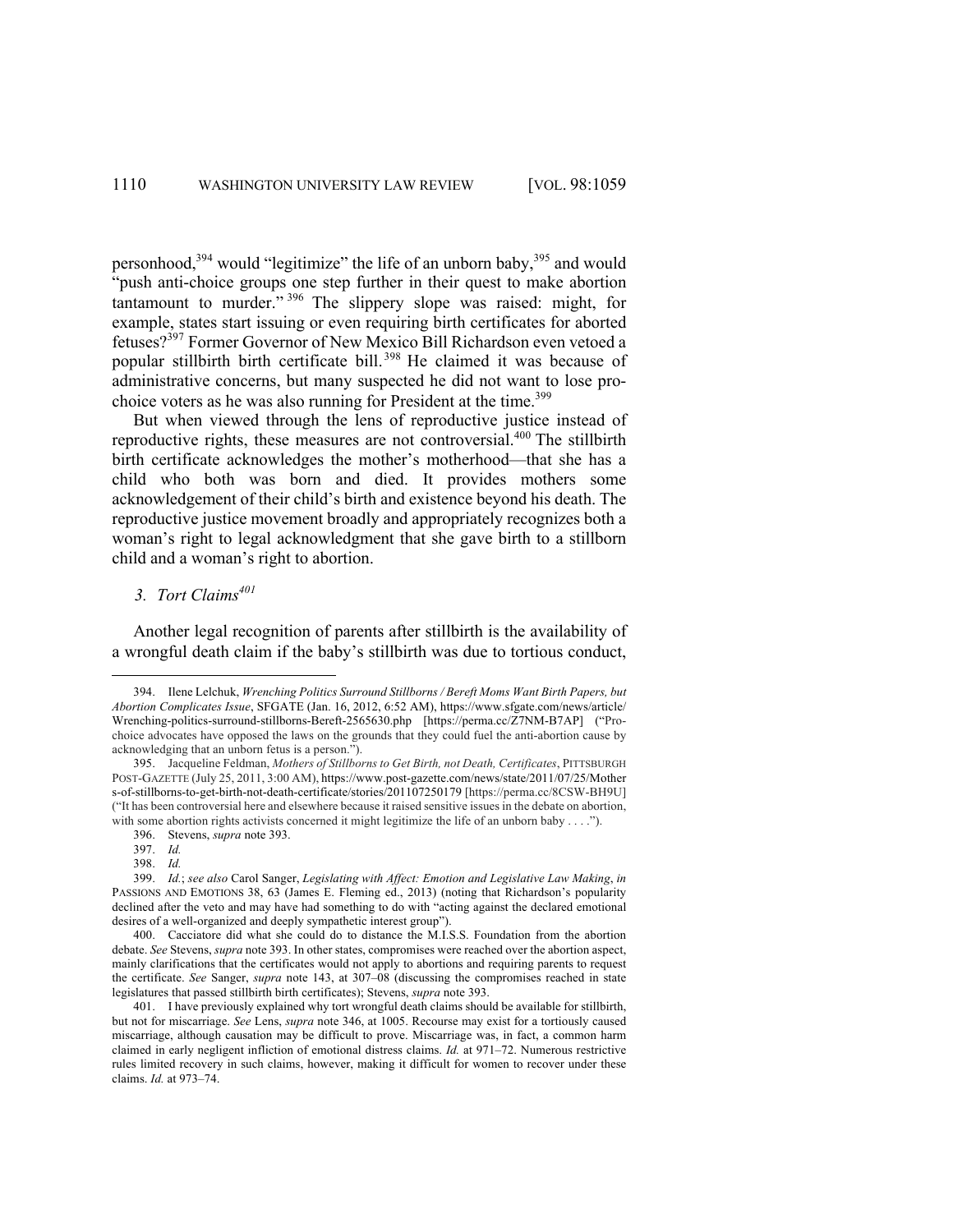the same claim available to parents if their living child's death is due to tortious conduct. Like stillbirth birth certificates, a majority of states recognize this type of wrongful death claim.<sup>402</sup> Also like stillbirth birth certificates, the biggest opposition to applying wrongful death law to stillbirth was from the reproductive rights movement—that the application would be another "legal marker equating fetal life with that of born persons,"<sup>403</sup> strengthening the antiabortion fetal personhood argument.<sup>404</sup>

But from a reproductive justice framework, a wrongful death claim after stillbirth is again not controversial. The claim "is in perfect alignment with reproductive justice principles, since one of its basic tenets champions the rights of people to give birth to and raise healthy babies if they so choose."<sup>405</sup> The mother is parent to her child, a child she chose to parent and a tortious actor deprived her of that choice. Denial of a wrongful death claim is denial of the woman's parenthood, a parenthood that reproductive justice should expressly affirm.

# *4. Mandatory Insurance Coverage for Autopsies<sup>406</sup>*

No other test is as effective as an autopsy in determining the cause of stillbirth.<sup>407</sup> Medical guidelines recommend autopsies following stillbirth,

<sup>402.</sup> *Id.* at 969.

<sup>403.</sup> Sanger, *supra* note 143, at 305.

<sup>404.</sup> I have previously argued the consistency between applying wrongful death claims to stillbirth and the reproductive rights movement. Lens, *supra* note 346, at 1010–11. The vast majority of legal scholarship on the issue concludes that an inconsistency exists. *See, e.g.*, Joyce E. McConnell, *Relational and Liberal Feminism: The "Ethic of Care," Fetal Personhood and Autonomy*, 99 W. VA. L. REV. 291 (1996); Megan Fitzpatrick, Note, *Fetal Personhood After the Unborn Victims of Violence Act*, 58 RUTGERS L. REV. 553 (2006); Erica Richards, Note, *Loss of Potential Parenthood As a Statutory Solution to the Conflict Between Wrongful Death Remedies and* Roe v. Wade, 63 WASH. & LEE L. REV. 809, 810 (2006); Amy Lotierzo, Comment, *The Unborn Child, A Forgotten Interest: Reexamining* Roe *in Light of Increased Recognition of Fetal Rights*, 79 TEMP. L. REV. 279, 289 (2006); Rita M. Dunaway, *The Personhood Strategy: A State's Prerogative to Take Back Abortion Law*, 47 WILLAMETTE L. REV. 327 (2011); Hutton Brown et al., Special Project, *Legal Rights and Issues Surrounding Conception, Pregnancy, and Birth*, 39 VAND. L. REV. 597 (1986).

<sup>405.</sup> Imani Gandy, *Alabama's Wrongful Death Suit for Nonviable Fetus Raises Thorny Reproductive Rights Questions*, REWIRE NEWS GRP. (Jan. 11, 2017, 2:32 PM), https://rewire.news/articl e/2017/01/11/alabama-wrongful-death-fetus-reproductive-rights/ [https://perma.cc/7J2Q-Z84N].

<sup>406.</sup> Because of the number of miscarriages and the presumed costs of testing, mandatory insurance coverage of testing of miscarriage is simply not politically feasible. Plus, it is not medically recommended—currently, testing after miscarriage is recommended only after three miscarriages, also known as recurrent miscarriage. At least some private insurance companies already cover the costs of some testing after recurrent miscarriage. *See, e.g.*, *Recurrent Pregnancy Loss*, AETNA, http://www.aetna. com/cpb/medical/data/300\_399/0348.html [https://perma.cc/8HFR-6YY5]; CIGNA, RECURRENT PREGNANCY LOSS: DIAGNOSIS AND TREATMENT (2020), https://cignaforhcp.cigna.com/public/content/ pdf/coveragePolicies/medical/mm\_0284\_coveragepositioncriteria\_recurrent\_pregnancy\_loss.pdf [https ://perma.cc/GCR4-TJ83]. I was unable to find any information regarding whether Medicaid covers the costs of testing after recurrent miscarriage. Presumably, the answer is no given that Medicaid coverage is triggered by pregnancy, and a miscarriage ends that pregnancy.

<sup>407.</sup> RCOG GUIDELINE, *supra* note 272, at 10–11.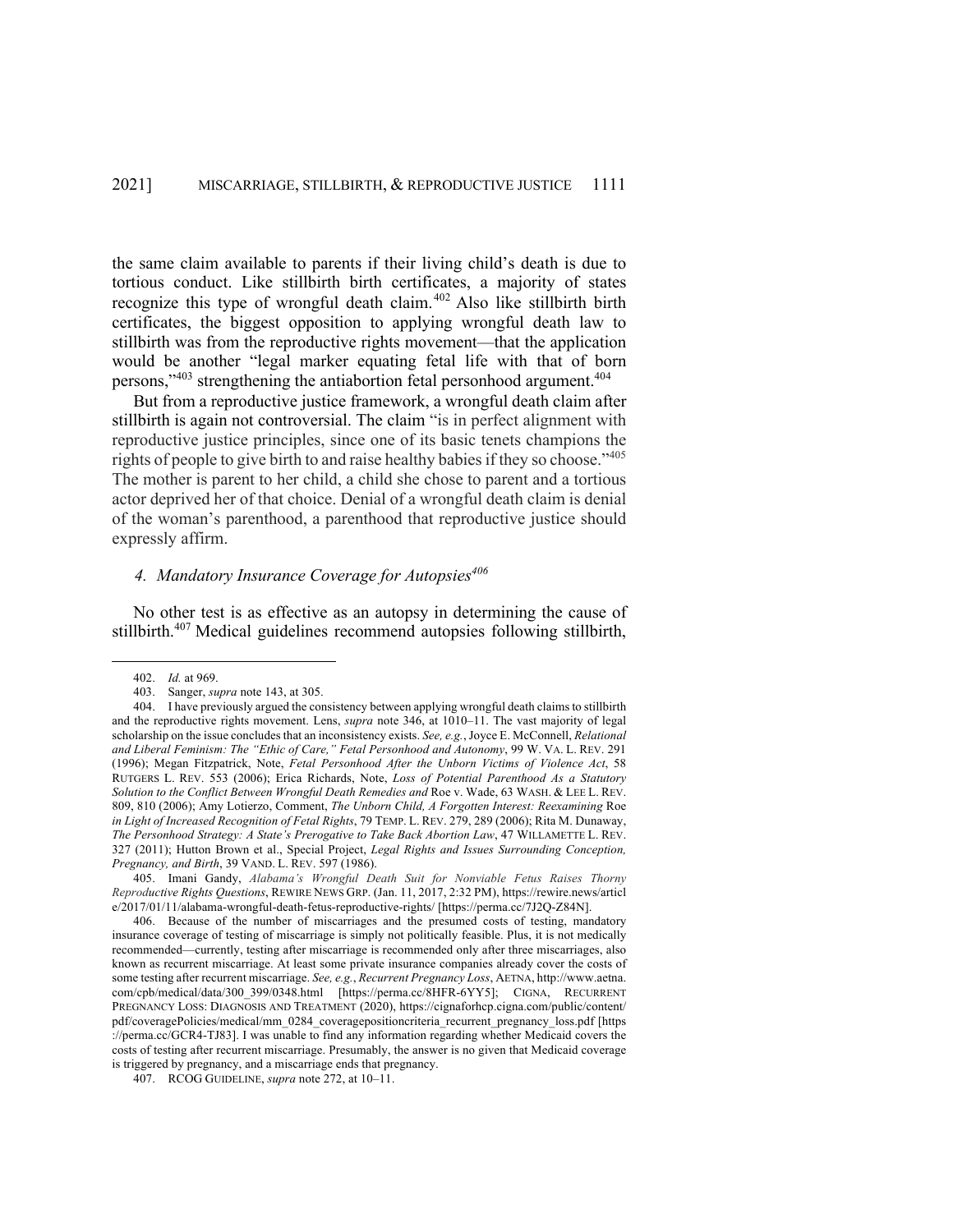yet current estimates are that autopsies occur in only 30–40% of stillbirths in the United States.<sup>408</sup> The main reason for this is the cost—at least \$1000, \$1500, or more.<sup>409</sup> Insurance may or may not cover the cost of an autopsy following stillbirth.<sup>410</sup> The chances of coverage are greater with private insurance.<sup>411</sup> But up to half of pregnancies in the United States each year are covered not by private insurance, but by Medicaid, which covers pregnant women with incomes below 133% of the federal poverty level, $4^{12}$  the same women who face a higher risk of stillbirth due to their socioeconomic status.<sup>413</sup> No state Medicaid plan covers the cost of an autopsy after a child's stillbirth.<sup>414</sup>

If the cost of an autopsy following stillbirth is not covered by insurance, parents have to pay for it out of pocket. As already discussed, the financial costs of stillbirth add up quickly, including medical bills and funeral costs.415 Parents after stillbirth, especially those women who were insured via Medicaid, will have to make choices about what costs are necessary and which are not. An autopsy that may not reveal the cause of death quickly falls into the 'unnecessary' column.

415. Hess, *supra* note 377.

<sup>408.</sup> Sarah Muthler, *Stillbirth is More Common than You Think—And We're Doing Little About It*, WASH. POST (May 16, 2016, 5:00 AM), https://www.washingtonpost.com/posteverything/wp/2016/0 5/16/stillbirth-is-more-common-than-you-think-and-were-doing-little-about-it/ [https://perma.cc/74P3- UZW9].

<sup>409.</sup> When autopsies are free, as they are at "hospitals where the Stillbirth Collaborative Research Network has provided free testing and counseling, more than 85 percent of parents have chosen to have an autopsy of their baby"—suggesting cost is the reason most parents do not have an autopsy. *Id.*; *see also* M. Human, R.D. Goldstein, C.A. Groenewald, H.C. Kinney & H.J. Odendall, *Bereaved Mothers' Attitudes Regarding Autopsy of Their Stillborn Baby*, 23 S. AFR. J. OBSTETRICS & GYNAECOLOGY 93, 95 (2017) (explaining that "a large majority of those [parents] who are asked to provide consent" to an autopsy after stillbirth "would provide it"); Janet Realini, *Need for Perinatal Autopsies Following Stillbirth*, TEX. MED. ASS'N (July 6, 2010), https://www.texmed.org/Template.aspx?id=4883 [https://per ma.cc/86A4-5A5Y] ("Many families cannot pay for the procedure, which typically costs about \$1,000 to \$1,500 in routine cases."); Another possible reason for the lack of autopsies is that it may be difficult for doctors to discuss the prospect of an autopsy with bereaved parents, which meant the conversation sometimes never occurs. Melissa Davey, *Australia Failing to Adequately Investigate Stillbirths, Researcher Finds*, THE GUARDIAN (Jan. 18, 2016, 11:09 PM), https://www.theguardian.com/australianews/2016/jan/19/australia-failing-to-adequately-investigate-stillbirths-researcher-finds [https://perma. cc/T4WW-QZBR].

<sup>410.</sup> Gillian Brockell, *Here Are All the Things I Didn't Know About Stillbirth Until It Happened to Me*, WASH. POST (Oct. 15, 2019, 2:35 PM), https://www.washingtonpost.com/lifestyle/2019/10/15/he re-are-all-things-i-didnt-know-about-stillbirth-until-it-happened-me/ [https://perma.cc/ANU8-MUCQ].

<sup>411.</sup> *Id.*

<sup>412.</sup> *See generally* 42 U.S.C. § 1396a.

<sup>413.</sup> Data on stillbirths for women insured by Medicaid specifically is unknown, but we do know that "women with Medicaid coverage are more likely to have preterm births and low-birthweight infants, both key indicators of birth outcomes, compared to privately insured women." MEDICAID & CHIP PAYMENT & ACCESS COMM'N, ACCESS IN BRIEF: PREGNANT WOMEN AND MEDICAID 1 (2018).

<sup>414.</sup> *See* KATHY GIFFORD, JENNA WALLS, USHA RANJI, ALINA SALGANICOFF & IVETTE GOMEZ, MEDICAID COVERAGE OF PREGNANCY AND PERINATAL BENEFITS: RESULTS FROM A STATE SURVEY 15 (2017) (summarizing results of survey concerning state Medicaid pregnancy benefits); *see also* Realini, *supra* note 409.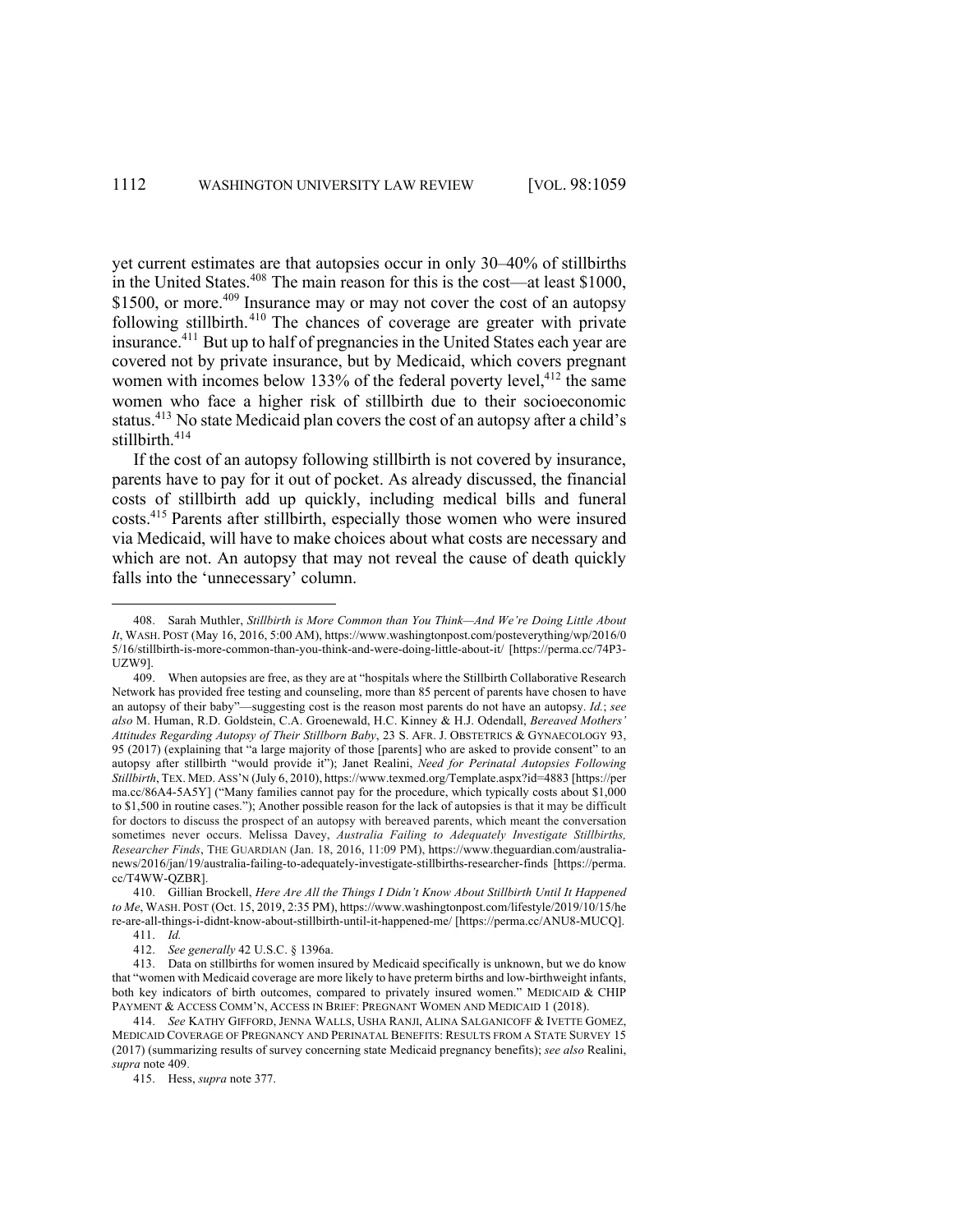A federal law mandating insurance coverage for autopsies after stillbirth may, theoretically, be controversial under the reproductive rights movement because it could legitimize the unborn child in the same way as a tax benefit or a birth certificate. But mandatory insurance coverage of autopsies after stillbirth is consistent with a reproductive justice framework. First, it enables parents to parent their stillborn child by determining how he died. After stillbirth, parents "search[] for meaning and aim[] to uncover the reason why" their child died.<sup>416</sup> Even knowing that the autopsy may not discover a cause, parents are "resolute that all avenues of investigation be undertaken."417 In a study of parents after stillbirth in Ireland, one parent explained that they chose an autopsy "[f]or Baby's sake to be honest and foremost and to make sure that we know how he died."<sup>418</sup> The parents wanted to "know that [they] tried to find out and that [they] did everything that [they] could to find out."<sup>419</sup> "Even when no definite cause of death is found, emphasis on the baby's normality seems to alleviate a great deal of parental concern."420

An autopsy helps the parent to parent their stillborn child and also any future children, as the autopsy could reveal whether something similar could affect future children. In 2006, in advocating for more autopsies following stillbirth, the Texas Medical Association described that "a perinatal autopsy leads to improved patient care through . . . (2) proper counseling for future pregnancies, (3) improved management approach for future pregnancies, and (4) detection of chronic disease states of the mother (e.g., thrombophilias) and prevention of maternal morbidity/mortality."  $\frac{421}{12}$ Specific to future pregnancies, "[d]octors can at least rule out certain conditions in the mother for her next pregnancy so that they don't spend money treating a problem that isn't there."<sup>422</sup>

Second, mandatory insurance coverage of autopsies after stillbirth is also consistent with reproductive justice because it helps marginalized women. Wealthier women are already able to obtain autopsies and their benefits. Pregnant women insured through Medicaid, however, need insurance

<sup>416.</sup> Sarah Meaney, Stephen Gallagher, Jennifer E. Lutomski & Keelin O'Donoghue, *Parental Decision Making Around Perinatal Autopsy: A Qualitative Investigation*, 18 HEALTH EXPECTATIONS 3160, 3164 (2015).

<sup>417.</sup> *Id.*

<sup>418.</sup> *Id.* 419. *Id.*

<sup>420.</sup> Kirkley-Best & Kellner, *supra* note 144, at 426.

<sup>421.</sup> Realini, *supra* note 409.

<sup>422.</sup> Muthler, *supra* note 408.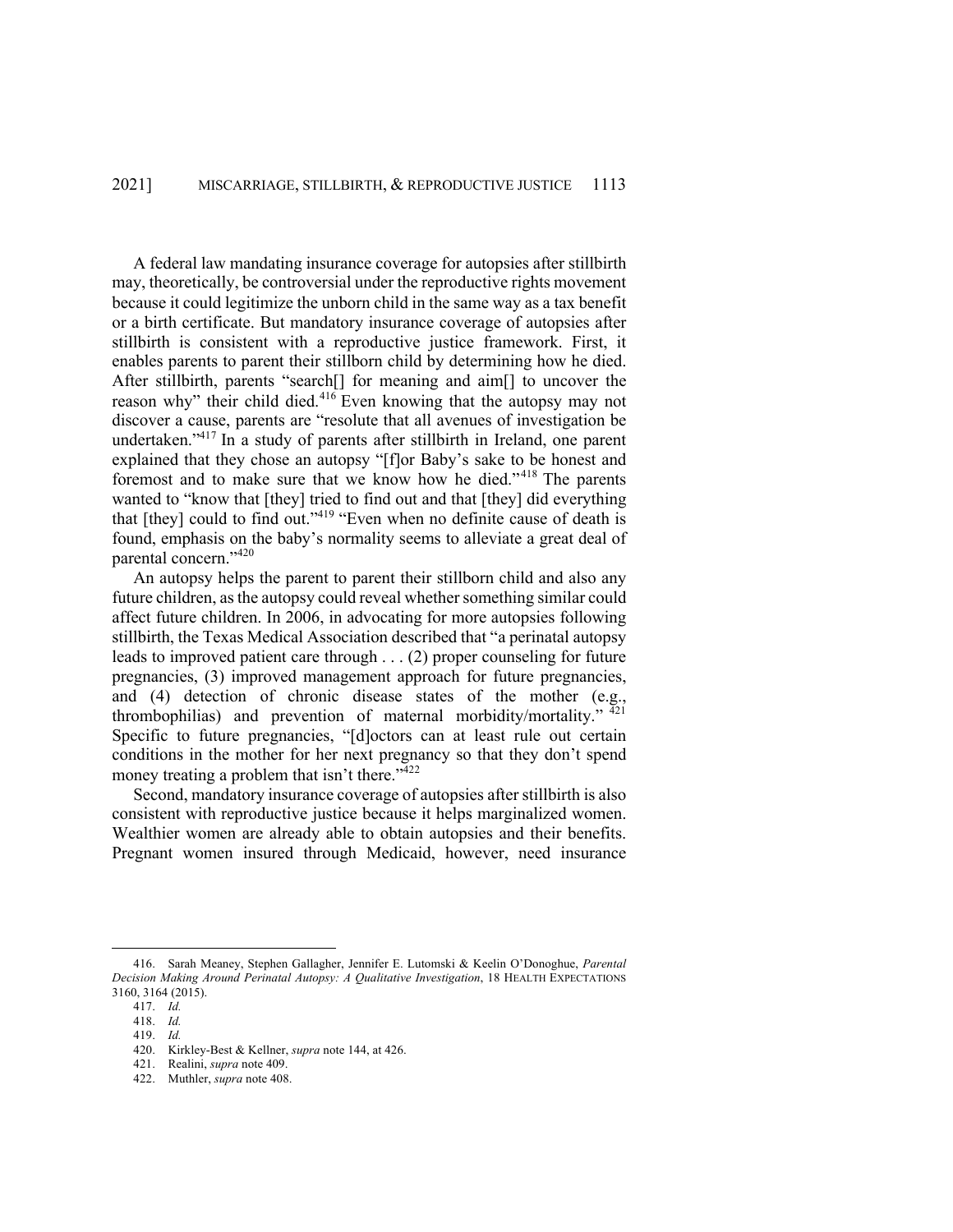coverage to be able to afford autopsies, especially given all of the other costs surrounding stillbirth.  $423$ 

Last, mandatory insurance coverage of autopsies after stillbirth is consistent with reproductive justice because it provides population-level information that can help researchers discover the causes of stillbirth. Research is almost impossible without autopsies. "If we don't know more about why they happen, we won't be able to prevent them."<sup>424</sup> It is not surprising that countries with some of the lowest stillbirth rates, countries like the Netherlands, offer free autopsies for stillbirths.<sup>425</sup> As part of its recent efforts to decrease its stillbirth rate, Australia is specifically investigating ways to provide free autopsies.<sup>426</sup>

Autopsies after stillbirth should also be available to parents in the United States without cost. This can be done through a federal law mandating private insurance coverage and coverage through Medicaid. An autopsy can be financially impossible for a grieving family, but should not be too burdensome for insurance companies as the annual 24,000 stillbirths would be spread out among insurance companies. The results of autopsies should also help to reduce medical costs in future pregnancies, which benefits both women and insurance companies.

#### **CONCLUSION**

After I gave birth to my son Caleb, stillborn three weeks before his due date, I attended a support group. I distinctly remember one woman's story.<sup>427</sup> Twice, this woman had lost her baby right around twenty weeks of pregnancy. When she had gotten pregnant a third time, she considered an abortion because she was afraid that she would lose the baby. But she ultimately chose to keep the baby. And, unfortunately, history repeated itself. No one else had a story like this woman's. She was also the only black woman in the room.

<sup>423.</sup> Notably, a very recent study of autopsies in the UK, which are free to parents, found that "[m]others from the most deprived areas were less likely to consent" to an autopsy after stillbirth or neonatal death than mothers "from the least deprived areas." Margaret J. Evans, Elizabeth S. Draper & Lucy K. Smith, *Impact of Sociodemographic and Clinical Factors on Offer and Parental Consent to Postmortem Following Stillbirth or Neonatal Death: A UK Population-Based Cohort Study*, 105 FETAL & NEONATAL F532, F532 (2020). Medical professionals thus may need to better explain the benefits of an autopsy to parents of lower socioeconomic class as they may be less inclined to consent to one even if free.

<sup>424.</sup> Muthler, *supra* note 408.

<sup>425.</sup> *Id.*; *see also* Davey, *supra* note 409.

<sup>426.</sup> Stephanie Dalzell, *Government Seeks Advice on Covering Cost of Stillbirth Autopsies in Bid to Prevent Further Deaths*, ABC NEWS (July 4, 2019, 12:13 AM), https://www.abc.net.au/news/2019-0 7-04/stillbirth-autopsies-government-advice-research/11276286 [https://perma.cc/YUE7-WUG6].

<sup>427.</sup> Shared with permission.